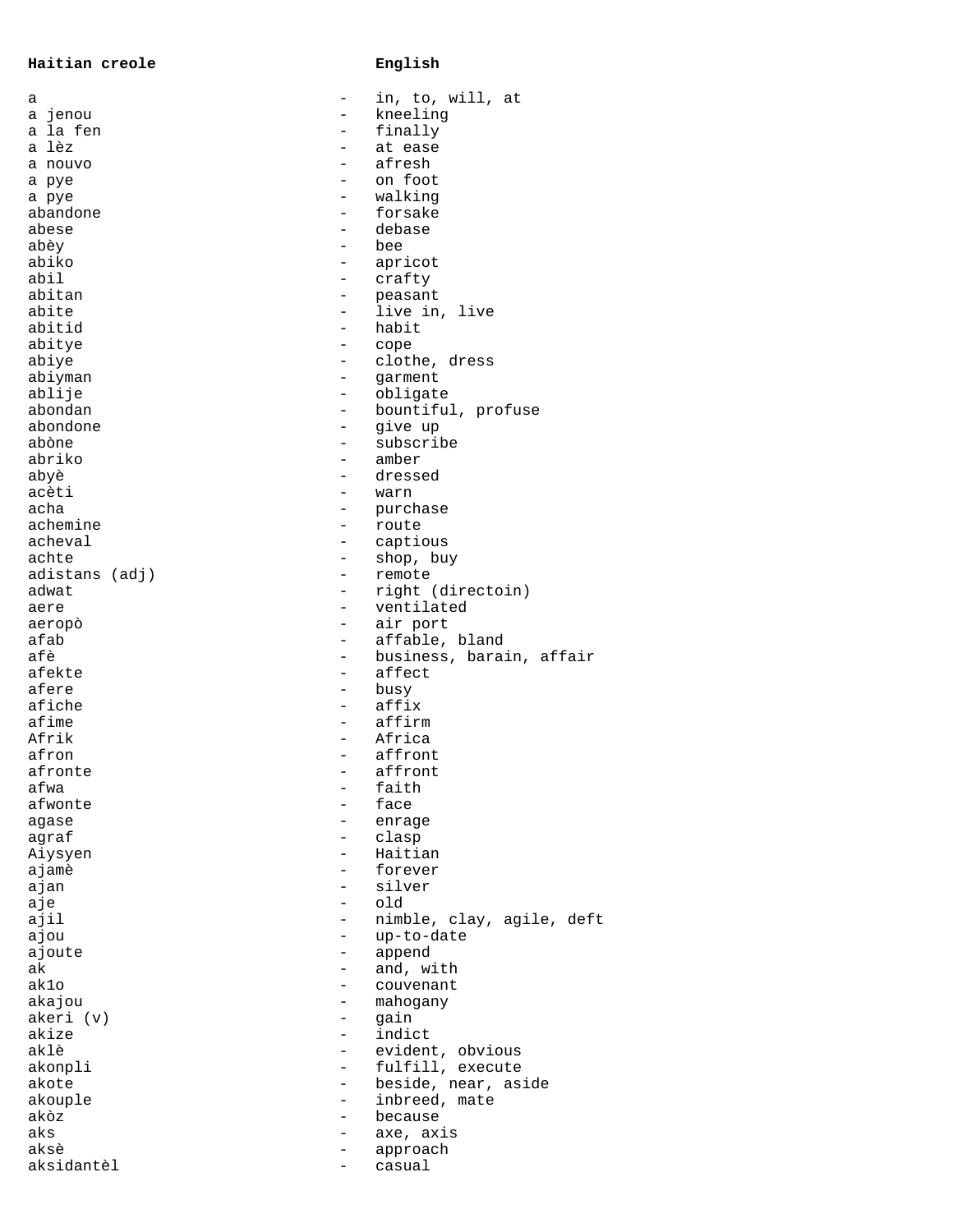akstrèm - extreme aksyon - deed ala - as for alame - scare - scare - scare - scare - scare - scare - scare - scare - scare - scare - scare - scare - scare - scare - scare - scare - scare - scare - scare - scare - scare - scare - scare - scare - scare - scare - scare alantou - around alatant - expect<br>ale - expect<br>- qo ale - go alè ki le - finally ale pou vini  $\qquad \qquad -$  vice versa aleche aleche - lure aleka - apart - presently alemye - relief alèn - breath alèz - allies alimante - power<br>alimèt - match alimèt - match aliyen - range alizyon - range - range alizyon - range - range - range - range - range - range - range - range - range - range - range - range - range - range - range - range - range - range - range - range - range - range alizyon - allusion aljèb - algebra alman - German alò  $-$  then, so<br>altere  $-$  alter - alter alyaj - compound  $\frac{1}{2}$  ally amalgame - merge aman - casing amann - fine amatè - amateur ame - arm, cock amelyore - improve amenajman - amenity<br>amensi - reduce amensi - reduce - Latin America ameriken - American<br>amizan (adi) - fun amizan (adj)<br>amize - amuse, entertain<br>- fun amizman amòti - deaden an - in in an alè - let's go an Frans - in France an jeneral - in general an règ - in order anana - pineapple - pineapple - pineapple - pineapple - pineapple - pineapple - pineapple - pineapple - pineap anba - bottom, beneath, under, below<br>anba - down anba  $\begin{array}{ccc} - & \text{down} \\ - & \text{down} \end{array}$ anba-a - down there anbachal - down there anbachal anbachal - illicit - board anbale - pack anbale - bale<br>anbarase - perp anbarase - perplex anbasad - embassy anbasadè - ambassador - underground<br>- stomach anbativant - stormaching - stormaching - stormaching - stormaching - stormaching - stormaching - stormaching anbeli - embellish<br>anbete - bother - bother - bother anbouye - ravel anbrase - embrace anchaje - assign anchante  $\qquad \qquad -$  rapt andedan - inside, within, in andeyò - external andikap - handicap andikape - disable - disable - disable - disable - disable - disable - disable - disable - disable - disable endurance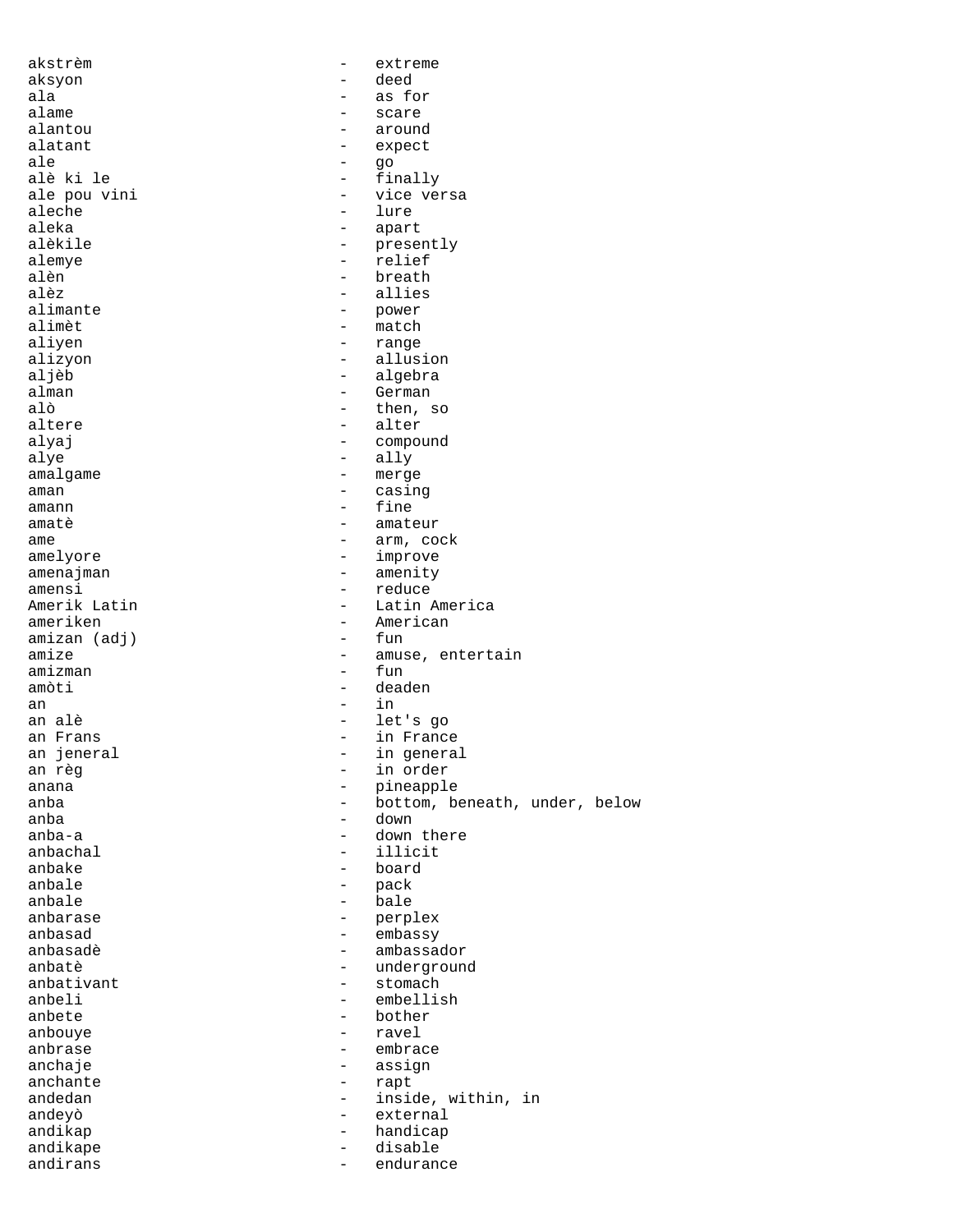| andòmi                                            | $\overline{\phantom{0}}$ | sedate                      |
|---------------------------------------------------|--------------------------|-----------------------------|
| andouteyaj                                        |                          | jam                         |
| ane                                               | $\overline{\phantom{0}}$ | year                        |
| anfavè                                            |                          | behalf                      |
| anfen                                             | $\qquad \qquad -$        | finally                     |
| anfle                                             | $\overline{\phantom{0}}$ | swell                       |
| anfòm (adj)                                       | $\qquad \qquad -$        | fine                        |
| angaje                                            | -                        | engage                      |
| angajman                                          | $\overline{\phantom{0}}$ | involvement                 |
| angle                                             | $\overline{\phantom{0}}$ | English                     |
| anile                                             | $\qquad \qquad -$        | cancel                      |
| animal                                            |                          | animal                      |
| animatè                                           | $\overline{\phantom{0}}$ | host                        |
| anime                                             | $\overline{\phantom{0}}$ | brisk                       |
| anivèsè                                           | -                        | anniversary                 |
| anizan                                            |                          | pleasant                    |
| anka                                              |                          |                             |
| ankadreman                                        | -                        | quart                       |
| ankiloze                                          |                          | frame                       |
|                                                   | $\qquad \qquad -$        | numb                        |
| anko                                              | -                        | yet                         |
| ankò                                              | -                        | anew, again, afresh         |
| ankonbre                                          |                          | crowd, overcome             |
| ankouraje                                         | $\qquad \qquad -$        | encourage, cheer, urge      |
| anksyete                                          | $\qquad \qquad -$        | anxiety                     |
| anlè                                              | $\overline{\phantom{0}}$ | atop, over, up, surface     |
| anmè                                              |                          | bitter                      |
| anmède                                            | $\overline{\phantom{0}}$ | bother, peeve, annoy        |
| ann                                               | $\overline{\phantom{0}}$ | let's                       |
| annavans                                          | $\qquad \qquad -$        | early                       |
| anniye                                            | $\overline{\phantom{0}}$ | bore                        |
| anniye                                            | $\qquad \qquad -$        | annoy                       |
| annò                                              | $\qquad \qquad -$        | golden                      |
| annou                                             | $\overline{\phantom{0}}$ | let's                       |
| anonse                                            | $\overline{\phantom{0}}$ | announce                    |
| anouvo                                            | $\overline{\phantom{0}}$ | anew                        |
| anpakte                                           |                          |                             |
|                                                   | -                        |                             |
|                                                   | -                        | pack                        |
| anpeche                                           | $\overline{\phantom{0}}$ | impeach, prevent, deter     |
| anpenpan (adj)                                    | $\qquad \qquad -$        | fancy                       |
| anpil                                             |                          | (a) lot, plenty, much, most |
| anpil                                             | -                        | very, much                  |
| anpil (adj)                                       | -                        | bunch, many                 |
| anplwaye                                          | -                        | employee, employ            |
| anpoche                                           |                          | pocket                      |
| anpremye                                          | -                        | primary                     |
| anpren                                            | -                        | loan                        |
| anpresman                                         |                          | haste                       |
| anprèsman                                         |                          | zeal                        |
| anpwazonnen                                       | $\qquad \qquad -$        | poison                      |
| anreta                                            | $\qquad \qquad -$        | overdue                     |
| anreta (adv) ta                                   | $\overline{\phantom{0}}$ | late                        |
| anrichi                                           |                          | enrich                      |
| anro                                              | $\overline{\phantom{0}}$ | up, over                    |
| anrole                                            | $\overline{\phantom{0}}$ | draft, enroll               |
| ansanm                                            | -                        | together, along             |
| ansante                                           | $\qquad \qquad -$        | healthy                     |
| ansèk                                             | $\qquad \qquad -$        | circular                    |
| ansekirite (adj)                                  | $\qquad \qquad -$        | secure                      |
| ansent                                            | -                        | pregnant, expecting         |
| anseye                                            | $\overline{\phantom{0}}$ | teach                       |
| ansi                                              | $\overline{\phantom{0}}$ | desire                      |
|                                                   | $\overline{\phantom{0}}$ | uneven                      |
|                                                   | $\qquad \qquad -$        | bewitch                     |
|                                                   | $\overline{\phantom{0}}$ | ancient, former             |
|                                                   | $\overline{\phantom{0}}$ | between                     |
| ansibreka<br>ansòsele<br>ansyen<br>ant<br>antèman | $\overline{\phantom{0}}$ | burial                      |
| antere                                            | Ξ.                       | bury                        |
| antèt                                             | -                        | caption                     |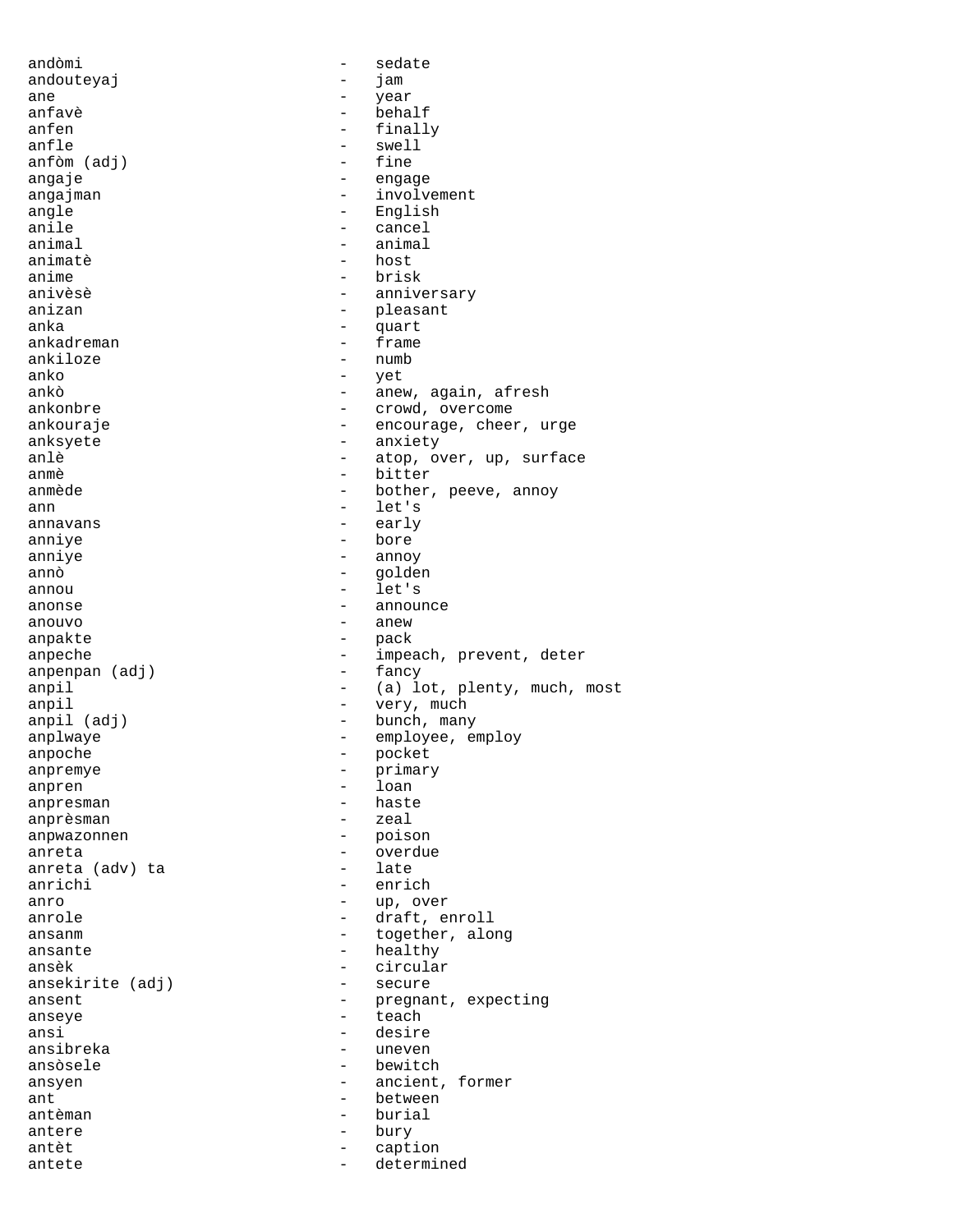antouzyas - rapt antravè - athwart antre  $-$  penetrate, come in, entrance, enter antren  $\overline{\phantom{a}}$  zest antrepriz  $-$  venture, enterprise antropoloji - anthropology antye - whole, entire<br>anyan - before anvan - before anvayi - flood anverite - quite anvi - crave, envy<br>anviron - around - around - around anviwènman environment anvlòp - envelope, casing anvye - envious anyèl <br/>  $\hfill$  - annual anyen - nothing - nothing aotvwa - aloud - be on one's way apa (adj) - separate apante - pace apèn - mere<br>apendis - mere - mere apendis - appendix apik - high apiye - lean aplikasyon - application aplodi - cheer, clap aprann - learn apre - after the day after tomorrow aprèmidi - afternoon apresye - appreciate apreyande - apprehend apròch ann am amhann ann am amhann an amhann an amhann an amhann an amhann an amhann an amhann an amhann an amh aproche - approach<br>aproksimatif (adj) - approximate aproksimatif (adj) aproksime - approximate aprouve - approve aprovizyone - cater aptopriye - apt apwen - ripe apwofondi - careful<br>anve - careful<br>- afoot  $\begin{array}{ccc}\n\text{apye} & - & \text{afoot} \\
\text{ar} & - & \text{art} \\
\end{array}$ ar  $-$  art aran  $-$  herring arestasyon - arrest arete - book arete - apprehend, detain, arrest arid  $-$  infertile, barren arogan - arrogant arondi - round aroze - baste artifisyèl - artificial aryenafè - idle asanble - assembly<br>assem asasen - killer<br>asavi - assail asayi - assail ase  $\qquad \qquad -$  ample, plenty, quite ase - enough ase (adj) - enough asezonman - relish - relish<br>asfalt - pavemer - pavement, asphalt asire  $\qquad \qquad \qquad -$  ensure, assure, confident, sure asistans - assistance, help<br>asosye - associate asosye - associate aspè - aspect asteris\* - asterick aswè  $-$  tonight, evening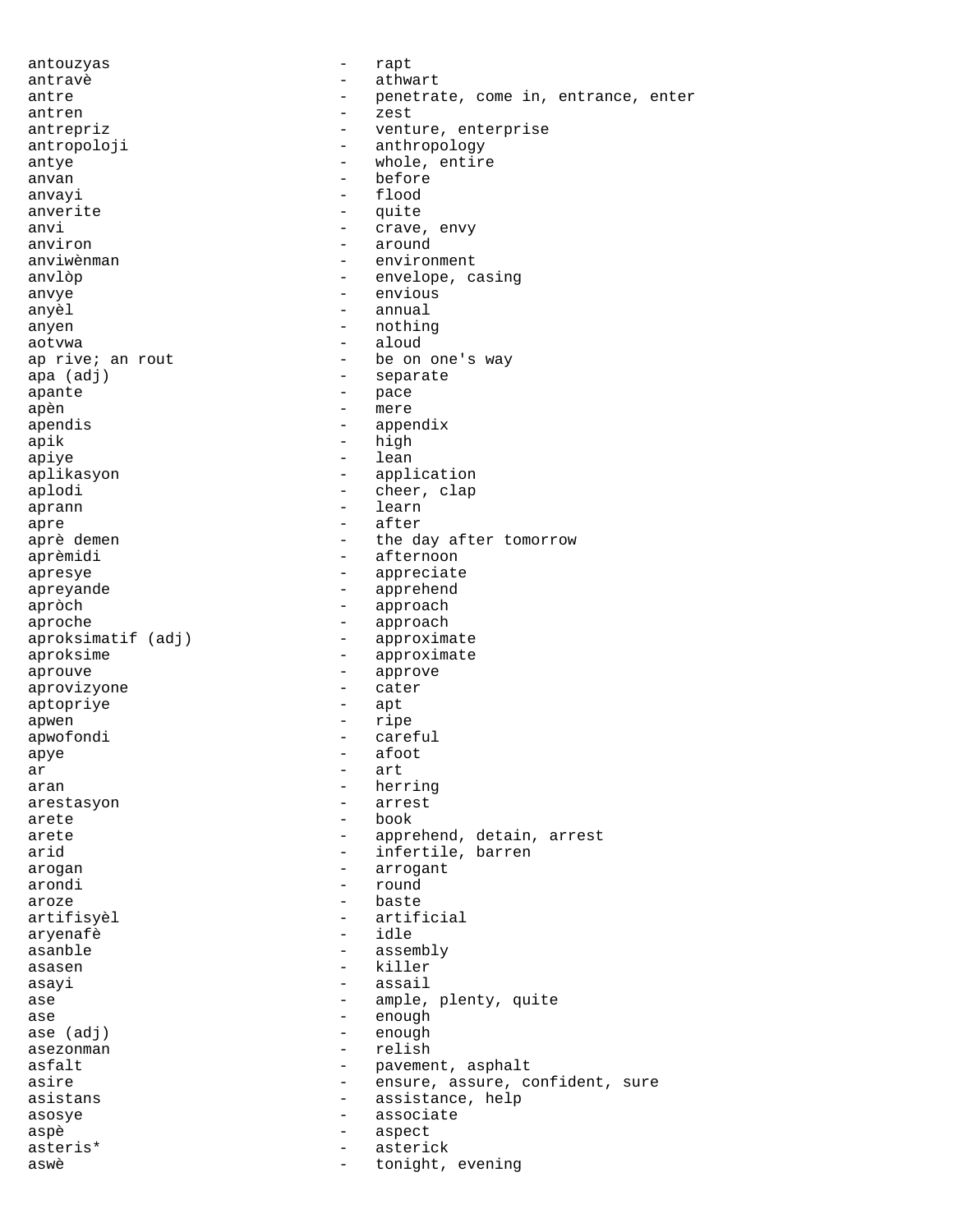| asye             |                          | steel            |
|------------------|--------------------------|------------------|
| asyeje           |                          | besiege          |
| asyèt            |                          | dish, plate      |
| atach            | $\overline{\phantom{0}}$ | brace            |
| atak             |                          | bout, raid       |
| atake            |                          | assail, attack   |
| atansyon         |                          | attention        |
| atantif          |                          | careful          |
| atenn            |                          | reach, attain    |
| atèri            |                          | land             |
| ateste           |                          | attest, witness  |
| atifisyèl        |                          | boat             |
| atik             |                          | article          |
| atire            |                          | allure, attract  |
| atistik          |                          | artistic         |
| atitid           |                          | mood             |
|                  |                          | attidude         |
| atitud           |                          |                  |
| atmosfè          |                          | mood             |
| atò              |                          | then             |
| atomik           |                          | atomic           |
| atoufè           |                          | desperate        |
| atrab            |                          | grasp            |
| atròs            | $\overline{\phantom{0}}$ | atrocious        |
| atroupman        |                          | riot             |
| av               |                          | will             |
| ava              |                          | will, avaricious |
| avalide          | -                        | avouch           |
| avan             |                          | before           |
| avanjou          | $\overline{\phantom{0}}$ | dawn             |
| avanse           |                          | forward, promote |
| avèq             | $\qquad \qquad -$        | blind            |
| avèq             |                          | blind            |
| avegle (pete) je |                          | dazzle           |
| avèk             |                          | with             |
| avètisman        |                          | warning          |
|                  |                          | notice           |
| avi              | $\overline{\phantom{0}}$ |                  |
| avid             |                          | avid             |
| avili            |                          | debase           |
| avni             | $-$                      | future           |
| avnu             |                          | avenue           |
| avoka            |                          | esquire          |
| avril            |                          | April            |
| avwan            |                          | oat              |
| avyon            |                          | (air)plane       |
| awoze            |                          | irrigate         |
| Ayiti            |                          | Haiti            |
| aza              |                          | random           |
| Azi de Lès       | $-$                      | East Asia        |
| Azi di Disès     |                          | Souteast Asia    |
| azil             | $\overline{\phantom{0}}$ | asylum, haven    |
| ba               |                          | low, stocking    |
| ba blaq          | -                        | tell a joke      |
| ba manti         |                          | tell a lie       |
| bab              |                          | beard            |
| bab panyòl       |                          | $m$ oss          |
| babako           | -                        | feast            |
| babote           | $\qquad \qquad -$        | dabble           |
| bachote          |                          |                  |
|                  |                          | cram             |
| bag              |                          | ring             |
| bagaj            | $\qquad \qquad -$        | bagage           |
| bagay            | $\overline{\phantom{0}}$ | thing, obediet   |
| bal              | $\overline{\phantom{0}}$ | bale             |
| bal              |                          | chaff, bullet    |
| balans           | $\overline{\phantom{0}}$ | sale             |
| balanse          | -                        | swing, rock      |
| balansin         |                          | swing            |
| bale             | -                        | broom            |
|                  | $\qquad \qquad -$        | sweep            |
| bale             |                          |                  |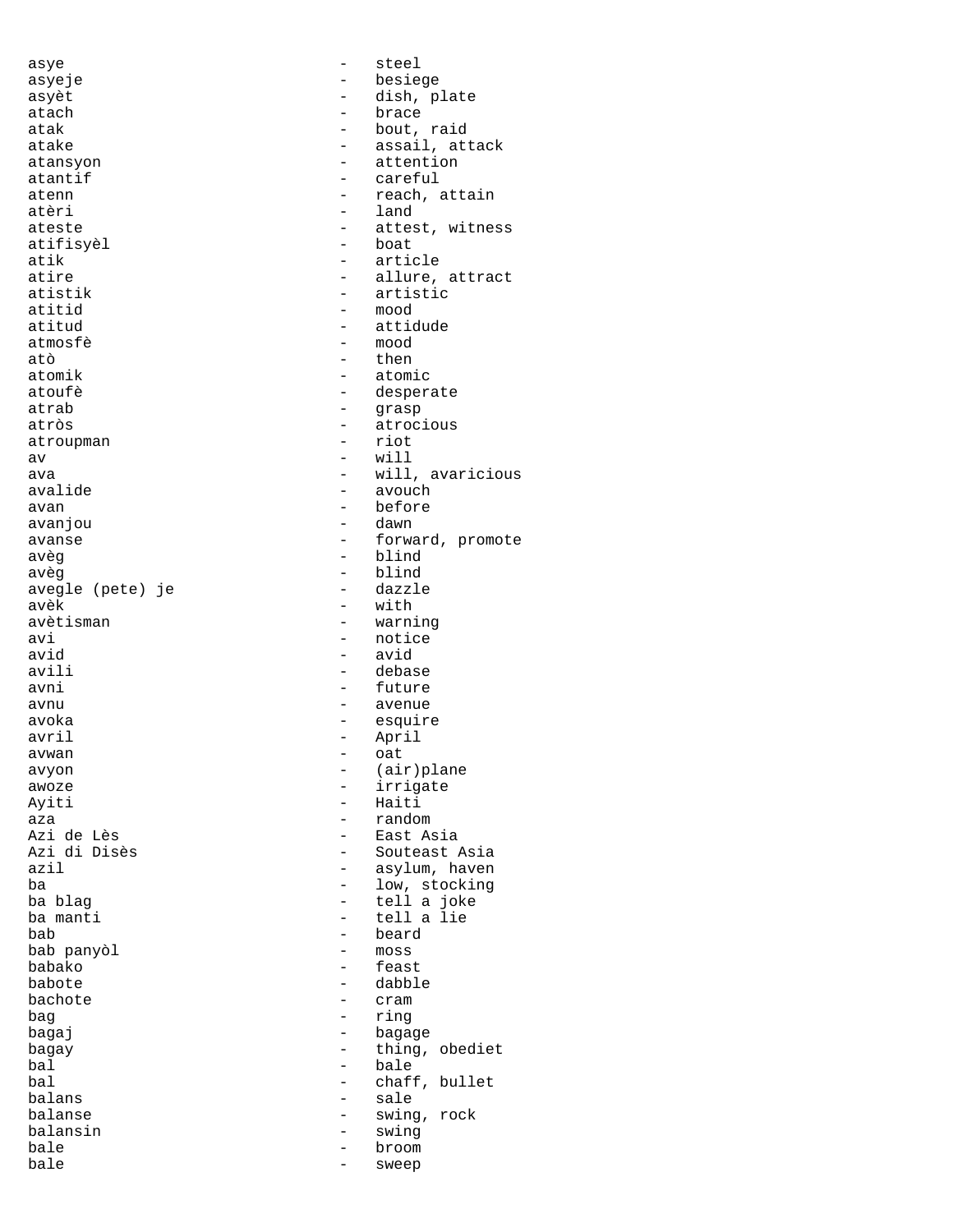| balèn<br>$\overline{\phantom{a}}$        |                          | whale                                        |
|------------------------------------------|--------------------------|----------------------------------------------|
| balon<br>$\overline{\phantom{0}}$        |                          | ball                                         |
| bambòch<br>$\overline{\phantom{0}}$      |                          | feast                                        |
| ban                                      | $\qquad \qquad -$        | bench, give                                  |
| banal                                    | $\overline{\phantom{a}}$ | ordinary                                     |
| banboche                                 | $\overline{\phantom{a}}$ | enjoy oneself                                |
| banbouche<br>$\overline{\phantom{a}}$    |                          | to feast                                     |
| band<br>$\overline{\phantom{0}}$         |                          | band                                         |
| bande<br>$\overline{\phantom{a}}$        |                          | tie                                          |
| bande                                    | $\overline{\phantom{a}}$ | band                                         |
| $\overline{\phantom{a}}$                 |                          | banish                                       |
| bani                                     |                          |                                              |
| bank                                     | $\overline{\phantom{0}}$ | bank                                         |
| bankal<br>$\overline{\phantom{a}}$       |                          | bow                                          |
| bankè                                    | $\overline{\phantom{a}}$ | banquet                                      |
| bankèt<br>$\overline{\phantom{a}}$       |                          | bench                                        |
| bankoulou                                | $\overline{\phantom{0}}$ | sly fellow                                   |
| bann<br>$\qquad \qquad -$                |                          | flock                                        |
| bannan                                   | $\overline{\phantom{m}}$ | plantain                                     |
| banyè<br>$\overline{\phantom{a}}$        |                          | banner                                       |
| bar<br>$\overline{\phantom{0}}$          |                          | bar                                          |
| baraj<br>$\overline{\phantom{0}}$        |                          | dam                                          |
| bare                                     | $\overline{\phantom{m}}$ | block off one's way, stuck, obstruct, corner |
| $\overline{\phantom{a}}$                 |                          | rail                                         |
| baro                                     |                          | fence                                        |
| baryè                                    | $\qquad \qquad -$        |                                              |
| basen<br>-                               |                          | pond, basin                                  |
| baskile                                  | $\overline{\phantom{m}}$ | flip                                         |
| bat<br>$\overline{\phantom{a}}$          |                          | defeat                                       |
| bat<br>$\overline{\phantom{0}}$          |                          | beat                                         |
| bat bravo<br>$\overline{\phantom{a}}$    |                          | clap                                         |
| bata                                     | $\overline{\phantom{a}}$ | bastard                                      |
| batay                                    | $\overline{\phantom{a}}$ | quarrel, fight, battle, struggle             |
| batèm                                    | $\overline{\phantom{a}}$ | baptism                                      |
| bati                                     | $\qquad \qquad -$        | build                                        |
|                                          |                          |                                              |
| bato                                     | $\overline{\phantom{a}}$ | ship, boat                                   |
| baton                                    | $\qquad \qquad =$        | baton, stick                                 |
| batri                                    | $\qquad \qquad -$        | battery                                      |
| bay                                      | $\overline{\phantom{0}}$ | yield, give, deal, procure                   |
| bay (fè) manti                           | $\overline{\phantom{a}}$ | fib                                          |
| bay gabèl                                | $\qquad \qquad -$        | dare                                         |
| bay kouraj<br>$\overline{\phantom{a}}$   |                          | embolden                                     |
| bay koutba<br>$\overline{\phantom{a}}$   |                          | deceive                                      |
| bay ladesant<br>$\overline{\phantom{a}}$ |                          | lodge                                        |
| bay legen                                | -                        | cede                                         |
| bay manje<br>$\qquad \qquad -$           |                          | feed                                         |
| bay tò                                   |                          | fault                                        |
| $\overline{\phantom{0}}$                 |                          | something                                    |
| bayay                                    |                          |                                              |
| baye<br>-                                |                          | yawn                                         |
| baylegen<br>$\qquad \qquad -$            |                          | surrender                                    |
| baz                                      | -                        | base                                         |
| baze<br>$\qquad \qquad -$                |                          | base                                         |
| bè                                       | $\overline{\phantom{m}}$ | butter                                       |
| bè                                       | -                        | bay                                          |
| beapen                                   | $\qquad \qquad -$        | kindling                                     |
| bebe                                     | $\qquad \qquad -$        | baby                                         |
| bèbè                                     | $\qquad \qquad -$        | mute                                         |
| bèf                                      | $\overline{\phantom{m}}$ | COW, OX                                      |
| bege                                     | $\qquad \qquad -$        | stammer                                      |
|                                          |                          |                                              |
| begle                                    | $\qquad \qquad -$        | bellow                                       |
| beke                                     | $\overline{\phantom{a}}$ | peck                                         |
| bèl                                      | $\qquad \qquad -$        | cute, pretty, beautiful, handsome            |
| bèlantre                                 | $\overline{\phantom{a}}$ | welcome                                      |
| bèlte                                    | $\qquad \qquad -$        | charm                                        |
| benediksyon                              | $\overline{\phantom{a}}$ | blessing                                     |
| benefis                                  | $\overline{\phantom{a}}$ | gain, proceeds, benefit                      |
| benefisye                                | $\qquad \qquad -$        | enjoy                                        |
| benevòl                                  | $\qquad \qquad -$        | benevolent                                   |
| benfisyèl                                | $\overline{\phantom{0}}$ | beneficial                                   |
| $\overline{\phantom{m}}$                 |                          |                                              |
| beny                                     |                          | bath                                         |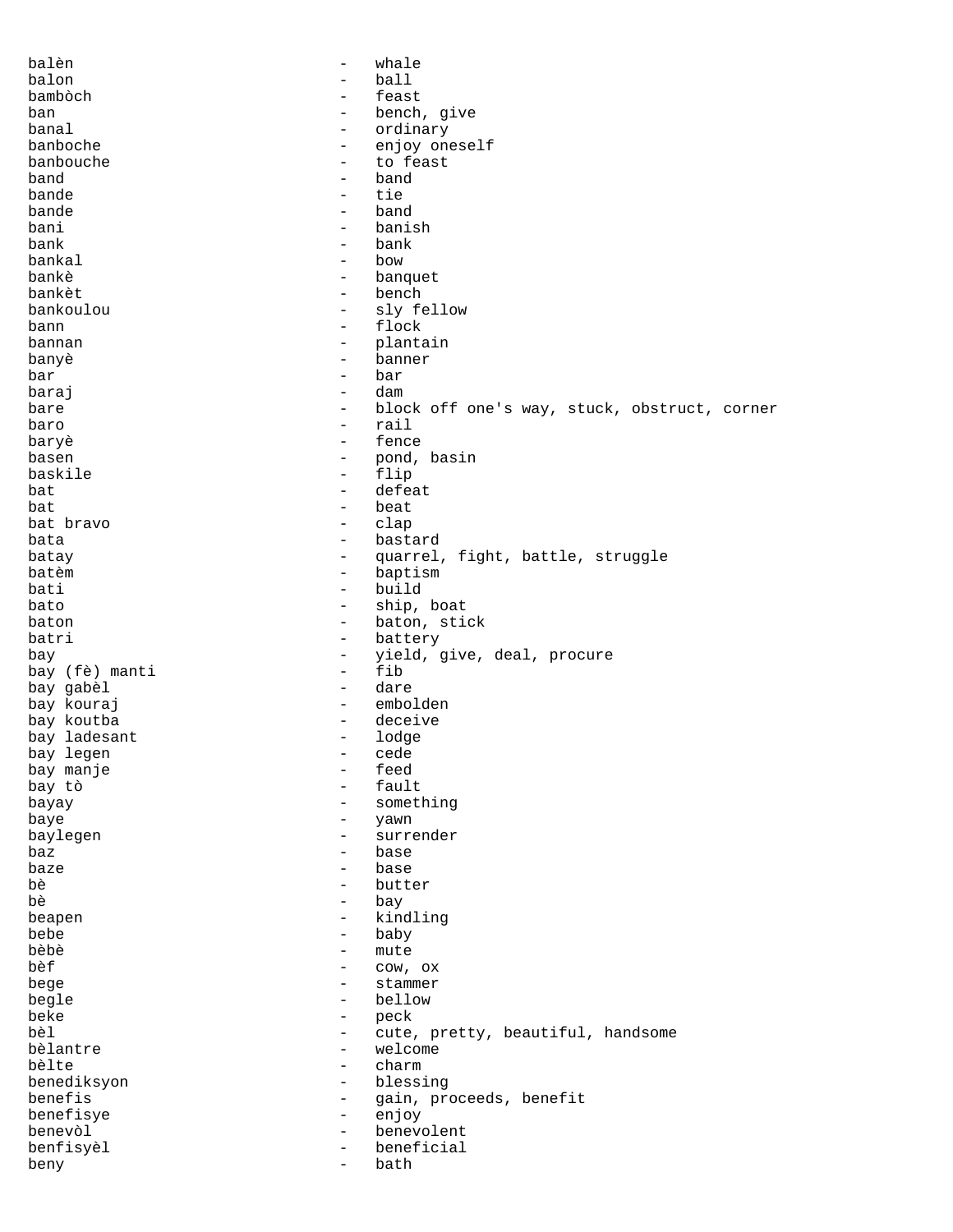| benyen                   | $\overline{\phantom{0}}$                             | bathe                             |
|--------------------------|------------------------------------------------------|-----------------------------------|
| bere                     |                                                      | butter                            |
| berè                     |                                                      | cap                               |
| berejenn                 | $\qquad \qquad -$                                    | eggplant                          |
| bese                     | $\overline{\phantom{0}}$                             | decline                           |
| bèso                     | $\qquad \qquad -$                                    | crib, cradle                      |
| bèt                      | $\qquad \qquad -$                                    | ridicule, silly, animal, daft     |
| bèt (sovaj)* beat@kadans | $\qquad \qquad -$                                    | beast                             |
| bèt kay                  | -<br>$\overline{\phantom{0}}$                        | pet                               |
| betay<br>bètrav          | $\overline{\phantom{0}}$                             | cattle                            |
| bezwen                   | $\qquad \qquad -$                                    | beet<br>need                      |
| bi                       | $\overline{\phantom{0}}$                             | aim                               |
| bidjè                    | $\qquad \qquad -$                                    | budget                            |
| bien                     | $\overline{\phantom{m}}$                             | very                              |
| bijou                    | $\overline{\phantom{m}}$                             | jewel, jewelry                    |
| bil                      | $\overline{\phantom{a}}$                             | qall                              |
| bileng                   | $\qquad \qquad -$                                    | bilingual                         |
| bilten vòt               | $\qquad \qquad -$                                    | ballot                            |
| binyin                   | $\qquad \qquad -$                                    | shower                            |
| bis                      | $\overline{\phantom{0}}$                             | bus                               |
| bisiklèt                 | $\qquad \qquad -$                                    | bicycle, cycle (bicycle)          |
| biskit                   | $\overline{\phantom{0}}$                             | biscuit                           |
| bistro                   | $\overline{\phantom{m}}$                             | pub                               |
| bit tè                   | $\overline{\phantom{a}}$                             | clod                              |
| bivèt<br>biwo            | $\overline{\phantom{0}}$<br>$\qquad \qquad -$        | banquet                           |
| biye                     | $\qquad \qquad -$                                    | desk, office<br>ticket            |
| biyoloji                 | $\overline{\phantom{m}}$                             | biology                           |
| biznis                   | $\overline{\phantom{0}}$                             | business                          |
| blabla                   | $\overline{\phantom{0}}$                             | blab                              |
| blag                     | $\qquad \qquad -$                                    | joke                              |
| blame                    | $\overline{\phantom{m}}$                             | blame                             |
| blan                     | $\overline{\phantom{0}}$                             | white, blank                      |
| blayi                    | $\overline{\phantom{0}}$                             | lay                               |
| ble                      | $\overline{\phantom{m}}$                             | azure, blue, wheat                |
| blese                    | $\qquad \qquad -$                                    | wound                             |
| blesi                    | $\qquad \qquad -$                                    | wound                             |
| blije<br>bliye           | $\qquad \qquad -$                                    | obliged                           |
| blòf                     | $\overline{\phantom{m}}$<br>$\overline{\phantom{m}}$ | forget<br>bluff                   |
| blofe                    | $\overline{\phantom{a}}$                             | bluff                             |
| blòk                     |                                                      | chump                             |
| bloke                    | $\qquad \qquad -$                                    | lock, congest                     |
| bo                       | $\overline{\phantom{0}}$                             | kiss                              |
| bò                       |                                                      | side, brim                        |
| bò lari                  |                                                      | lane                              |
| bobin                    | -                                                    | reel                              |
| bobine                   | $\overline{\phantom{0}}$                             | reel                              |
| bòdi                     | $\qquad \qquad -$                                    | border, hedge                     |
| bòdmè                    | -                                                    | shore                             |
| bòdu                     | $\overline{\phantom{0}}$                             | trim                              |
| bofis                    | $\qquad \qquad -$                                    | son-in-law                        |
| bòl                      | $-$                                                  | bowl                              |
| bon<br>bòn               | $\overline{\phantom{0}}$<br>-                        | nice, well, good<br>servant, maid |
| bon gou                  | $\overline{\phantom{0}}$                             | delicious                         |
| bon mache                | -                                                    | cheap                             |
| bonbon                   | -                                                    | candy                             |
| bonè                     | $\qquad \qquad -$                                    | early                             |
| bònfwa                   | $\qquad \qquad -$                                    | earnest                           |
| bonjou                   | $\qquad \qquad -$                                    | hello                             |
| bonkal                   | $\qquad \qquad -$                                    | jar                               |
| bonm                     | -                                                    | pan                               |
| bòs                      | $\qquad \qquad -$                                    | leader, foreman                   |
| bosu                     | -                                                    | hunchback                         |
| bòt                      | $\overline{\phantom{0}}$                             | boot                              |
| bouch                    | $\qquad \qquad -$                                    | mouth                             |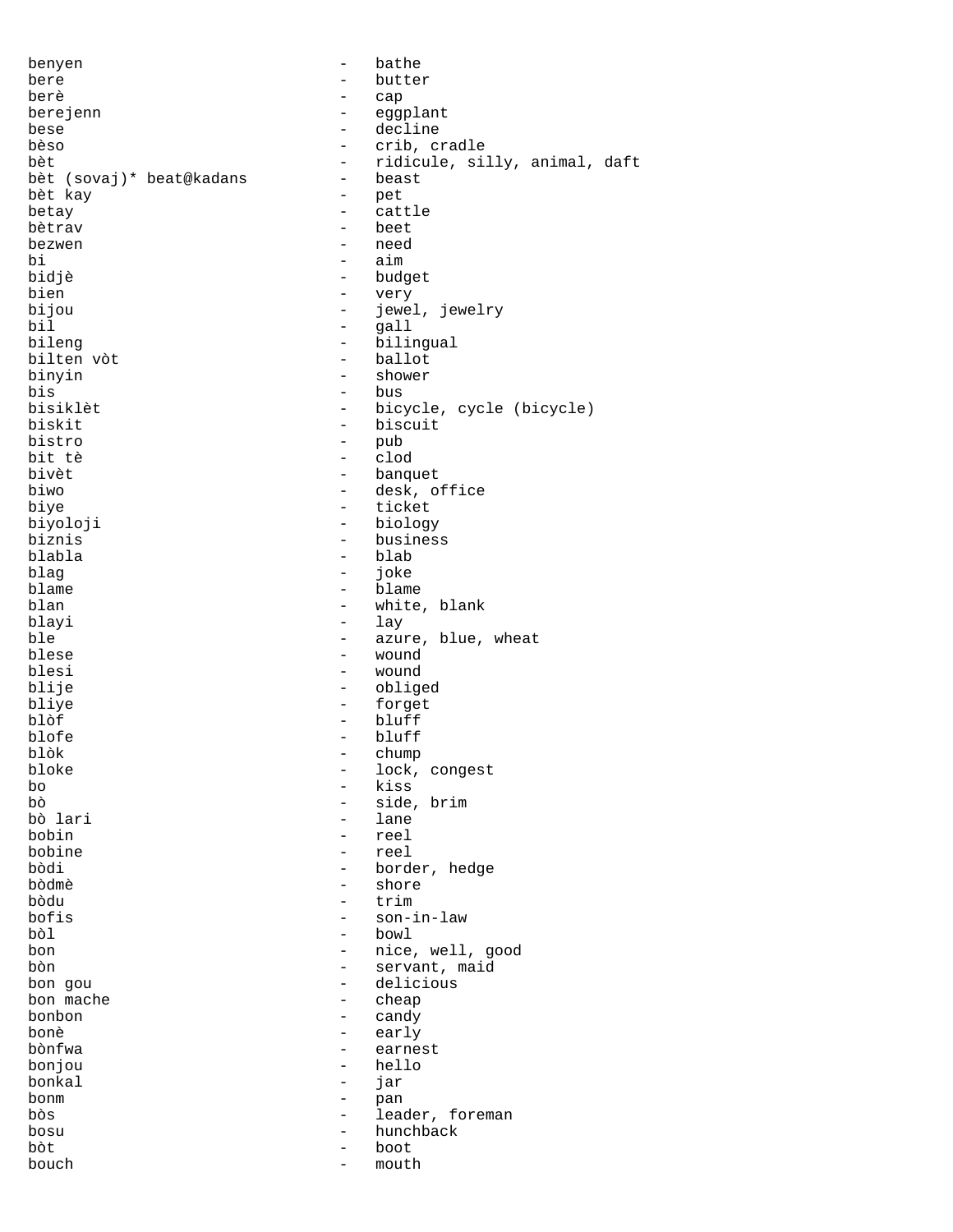bouchon - lid bouchon lyèj - cork boujon - bud bouk - village boul - ball, lie<br>boule - burn, sco boulè flè - bouquet bounda bough@branch boure - saturate bous  $-$  wallet, purse boustabak - raven bout - end, edge bout bwa<br>bout pou bout bout pou bout  $-$  little by little boutey  $-$  bottle boutèy - bottle boutik - shop, store<br>bouton - pimple, but bouya bouyi - boil bouyon - stew, broth bra - arm brak - tart<br>branch - bran<br>- bran branch - branch branlan - loose brase - mash  $braw$  -  $braw$ <br> $braw$  -  $baw$ braye - bawl brèf - concise brèf (adj)<br>bretèl bretèl - brace bri - rumor, noise<br>brik - brick<br>- brick brik - brick - brick - brick - brick - rough brital (adj) briyan - bright briz **breeze** brize - break - break - break - break - break - break - break - break - break - break - break - break - break <br>- brizorve - break - break - break - break - break - break - break - break - break - break - break - break - br brizorye - very poor brizurye - broke brode - embroider, knit<br>
broks - embroider, knit<br>
- brush bròs - brush brose - brush bwa chapant bwapen - pine bwason - beverage bwat - box bwat - cafe, case bwatchèn bwè - drink<br>bweson - drink<br>- drink  $b$ weson - drink  $-$  drink  $-$  noise bwi - noise bwote - haul bwote - haul byè - ale, beer byen (adj)<br>byen fò byen fò - aloud byen panse  $-$  profound byen tonbe  $\overline{\phantom{0}}$  - suit hyperfezans  $\overline{\phantom{0}}$  - hene byenfezans - beneficence byennere - blissful byennèt - welfare byenvini - welcome - welcome -

bouche - plug, obstruct, butcher, enclose, congest boule the set of the burn, scorch, struggle<br>boule fle the set of the bouquet - ass<br>- bottom - donkey, ass - pimple, button<br>- fog - cock - rough<br>- brute - lumber, wood<br>- timber - property, wealth<br>- well - as well as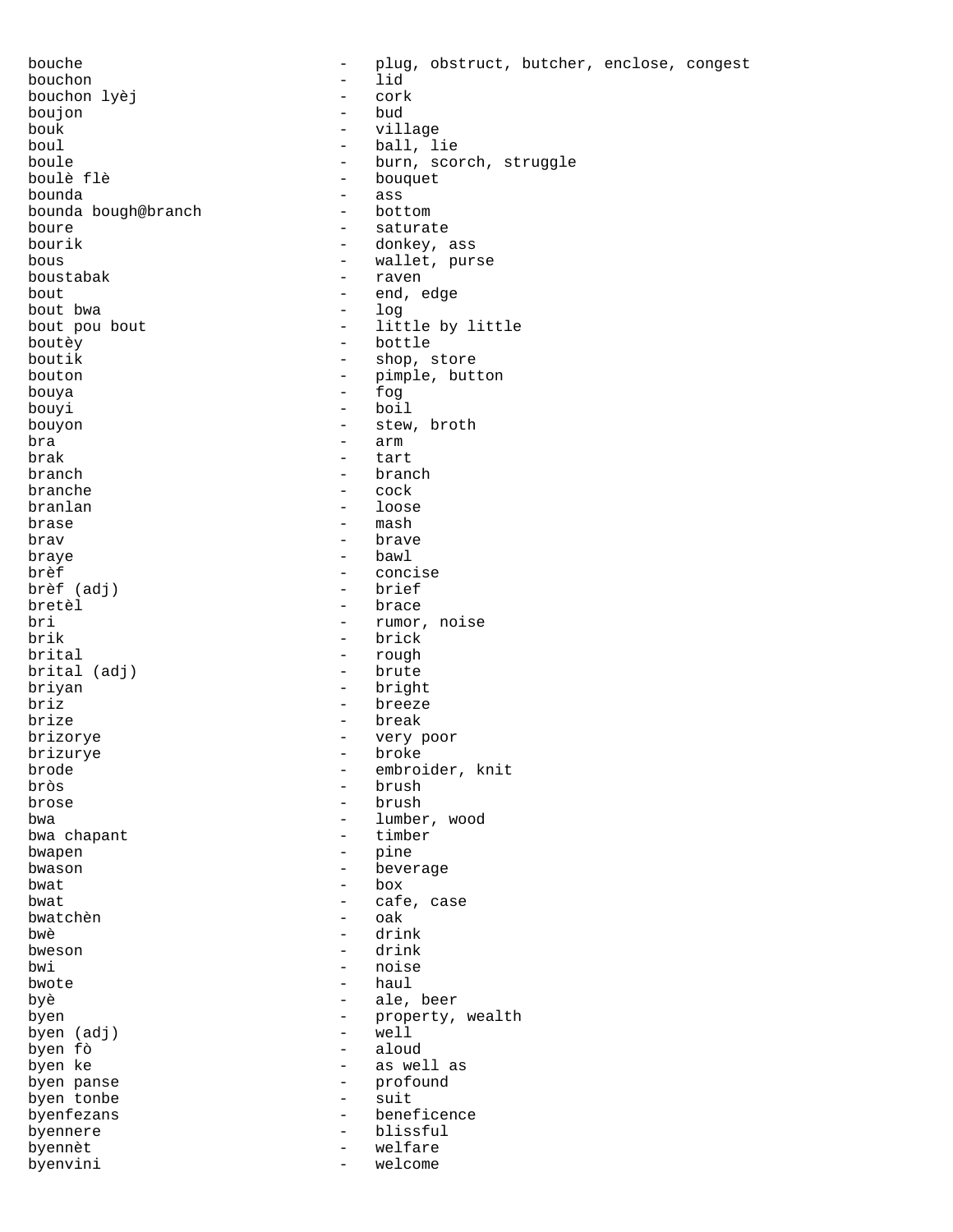c chase  $-$  flush c klere  $\qquad \qquad -$  sparkle chabon - charcoal, coal chadèk - grapefruit chagren - regret, chagrin, loss, sorrow<br>
chai chaj - load<br>chaj - charc chaj - charge chaje - haul, charge<br>
chak - each, every chak - each, every chak - each, every chak ane chak ane  $\begin{array}{ccc} \text{chak} & \text{an} & \text{an} & \text{an} \\ \text{Chal} & \text{on} & \text{on} & \text{on} \\ \end{array}$ Chal - Charles<br>
chalè - warmth. chalè - warmth, heat<br>
chalimo - straw - straw - straw cham - charm, appeal  $\begin{array}{ccc}\n\text{chame} & - & \text{bewitch} \\
\text{chamo} & - & \text{camel}\n\end{array}$ chamo - camel chandèl - candle chandelye - chandelier chanje - shift, change, alter, switch<br>
- bedroom, chamber, room<br>
- bedroom, chamber, room chanm  $\frac{1}{2}$  - bedroom, chamber, room chanpiyon - mushroom -- mushroom chanpou - shampoo chanpyon - champ chans - chance, luck chante - chant, song chape  $-$  escape, survive chapit - chapter chaplèt chapo - hat charite - charity - charity - charity - charity - charity - charity - charity - charity - charity charony charyo - carriage chase  $\mathbf{v}$  = evict, chase chase  $\mathbf{v}$  = evict, chase chase  $(v)$ chat - cat, kitten chato - castle chatye - castigate chè  $-$  precious, flesh, meat, expensive chèche - search, seek, explore, fetch chèf - chief - chief - check chèk - check, warrant - check, warrant - checker - checker<br>- vain chèlbè - vain chemen - path, way, road<br>
chemine - chimney<br>
- chimney chemine - chimney<br>chemiz - chimney<br>- shirt chemiz manch-long - shirt<br>chemiz manch-long - shirt - shirt long-sleeved chen - dog<br>
chenn - coll chenn - collar, chain<br>
cheri - darling<br>
- darling - darling chèsè - nun cheval - horse cheve - hair chèz - chair, seat - number<br>- <sup>cum</sup> chiklèt - gum chimi - chemistry<br>chire - mack chire - nack<br>chirijyen - surge - surgeon chita - sit cho - hot - hot - hot - hot - scale - scald chodyè - cauldron chofè - driver chok - shock - shock - shock - shock - shock - shock - shock - shock - shock - shock - shock - shock - shock - shock - shock - shock - shock - shock - shock - shock - shock - shock - shock - shock - shock - shock - shock -- bump  $\begin{tabular}{ccc} choke & & \multicolumn{2}{c|}{-} & shock \\ \end{tabular}$ chokola - chocolate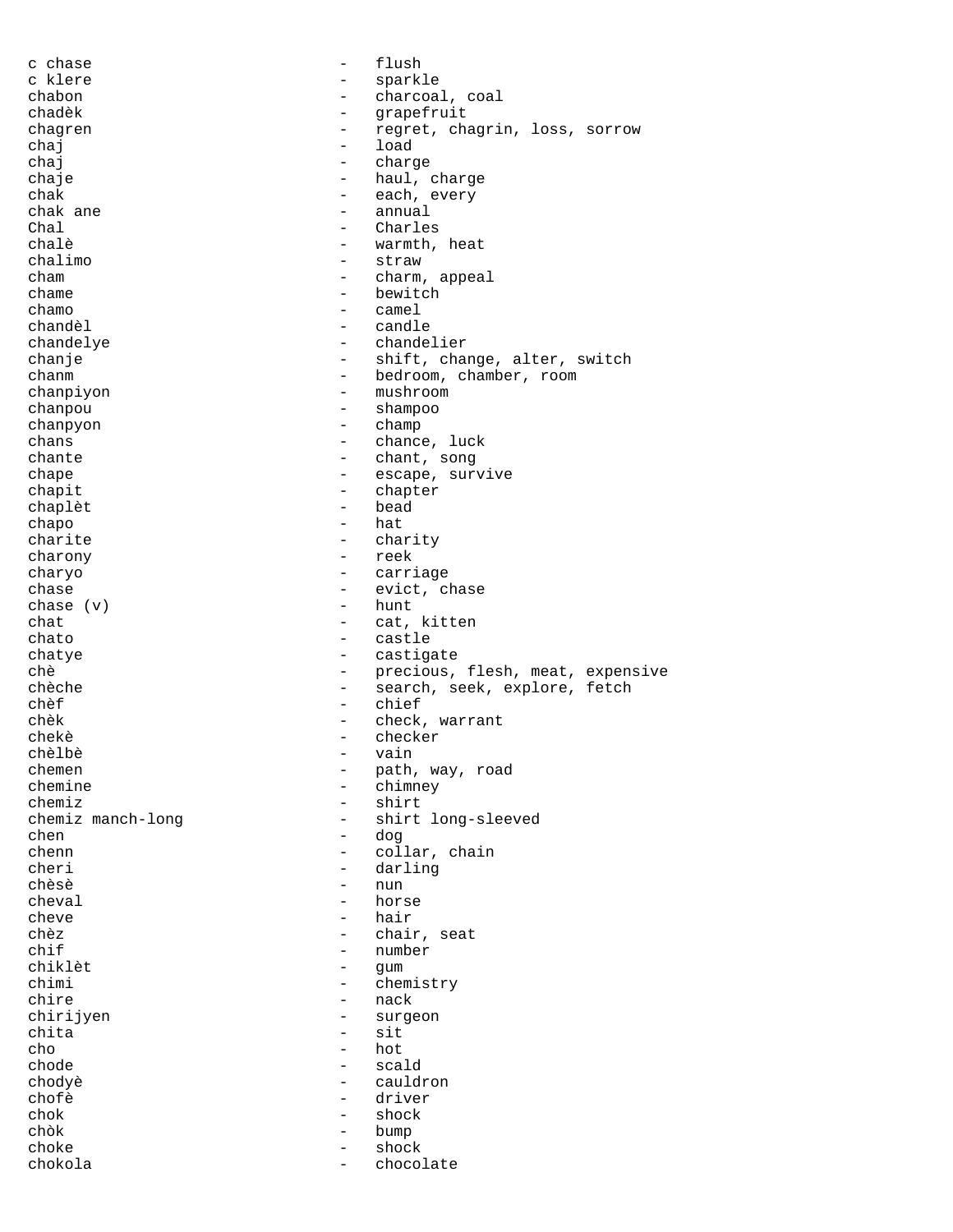| chosèt         | $\overline{\phantom{0}}$ | sock                            |
|----------------|--------------------------|---------------------------------|
| chòt           | $\equiv$                 | short                           |
| chou           | $\overline{\phantom{0}}$ | cabbage                         |
| chòv           | $\overline{\phantom{0}}$ | bald                            |
| chòvsourit     | $\overline{\phantom{0}}$ | bat                             |
| chuichui       |                          | rumor, whisper                  |
| chwa           | $\overline{\phantom{0}}$ | choice                          |
| chwal          | $\qquad \qquad -$        | horse                           |
| chwazi         |                          | select, elect, choose           |
|                |                          |                                 |
| còronp         |                          | corrupt                         |
| d              | $\overline{\phantom{0}}$ | of (used very sparingly)        |
| d laprèmidi    | $\qquad \qquad -$        | in the afternoon                |
| dakò           |                          | agree                           |
| dan            |                          | tooth, fang                     |
| danje          | $\overline{\phantom{0}}$ | peril, danger                   |
| danre          | $\qquad \qquad -$        | goods, produce                  |
| dans           | $\overline{\phantom{0}}$ | dance                           |
| danse          | $\overline{\phantom{0}}$ | dance                           |
| dapiyan        | $\overline{\phantom{0}}$ | ravish                          |
| dat            | $\overline{\phantom{0}}$ | date                            |
| dayè           | $\overline{\phantom{0}}$ | besides                         |
| dayiva         | $\overline{\phantom{0}}$ | diver                           |
| de             | $\equiv$                 | two, some (pl article)          |
| de ryen        | $\qquad \qquad -$        | you're welcome                  |
| debake         | $\overline{\phantom{0}}$ | land                            |
| debarase       | $\overline{\phantom{0}}$ | clear, rid                      |
|                |                          |                                 |
| debat          |                          | debate, deliberate              |
| debòch         | $-$                      | debauch                         |
| debòde         |                          | overflow                        |
| debouse        | $\qquad \qquad -$        | disburse                        |
| debouya        | $\overline{\phantom{0}}$ | diligent, nifty                 |
| debouye        | $\qquad \qquad -$        | manage, cope                    |
| dechikte       | $\qquad \qquad -$        | jag                             |
| dechire        | $\overline{\phantom{0}}$ | tear                            |
| dechoke        |                          | depose                          |
| deden          | $\overline{\phantom{a}}$ | disdain                         |
| defakto        | $-$                      | de facto                        |
| defann         |                          | prohibit, forbid                |
| defans         |                          | defense                         |
| defayans       | $\overline{\phantom{a}}$ | lapse                           |
| defè           | $\qquad \qquad -$        | undo                            |
| definitif      | $\overline{\phantom{0}}$ | definite                        |
|                |                          |                                 |
| deflektè       |                          | baffle                          |
| defo           | $\overline{\phantom{0}}$ | fault, default                  |
| defo fabrik    | $\qquad \qquad -$        | defect                          |
| defòme         | $\overline{\phantom{0}}$ | distort                         |
| defwa          |                          | twice                           |
| defye          |                          | defy, dare                      |
| degaje; kenbe  | $\overline{\phantom{0}}$ | get along                       |
| degize         | $\overline{\phantom{0}}$ | to disguise                     |
| degou          | $\overline{\phantom{0}}$ | disgust                         |
| degoutan       | $-$                      | lousy                           |
| degoute        | $-$                      | drip                            |
| degre          | $-$                      | degree, ritual                  |
| deja           | $\qquad \qquad -$        | already, yet                    |
| dejne          |                          | breakfast                       |
| dekadans       | $\overline{\phantom{0}}$ | wane                            |
| deklare        |                          |                                 |
|                | $\qquad \qquad -$        | affirm, contend, declare, state |
| deklare koupab | $\overline{\phantom{0}}$ | convict                         |
| dekond         |                          | tear open                       |
| dekonpoze      | $\overline{\phantom{a}}$ | decay                           |
| dekont         | $-$                      | count                           |
| dekore         | $\overline{\phantom{0}}$ | decorate                        |
| dekouraje      |                          | daunt, discourage               |
| dekouvri       | $\overline{\phantom{0}}$ | discover, discern               |
| dekrè          | $-$                      | decree                          |
| dekri          | $\qquad \qquad -$        | describe, depict                |
| delala         | $\overline{\phantom{0}}$ | delirious                       |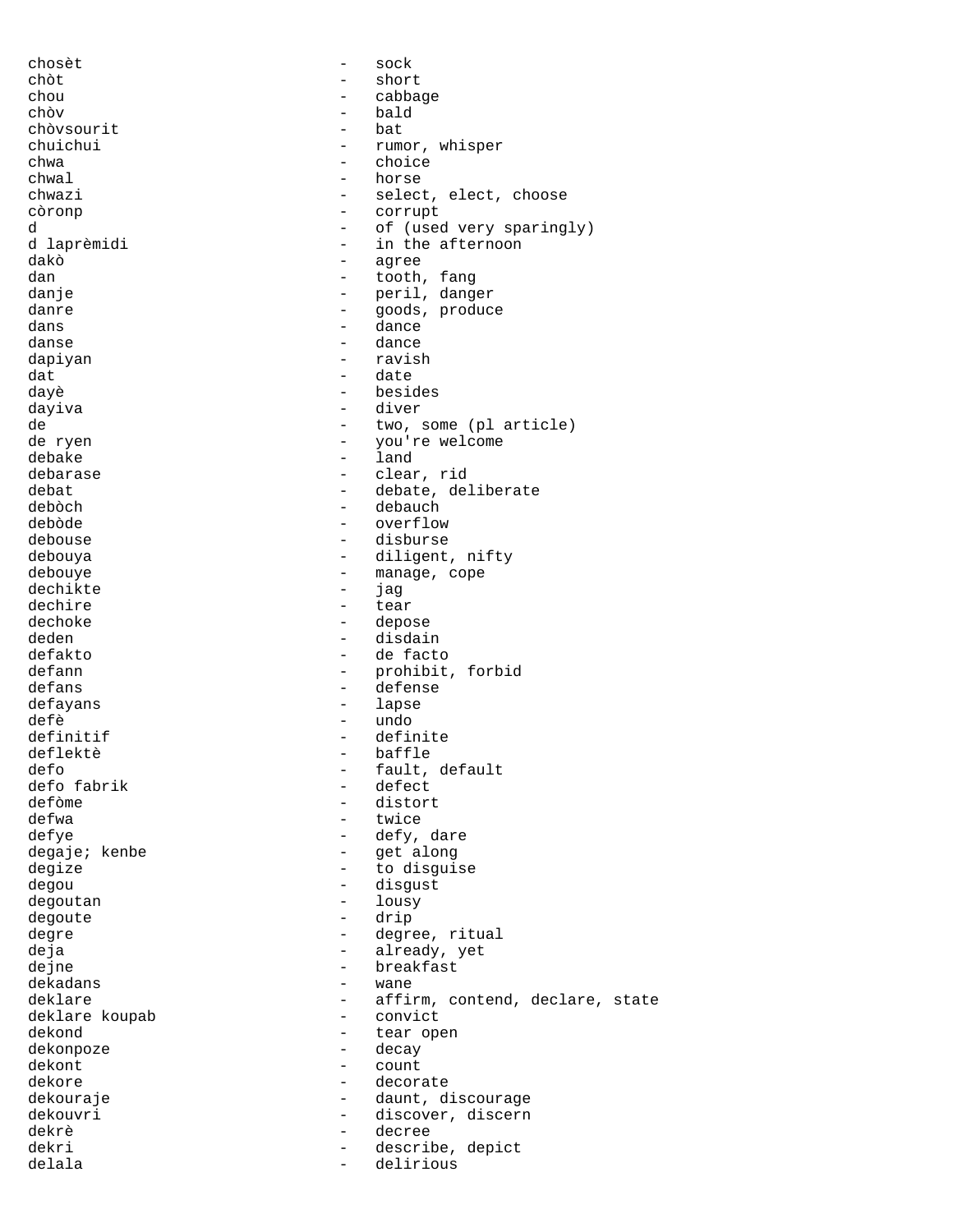delege - delegate - delicate<br>- deliver delivre - deliver delye - dilute demach - walk - request<br>- itch demanjezon<br>demann demann - demand<br>demanti - belie - belie demantle  $\qquad \qquad -$  raze demen - tomorrow<br>demi - half demi - half<br>demode - outdate - outdate - outdated, obsolete demokrasi - democracy demokratik - democratic demoli - demolish demon - devil demontre depict dènye - last depann - depend depann sou depans - expense depanse - spend depase - exceed depatman department - county, department depèch depèch - telegram depi - since<br>depi - since<br>depi - ago depi - ago deplase - move deplimen - pluck depo - depot, deposit<br>deposede - disown - disown - disown depòte - deport depoze - put, deposit<br>depwen - put, deposit depwen - colon deranje en entitle controller and the molest, disable, district, upset, intrude derape  $-$  weigh anchor, get started derechany - spare deroute - baffle desanm - December desann - camp, down, go down, descend<br>desann sou roulib - coast - coast desann sou roulib desantralize - decentralize<br>desè - dessert<br>- dessert desè - dessert desen anime en anime en anime en anime en anime en anime en anime en anime en anime en anime en anime en anime<br>
desen anime en anime en anime en anime en anime en anime en anime en anime en anime en anime en anime en anim - cartoon desepsyon - deception desevwa - deceive, disappoint deside - decide desine - design desizyon - decision, verdict destine  $\overline{d}$  - destiny, fate<br>det - debt dèt - debt detache - apart, detach<br>detale - apart, detach detale - dash - dash - dash - relax detann - relations and the contract of the contract of the contract of the contract of the contract of the contract of the contract of the contract of the contract of the contract of the contract of the contract of the con detay - detail detaye - detail - detect detèmine  $\qquad \qquad -$  determined deteste - detest<br>detonasyon - bang - bang detonasyon detou - detour detounen - avert, deprave, ward, hijack<br>detwi - destroy - destroy - destroy devalize - ransack devan - forward devan - front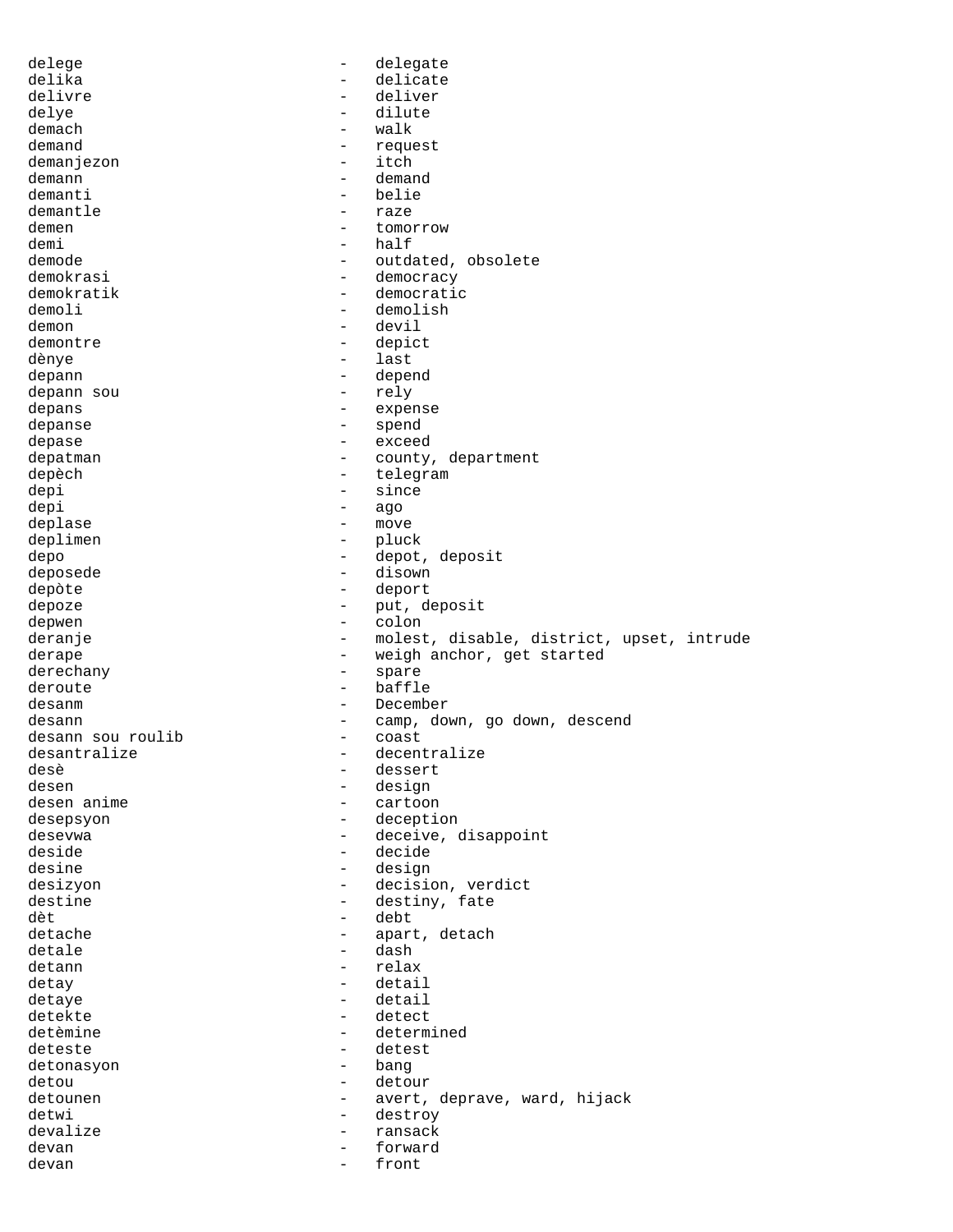| devanjou     |                          | dawn                                          |
|--------------|--------------------------|-----------------------------------------------|
| devann       | $\overline{\phantom{0}}$ | ahead                                         |
| devaste      |                          | ravage, devastate                             |
| develope     | -                        | develop                                       |
| developman   | -                        | development                                   |
|              |                          |                                               |
| devide       | -                        | spill                                         |
| devine       | $\qquad \qquad -$        | guess                                         |
| devinèt      | $\qquad \qquad -$        | puzzle, riddle                                |
| devwale      |                          | reveal                                        |
| devwe        | -                        | devout                                        |
| devyasyon    | $\overline{\phantom{0}}$ | bypass                                        |
| dèyè         | $\overline{\phantom{0}}$ | behind, ass, rear, after                      |
|              |                          |                                               |
| deyò         | $\qquad \qquad -$        | outside, without, illegitimate, out, exterior |
| dezabiye     | $\overline{\phantom{0}}$ | bathrobe                                      |
| dezagreyab   | $\overline{\phantom{0}}$ | diagreeable                                   |
| dezakò       | $\overline{\phantom{0}}$ | discord                                       |
| dezaprouve   | $\overline{\phantom{0}}$ | disapprove                                    |
| dezas        | $\overline{\phantom{0}}$ | disaster                                      |
|              | $\overline{\phantom{0}}$ | drawback                                      |
| dezavantaj   |                          |                                               |
| dezè         | $\overline{\phantom{0}}$ | desert                                        |
| dezenvòlt    | $\overline{\phantom{0}}$ | casual                                        |
| dezespere    | $\overline{\phantom{0}}$ | desperate, despair                            |
| dezinyen     | $\qquad \qquad -$        | appoint                                       |
| deziyen      | $\qquad \qquad -$        | assign                                        |
| dezobeyi     | $\qquad \qquad -$        | violate                                       |
| dezòd        |                          | mess, disorder                                |
|              | $\qquad \qquad -$        |                                               |
| dezonè       | $\overline{\phantom{0}}$ | shame, disgrace                               |
| dezoryante   | $\qquad \qquad -$        | bewilder                                      |
| dezyèm men   | -                        | used                                          |
| dezyèmman    | -                        | secondly                                      |
| di           | $\qquad \qquad -$        | tell, say, callous                            |
| diab         | $\qquad \qquad -$        | devil                                         |
| dife         | -                        | fire                                          |
| diferan      | -                        | different                                     |
| difikilte    | $\qquad \qquad -$        | difficulty                                    |
| difisil      | $\overline{\phantom{0}}$ | difficult                                     |
|              |                          |                                               |
| digizmann    | $\overline{\phantom{0}}$ | disguise                                      |
| dijere       | $\qquad \qquad -$        | digest                                        |
| dikisyon     | $\qquad \qquad -$        | brawl                                         |
| diksyonè     | $\qquad \qquad -$        | dictionary                                    |
| dimanch      | $\qquad \qquad -$        | Sunday                                        |
| dimansyon    | $\overline{\phantom{0}}$ | size                                          |
| diminye      | $\overline{\phantom{0}}$ | allay, decrease                               |
| dine         | $\overline{\phantom{0}}$ | dinner, lunch                                 |
|              |                          |                                               |
| diplòm       | $\overline{\phantom{0}}$ | degree                                        |
| diplome      | $\overline{\phantom{0}}$ | graduate                                      |
| dire         | $\qquad \qquad -$        | last                                          |
| dirèk        | $\qquad \qquad -$        | direct                                        |
| direksyon    | $\qquad \qquad -$        | range, direction                              |
| direksyon nò | $\qquad \qquad -$        | north                                         |
| direkte      | $\overline{\phantom{0}}$ | chairman                                      |
| direktè      | $\overline{\phantom{0}}$ | director                                      |
| diri         | $\qquad \qquad -$        | rice                                          |
|              |                          |                                               |
| dirije       | $\qquad \qquad -$        | manage, lead, direct, rule                    |
| dirije (v)   | $\overline{\phantom{0}}$ | head                                          |
| dis          | $\qquad \qquad -$        | ten                                           |
| disène       | $\qquad \qquad -$        | discern                                       |
| disiplin     | $\qquad \qquad -$        | discipline                                    |
| diskalifye   | $\overline{\phantom{0}}$ | disqualify                                    |
| diskite      | $\qquad \qquad -$        | argue, debate, discuss                        |
| diskredite   | $\qquad \qquad -$        | discredit                                     |
| diskresyon   | $\qquad \qquad -$        | discretion                                    |
| dispansè     | $\qquad \qquad -$        | dispensary                                    |
|              | $\qquad \qquad -$        |                                               |
| disparèt     |                          | disappear, fade, vanish                       |
| disponib     | $\qquad \qquad -$        | available                                     |
| disrè        | $\qquad \qquad -$        | discrete                                      |
| distan       | $\overline{\phantom{0}}$ | austere                                       |
| distans      | $\qquad \qquad -$        | distance                                      |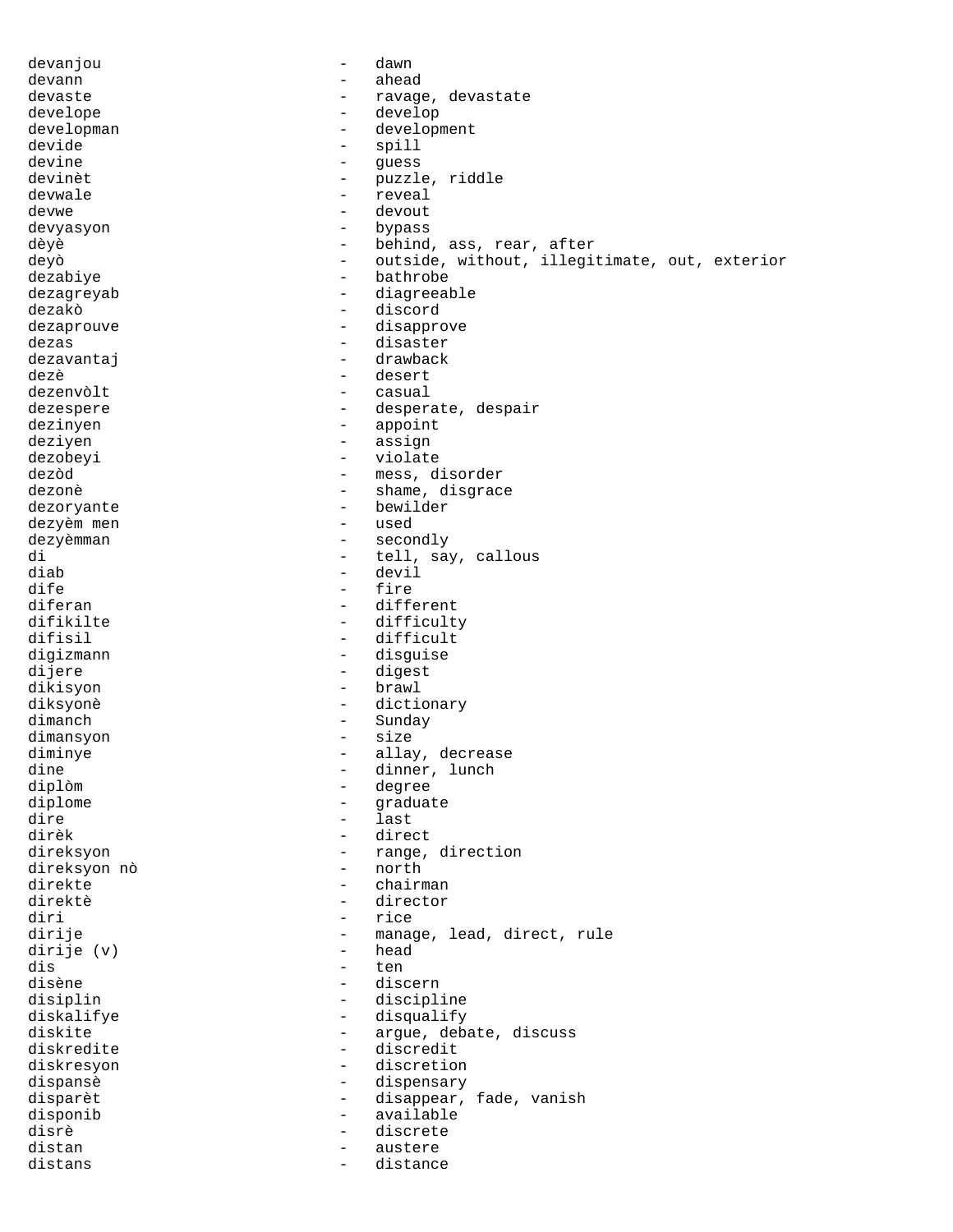disten - distinct<br>distenge - distingu - distinguish distrè - distract - deal, distribute diton - proverb divage - rave, ramble diven - wine divès - various, diverse divize - divide divòs - divorce divite  $-$  dignity diznèf<br>dizuit - nineteen<br>dizuit - eighteen - eighteen djal - girl djanni - fake<br>djin - gin djin - gin djip - jeep djipsi - Gypsy<br>djòb - job, djòb - job, employ djògin - jogging djòl - snout - liar djondjon - mushroom dlo - water, river do - back - armchair dodinen - rock dokazyon - used dokiman - file, document dola<br>dola - dollar - dollar dola - dollar dòlote - pamper, coddle domaj - damage domaje - damage - field (career), domain dòmi - numb, sleep domine - prevail Dominikani - Dominican Republic don - gift done - data donk - therefore donnen - yield, fertile donte  $-$  tame dosye  $-$  og, brief, record, file dòtwa - dormitory dou - mellow doub - pair, double double - double douch - shower doulè double de la comme de la pain doulè akouman  $\qquad \qquad -$  labor pain dous - mild, sleek, sweet dousman - slowly, gently, slow dout - doubt doute - doubt douz - twelve dra - linen, sheet<br>drapo - linen, sheet<br>- flag drapo - flag drese  $\begin{array}{ccc} - & \text{raise, rear, erect} \\ - & \text{drill} \end{array}$ dril - drill dròg - drug dròl - odd, strange, quaint droum - drum du tou - at all dwa (ladwann) - duty, law, rights (legal)<br>dwa (ladwann) - fee dwa (ladwann) dwa moun - human rights<br>dwat - human rights<br>- erect right dwat  $-$  erect, right (side) dwat - straight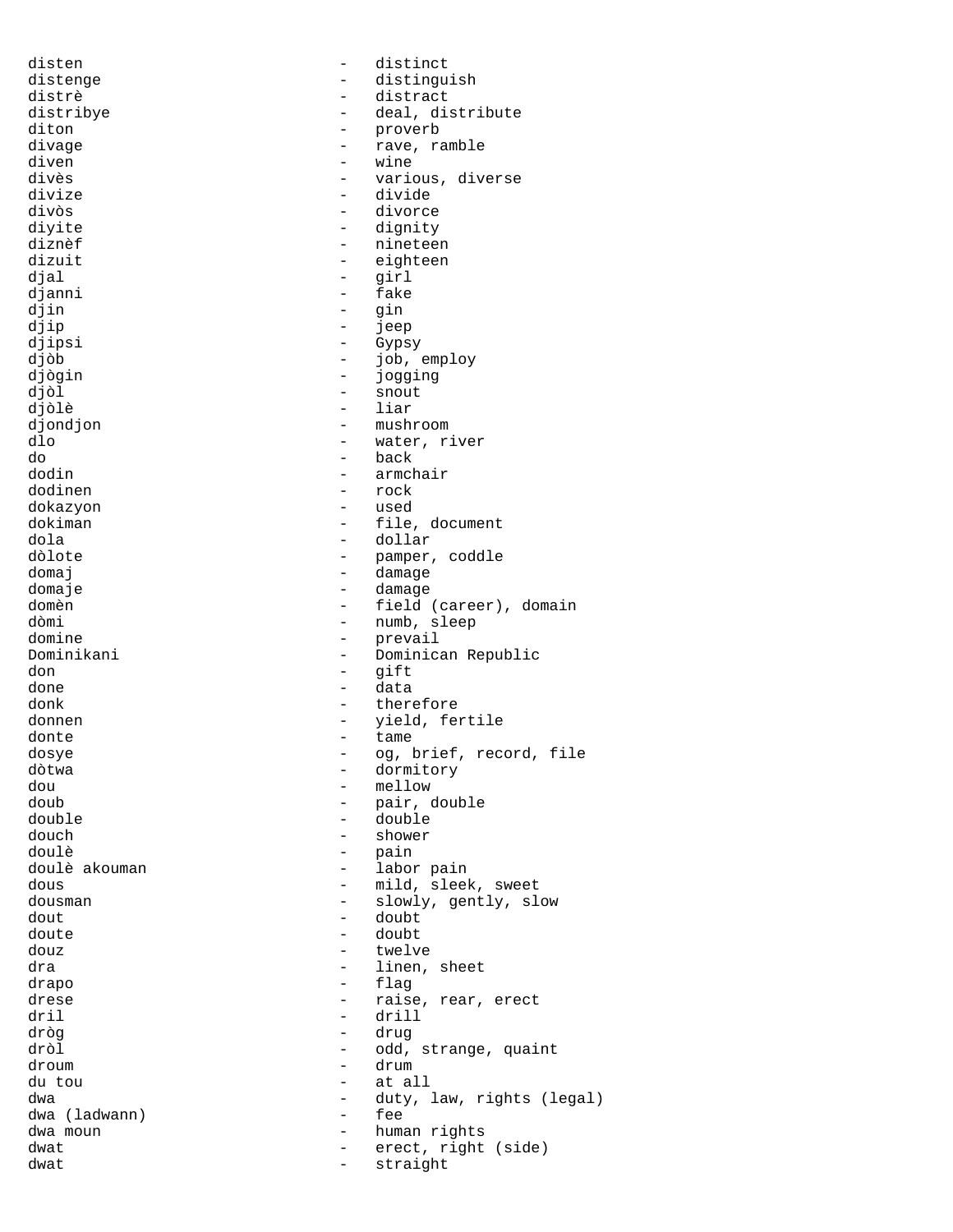dwe  $\qquad \qquad -$  must, owe, ought to dwèt - finger<br>dye God@Bondye - and - and dye God@Bondye - god e and and a set of  $\sim$  and  $\sim$  and  $\sim$ ebèje (v) - lodge eblouyi - dazzle - dazzle - dazzle - dazzle - dazzle - dazzle - dazzle - dazzle - dazzle - dazzle - dazzle - d ebre - Hebrew - Hebrew - Hebrew - Hebrew - Hebrew - Hebrew - Hebrew - Hebrew - Hebrew - Hebrew - Hebrew - Hebrew - Hebrew - Hebrew - Hebrew - Hebrew - Hebrew - Hebrew - Hebrew - Hebrew - Hebrew - Hebrew - Hebrew - Hebrew echanj - exchange echantiyon - sample echap - sling, scarf echèk - chess<br>èd - help èd - help, aid - assist ede (v) - help edikasyon - education edikasyon fizik - physical education<br>
edike - educate<br>
- educate edike - educate edite - edit editè division de la contrata del contrata del contrata del contrata del contrata del contrata del contrata de<br>
en la contrata del contrata del contrata del contrata del contrata del contrata del contrata del contrata del efarouche - appall efase - delete, efface, erase - effort efreyan - hideous efreye  $-$  scare, afraid èg - eagle egal egal - equal, even egale - equal èganik - organic egare - confused<br>egant - confused egou - drain - drain<br>egovis - drain - selfi egoyis - selfish<br>equi - selfish<br>equi - needle egui - needle egzajere egzajere - exaggerate egzak egzak - exact, precise egzale - exhale egzamen - quiz, test egzamine  $-$  examine, view egzan - exempt egzanp - pattern, example egzanplè - exemplary egzekite - perform, execute<br>egzekite - perform, execute egzèsis - exercise egzistans - being<br>eqziste - exist egziste ekip - crew, team<br>ekipe - crew, team<br>- equip - equip ekipman - equipment<br>ekitab - fair ekitab - fair<br>ekla - dlitt eklate - explode, burst, erupt eklatman - explosion, eruption<br>eklere - hright - hright eklere - bright - bright<br>eklèsi - clarif clarify eko - echo - echo - echo - echo - echo - echo - echo - echo - echo - echo - echo - echo - echo - echo - echo - echo - echo - echo - echo - echo - echo - echo - echo - echo - echo - echo - echo - echo - echo - echo - echo ekonomi domestik<br>ekòs ekòs - bark screen ekri - write, correspond ekriven - author eksede - exceed<br>eksepsyon - except. eksepsyon - exception eksepsyonèl - exceptional eksepte - except, barring eksetera - etc. - excite, arouse ekslisit - explicit

- competency test - glitter, glare - economy<br>- home economics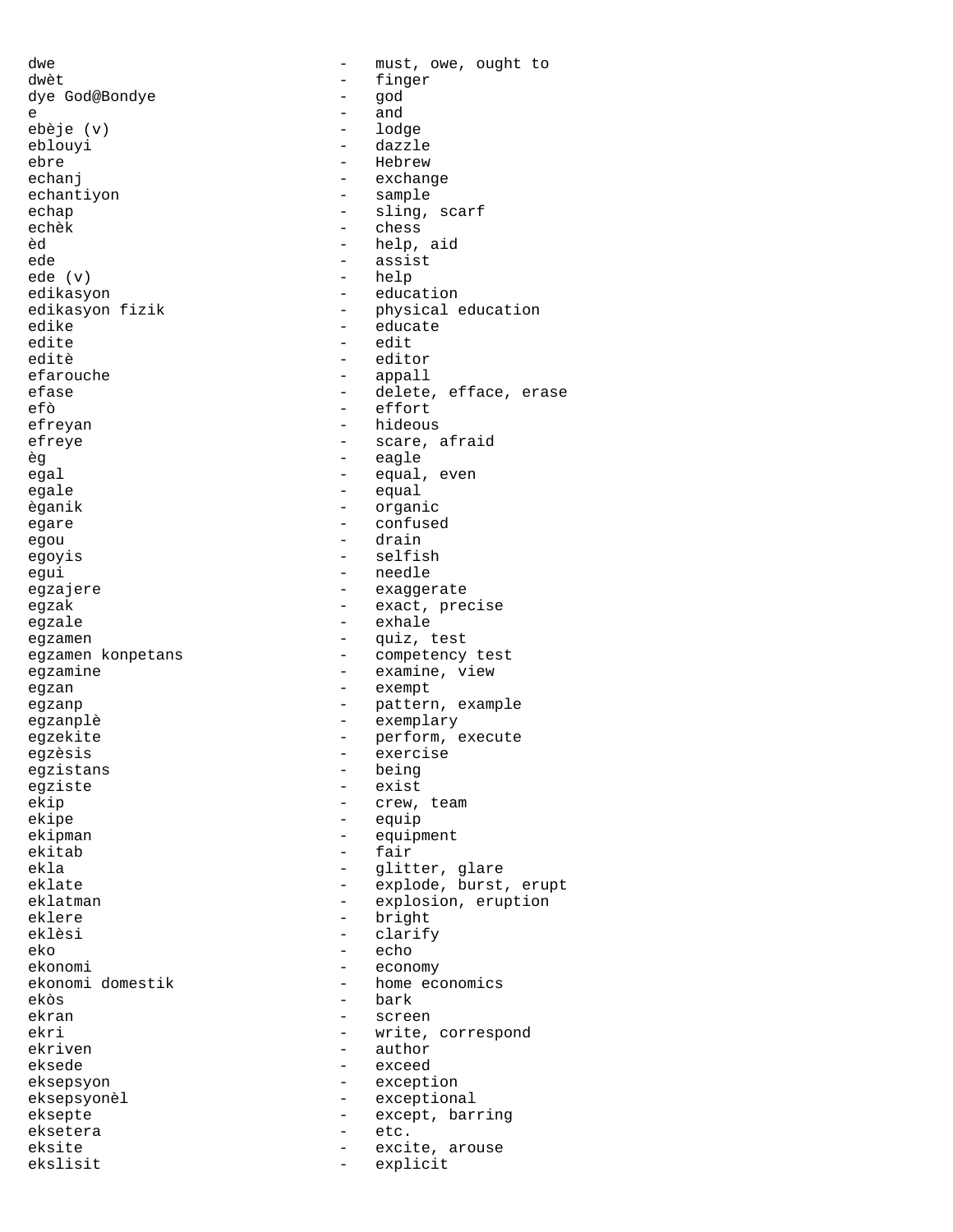ekspè - expert eksperyans - experience eksplikasyon - explanation eksplike - explain<br>eksplore - explore - explore eksplore - explore eksploze - explode<br>eksplozyon - explosi - explosion<br>- export ekspòtasyon<br>ekspòte ekspòte - export ekspoze - expose ekspozisyon - exposition eksprime - express eksteryè - exterior ekstraòdinè  $-$  extraordinary ekstrè  $-$  extract, digest ekzòbitan  $-$  outrageous elabore - elaborate<br>elaii - expande elaji - expande elefan - expande elefan elefan - elephant - elephant<br>eleksyon - - election eleksyon - election, poll elektoral - electoral - electoral<br>elektwochimi - electro-c eleman - data elemantè - elementary elèv - pupil, student - pupil, student - pupil, student - pupil, student - pupil, student - pupil, student - pupil, student - pupil, student - pupil, student - pupil, student - pupil, student - pupil, student - pupil, stud - elect elijib - eligible elimine - eliminate elòj - praise elve - breed, high, rear<br>emab - bland<br>- bland emab - bland<br>
emanan - consta èmanan - constant emèt - broadcast - emit emisyon - broadcast emosyon - emotion en and - one - one - one - one - one - one - one - one - one - one - one - one - one - one - one - one - one - one - one - one - one - one - one - one - one - one - one - one - one - one - one - one - one - one - one - one - hate en ben  $-$  well then enbesil - dumb enbesil - silly, imbecile, fool - silly, imbecile, fool endeks indicate@endike - index endeks indicate@endike<br>endepandan endepandan - independent endiferan - austere, aloof endijan - pauper<br>endistriyalizasyon - industr endistriyalizasyon - industrialization<br>endiyasyon - indignation - indignation enèji - energy<br>enève - tense enève - tense - enrage enfekte - infect enfim - disable, cripple<br>enfimyè - murse - murse enfimyè - nurse enfliyans - influence enfomasyon - information<br>enigm - enigma enigm - enigma enkapab - unable<br>enklinasyon - - inclina enklinasyon - inclination - oblivious enkwayab - incredible enkyetid - anxiety<br>ennbèsil - blockhea - blockhead enòm - enormous enpas - deadlock<br>enpasyan - deadlock<br>enpasyan - impatien enpasyan - impatient enpe - little, some, odd enplije - implicate enplore

- electro-chemistry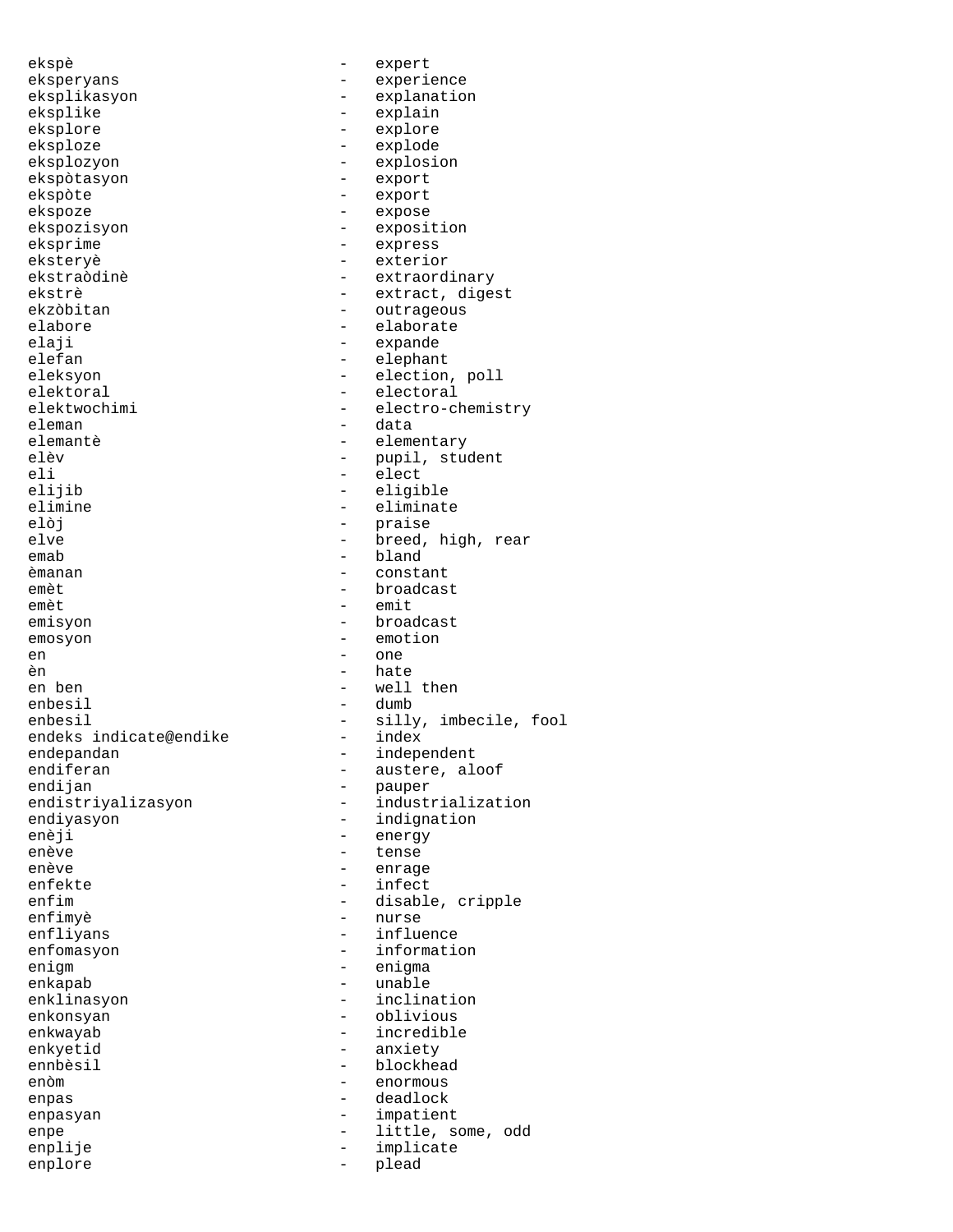enplwaye - hire enposib - impossible - somehow enpòtan  $-$  famous, important enpresyone - impress enpridan - rash - rash - rash - rash - rash - rash - rash - rash - rash - rash - rash - rash - rash - rash - rash - rash - rash - rash - rash - rash - rash - rash - rash - rash - rash - rash - rash - rash - rash - rash - r enprime<br>ensèk ensèk - bug<br>ensilt - ins - insult ensipòtab - unbearable ensiste - insist<br>ensite - incite ensite - incite - register enskri - record enskripsyon enskripsyon - registration enskripsyon elektè  $-$  voter registration<br>ensolan  $-$  insolent ensolan - insolent<br>enstale - install - install enstale - install<br>enstantane - instant - instant enstige - entice enstiti - institute<br>Enstiti Franse - French Ins - French Institue enstitisyon - institution enstriman - device entansyon - purpose - ban<br>- ban entèdiksyon entèfere - interfere - bright, smart, clever, intelligent entènasyonal entènasyonal entènasyonal entènentierale de la materiale de la materiale de la materiale de la ma enterese - interest, eager<br>entimide - daunt - daunt - daunt<br>- firm entrepriz<br>entrèronp - interrupt entrige - fascinate<br>entwodiksyon - fascinate - fascinate - introduction envante  $\qquad \qquad - \qquad \qquad \text{invent}$ envite  $-$  invite, quest envizib - invisible envoke - invoke epè  $-$  fat, dense, thick epi - and<br>er kondisyone - air - air conditioning eran - vagabond erè - mistake, lapse, error<br>erente - frazzle - erente erente - frazzle<br>eritaj - inherita - inheritance eritye - inherit esans - extract esè - attempt eseye - try eskalye - stair - stair eskize - apologize eskli – exclude<br>eskòte – escort – escort eskòte - escort espas - space espere (v) - hope - space - hope - hope - hope - hope - hope - hope - hope - hope - hope - hope - hope - hope - hope - hope - hope - hope - hope - hope - hope - hope - hope - hope - hope - hope - hope - hope espere (v) espesaylman - especially espesyal  $-$  special, particular, especial esprè deliberate esprè  $-$  on purpose espresyon - utterance espri - god espyonaj espionage - espionage estanda - standard estansyon - extention estati - status - status estatistik - statistic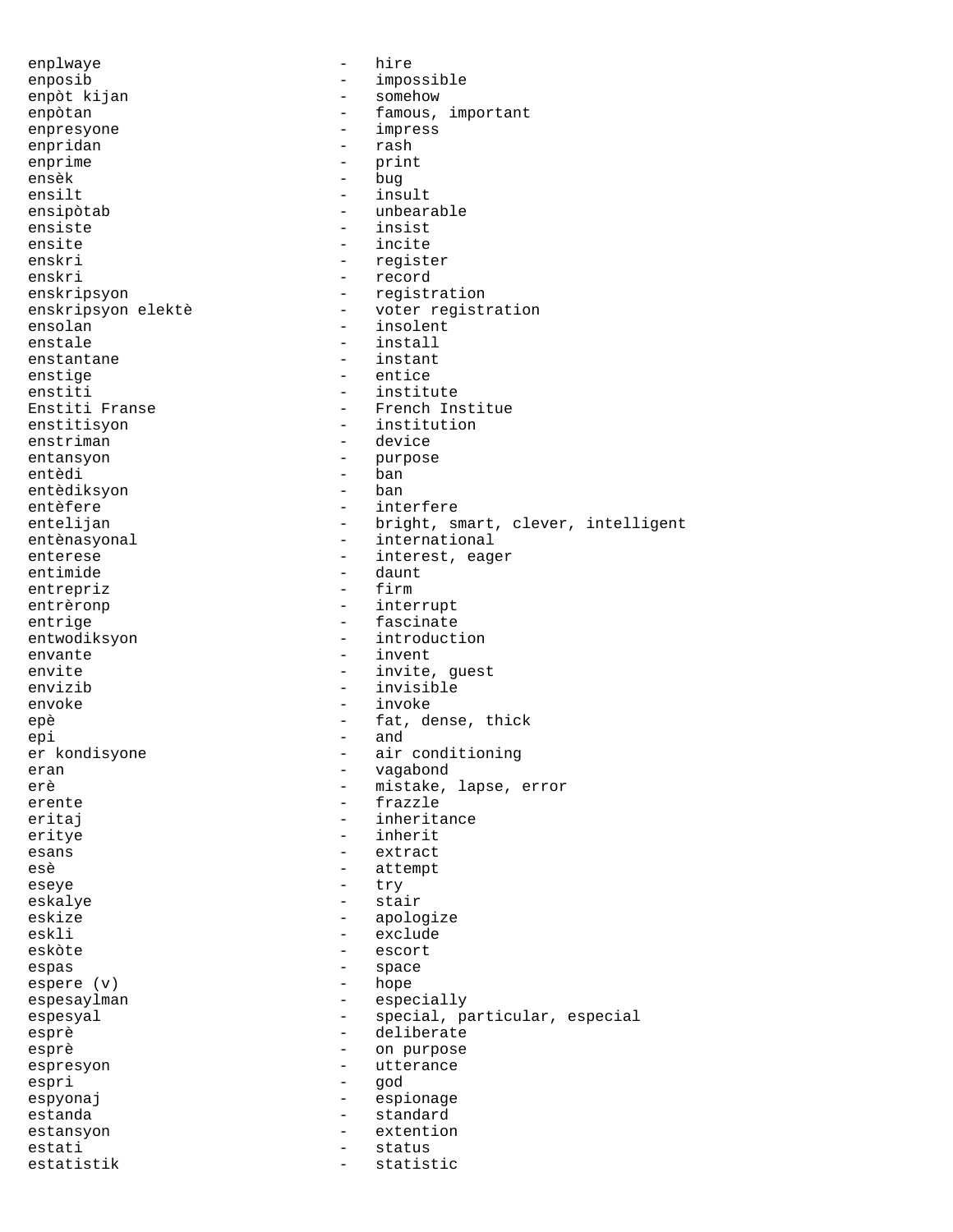estim esteem esteem esteem esteem esteem esteem esteem esteem esteem esteem esteem esteem esteem esteem esteem estime  $-$  estimate, appraise estipid - stupid estraòdinè  $-$  uncommon estrateji - strategy<br>estrilti - structure estrilti - structure estropye - cripple eta - state - settle, establish etaj etaj en la estas en la estas en la estas en la estas en la estas en la estas en la estas en la estas en l etajè  $-$  rack, shelf etalaj - array etale - display - display etanda - stand etann etann - expande, lay, extend etap - stage - stage ete - summer etènel - eternal etenn - put, off, quench etènye - sneeze etidye - study ètograf - spelling etonan - amazing etone - astonish, wonder etranj - unknown, foreign, strange etranje - alien, foreigner etwal - star etwat - narrow - narrow - narrow - narrow - narrow - narrow - narrow - narrow - narrow - narrow - narrow - narrow - narrow - narrow - narrow - narrow - narrow - narrow - narrow - narrow - narrow - narrow - narrow - narrow evade - evade - appraise evalyasyon - evaluation<br>evedan - evaluation<br>- obvious evedan - obvious evenman - event eveye - alert evidan evident - evident evite  $-$  avoid, prevent, avert evolisyon - evolution<br>Ewèp de Lès - - Eastern El - Eastern Europe Ewèp Oksidantal  $\qquad \qquad -$  Western Europe ezitan - chary<br>ezite - hesitan - chary<br>- hesitan - hesitan ezite - hesitate fab<br/>
fable table table table table table table table table table table table<br/>  $\sim$  do, may be the set of the set of the set of the<br/>  $\sim$  100  $\mu$  m  $\sim$ - do, manufacture fache  $\begin{array}{cccc} - & \mod, & \text{upset}, & \text{angry}, & \text{mean} \\ \text{faktè} & - & \text{postman} \end{array}$ faktè - postman falèz - cliff - colloquial famin  $-$  dearth, famine fanatik - bigot, fond fanm  $-$  female, woman, wife fanmi  $-$  parent, family, relative fann - cleave fant  $-$  cavity, crack, gap fantom - ghost farin - flour - flour - flour - flour - flour - flour - flour - flour - flour - flour - flour - flour - flour - flour - flour - flour - flour - flour - flour - flour - flour - flour - flour - flour - flour - flour - flour farinen - misty rain, drizzle<br>fasil - facile easy fasil  $-$  facile, easy<br>fasine  $-$  fascinate  $-$  fascinate fasine  $\begin{array}{ccc} 1 & - & - \\ - & - & - \\ - & - & - \\ - & - & - \\ - & - & - \\ - & - & - \\ - & - & - \\ - & - & - \\ - & - & - \\ - & - & - \\ - & - & - \\ - & - & - \\ - & - & - \\ - & - & - \\ - & - & - \\ - & - & - \\ - & - & - \\ - & - & - \\ - & - & - \\ - & - & - \\ - & - & - \\ - & - & - \\ - & - & - \\ - & - & - \\ - & - & - \\ - & - & - \\ - & - & - \\ - & - & - \\ - & - & - \\ - & - & - \\ - & - & - \\ - & - & - \\ - & - & - \\ - & - & - \\ - &$ - approach, manner fatig<br>fatigan - weariness, fatigue<br>extensions - tedious fatigan - tedious fatige  $\qquad \qquad - \qquad \text{tired, tire}$ fatra  $-$  rubbish, refuse, trash, mess favè - favor favorab - auspicious favorize - condone fayit - doom fè - do, make, iron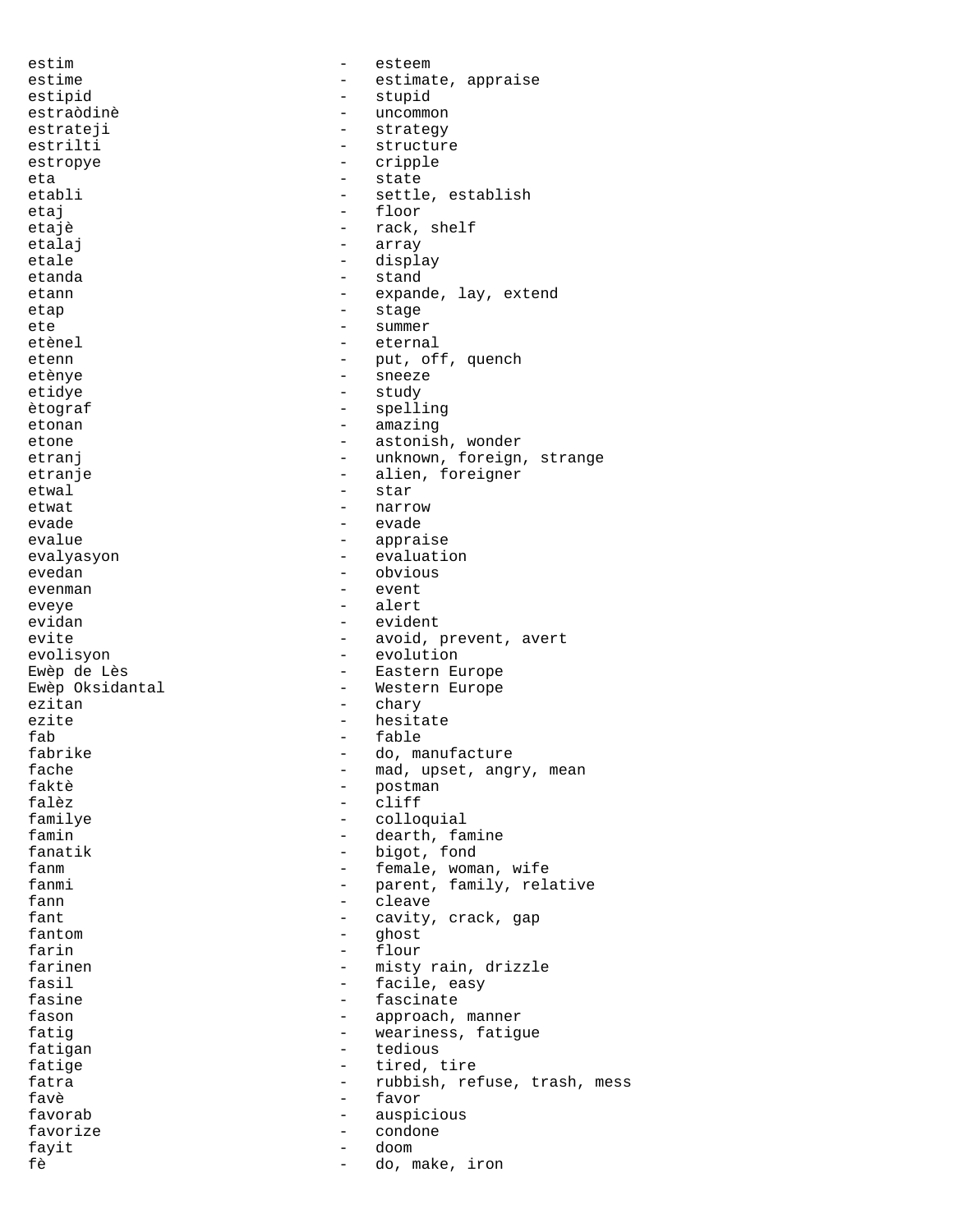fè apèl (legal) - appeal fè atansyon - heed fè bab - shave fè demann - inquire fè djòlè - brag, bawl fè egzèsis - exert, drill fè fache  $\begin{array}{ccc} - & \text{anger} \\ \text{fe} & - & \text{peep} \end{array}$ fè jouda - peep - procure<br>- meet fè konesans - meet fè konfyans fè konpliman - congratulate - race<br>- earn fè lajan - earn fè lasisiy - lure, entice fè lekti - read fè pati - belong fè pè - scare - procreate<br>- suit fè prosè - suit - humiliate<br>- emit fè sikile<br>fè sonje fè sonje - remind fè sote  $\begin{array}{ccc} 1 & - & - & - \\ 1 & - & - & - \\ 1 & - & - & - \\ 1 & - & - & - \\ 1 & - & - & - \\ 1 & - & - & - \\ 1 & - & - & - \\ 1 & - & - & - \\ 1 & - & - & - \\ 1 & - & - & - \\ 1 & - & - & - \\ 1 & - & - & - \\ 1 & - & - & - \\ 1 & - & - & - \\ 1 & - & - & - \\ 1 & - & - & - \\ 1 & - & - & - \\ 1 & - & - & - \\ 1 & - & - & - \\ 1 & - & - & - \\ 1 & - & - & - \\ 1 & - & - & - \\ 1 & - & - & -$ - get a haircut fè travay - perform fè youn vire  $-$  take a walk fèb - bleak, weak, feeble fèjefou - wink fèm - solid femèl - female - bitch fèmen - shut, enclose fèmen close@adj raproche fen - fine, thin, end, keen, sequel<br>fenèt - window - window fennen - wither fennen - fade fente  $-$  feign fènwa - obscure feròs - ferocious, fierce fèsiyo - wink fèt  $-$  anniversary, made, party, to be born<br>fètil  $-$  fertile - fertile<br>- February fevriye - February fèy - leaf ffyèl - gall fi - woman<br>fiqi - cheek - cheek, face figire - picture fiks  $-$  fixed, steady fikse - gaze, stare fiksyon - fiction fil - thread, yarn fil arenyen - cobweb fil elektrik - wire<br>filange - mince filange - mince filareye<br>file file  $\qquad \qquad -$  sharp, keen, flirt<br>fimen  $\qquad \qquad -$  smoke - smoke fimye - muck, dung  $final$  -  $final$ finalman - finally fineray **contract to the funeral** fini - finish - finish<br>firye - furious firye - furious - furious - furious - furious - furious - furious - furious - furious - furious - furious - furious - furious - furious - furious - furious - furious - furious - furious - furious - furious - furious - furi fis - son fisèl - string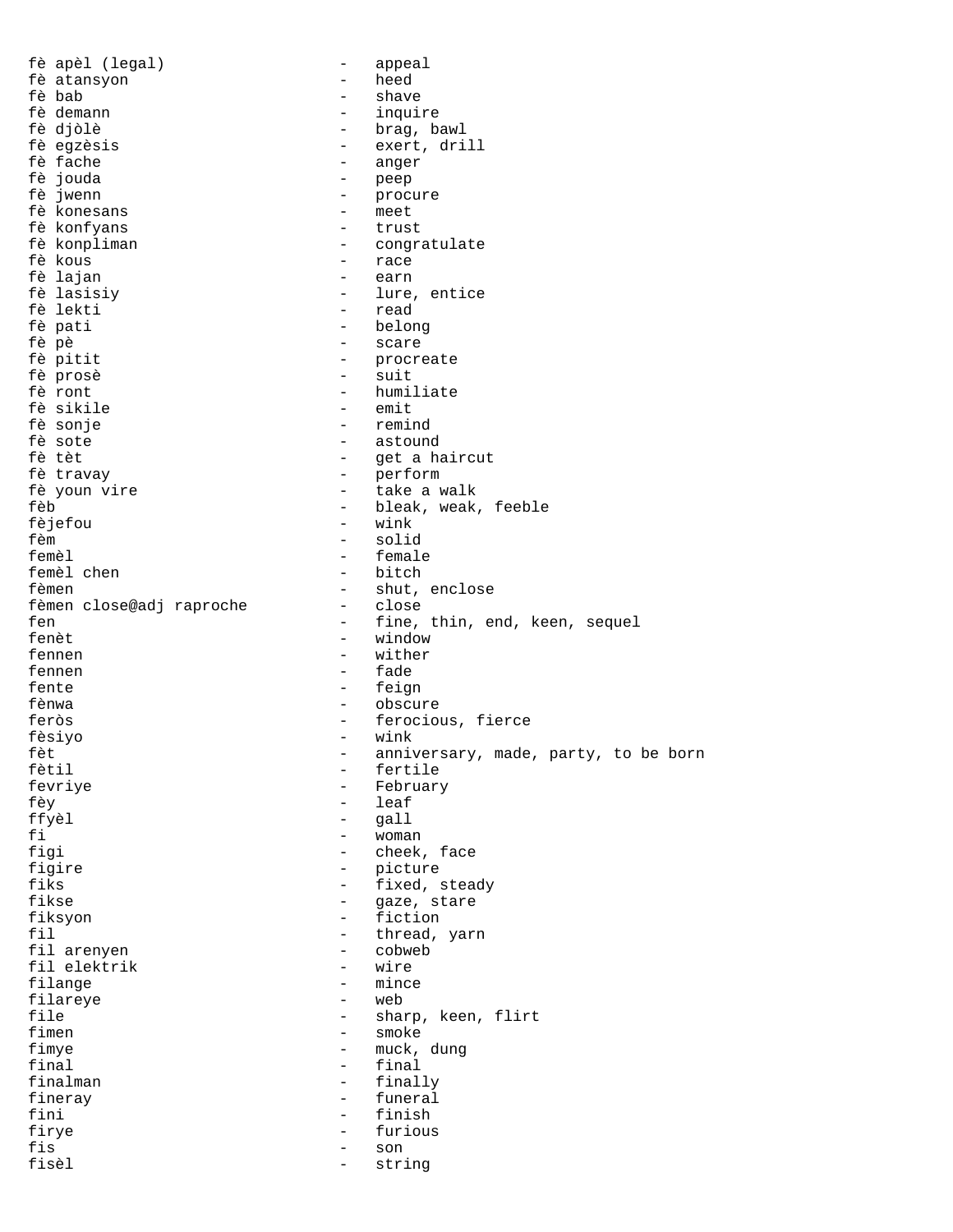fizi - rifle fizik - physical<br>fizyoloji moun - human ph - human phisiology flanbo - bongfire<br>flanke devò - chuck flanke deyò - chuck flanm  $\begin{array}{ccc} - & - & - \\ - & \text{black, flow} \end{array}$  flannen - wander, rove<br>- loaf flannen (v)<br>flè flè  $-$  bloom, flower, sunflower<br>flè mayi  $-$  cornflower flè mayi - cornflower flèch - arrow, dart flechi - flinch<br>fleri - flower - flower flèv - river flote  $\qquad \qquad -$  float, wave, drift fo - have to, false fò - prominent, strong, loud, brilliant, must, smart fobou - suburb - suburb<br>fòie - wrought fòje - wrought fòm - shape, form fòmann - foreman - form, machine fon  $-$  deep, profound, bottom  $-$  fundamental  $-$  fundamental - fundamental<br>- base fondasyon - base<br>fondman legal - foundation fondman legal fonksyone - function fonn - merge, melt fonse - dark forè - forest fòs - force, effort, strength fose - exert fòse - force, strain - error, fault fotèy - armchair fòtin  $-$  fortune, wealth foto  $-$  photograph, picture fotokopye - xerox fou - crazy, delirious, insane, oven, mad fouchèt - fork foujè - fern foul - crowd  $\begin{matrix} - & \\ - & \\ - & \\ - \end{matrix}$  hake founen  $\begin{array}{ccc} - & \text{bake, batch} \\ - & \text{cater, supp} \end{array}$ founi - cater, supply<br>foure - hide, put, en foure  $\begin{array}{cccc} - & \text{ hide, put, engage, insert} \\ - & \text{provide} \end{array}$ - provide fouye - dig, delve frabrik - manufacture frajil  $-$  fragile, brittle fraka - crash frakti - fracture fran - candid, frank Frans - France - France - France - France - France - France - France - France - France - France - France - France - France - France - France - France - France - France - France - France - France - France - France - France franse <br/> - French + French + French + French + French + French + French + French + French + French + French + French + French + French + French + French + French + French + French + French + French + French + French + frape  $-$  rap, strike, knock, hit frape <br>frape ak pye $(v)$  - bump, bang <br> - kick - kick frape ak pye  $(v)$  -<br>fraz fraz  $-$  sentence, phrase fre - fresh frè  $\begin{array}{ccc} 1 & - & - & - \\ 1 & - & - & - \\ 1 & - & - & - \\ 1 & - & - & - \end{array}$ frè (depans) fredi - cold fren - breaks (of car) frennen - constain frèt d'ans de la cool frèt - cold freyè - fright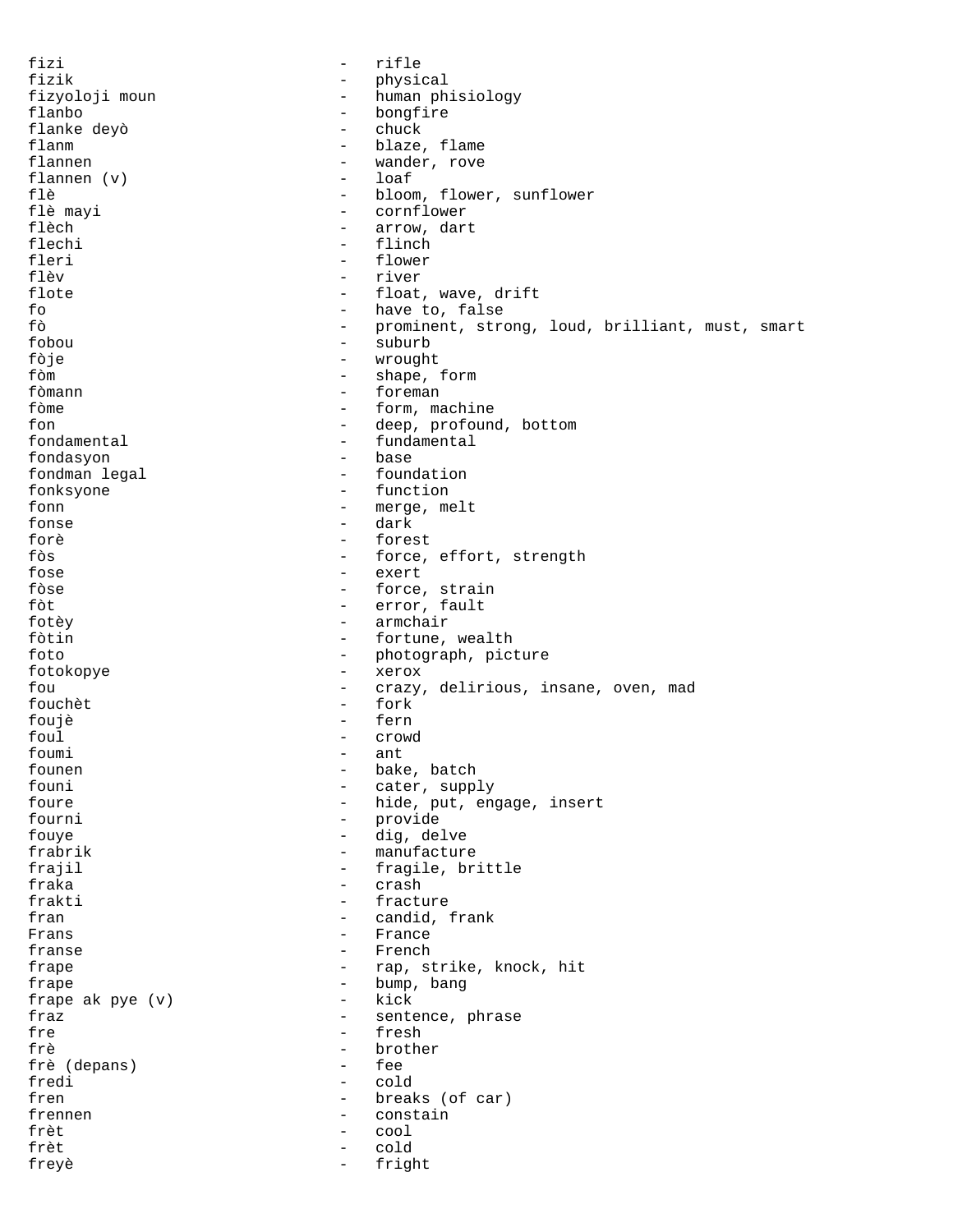fri - fry frijidè - refrigerator friksyonen - chafe fristrasyon - frustration fròd - fraud fromaj en de la cheese de la cheese de la cheese de la cheese de la cheese de la cheese de la cheese de la che<br>En la cheese de la cheese de la cheese de la cheese de la cheese de la cheese de la cheese de la cheese de la frontyè - border frote  $-$  rub, scrub, chafe  $-$  rub, scrub, chafe  $-$  leak - leak fwa - liver<br>fwa (number of ..) - time  $fwa(number of ...)$ fwi - fruit fyè - proud fyète  $-$  pride gad - guard gade - regard, glance, behold, watch, pay attention<br>qade (anfas) - face gade (anfas) gade (v) - guard, loop gade fiks the start of the start of the start of the start of the start of the start of the start of the start gade vit  $\qquad \qquad -$  peek<br>gadmanie  $\qquad \qquad -$  pant gadmanje - pantry gaga - dumb, confused gagè de la cockpit de la cockpit gaj en el estado en el estado en el estado en el estado en el estado en el estado en el estado en el estado en<br>En el estado en el estado en el estado en el estado en el estado en el estado en el estado en el estado en el e qalata - loft galèt - rock galon - gallon - gaòt - fuss<br>garai - fuss - fuss - fuss garaj - garage garanti - warrant, pledge gason - boy, waiter, bellhop<br>qaspiyaj - waste - waste gaspiyaj - waste gaspiye - waste gate - spoil gato - cake gayan - winner gaye  $-$  reveal, dissipate, spread, arise gaz - gas, fuel gazon - lawn geji - gauge - gauge - gauge - gauge - gauge - gauge - gauge - gauge - gauge - gauge - gauge - gauge - gauge - <br>The set of the set of the set of the set of the set of the set of the set of the set of the set of the set of gen  $-$  gain, there is/are gen groje - be greedy gen konesans  $\overline{a}$  - conscious  $\overline{b}$  - conscious  $\overline{a}$  - conscious  $\overline{a}$ gen konfyans  $\begin{array}{ccc} - & \text{confident, rely} \\ - & \text{strong} \end{array}$ gen kouraj - strong gen lentansyon - intend gen mwayen gen pitye - clement gen vètij  $-$  dizzy genlè - appear genlè menm  $-$  similar genyen - win, vanquish, there is/ are, have, own, earn gèp  $-$  hornet, wasp gildiv - still glas - mirror, frost, ice glase - freeze<br>glise - dide glise - glide, slide, creep, slip<br>
alòb - globe glòb - globe glorifye - praise gòch - clumsy gòch - awkward, left gode - cup gòj - throat gòje - gulp gòlf - bay gonmen (v) - gum goonm - gum gou - preference, savor, flavor, taste, relish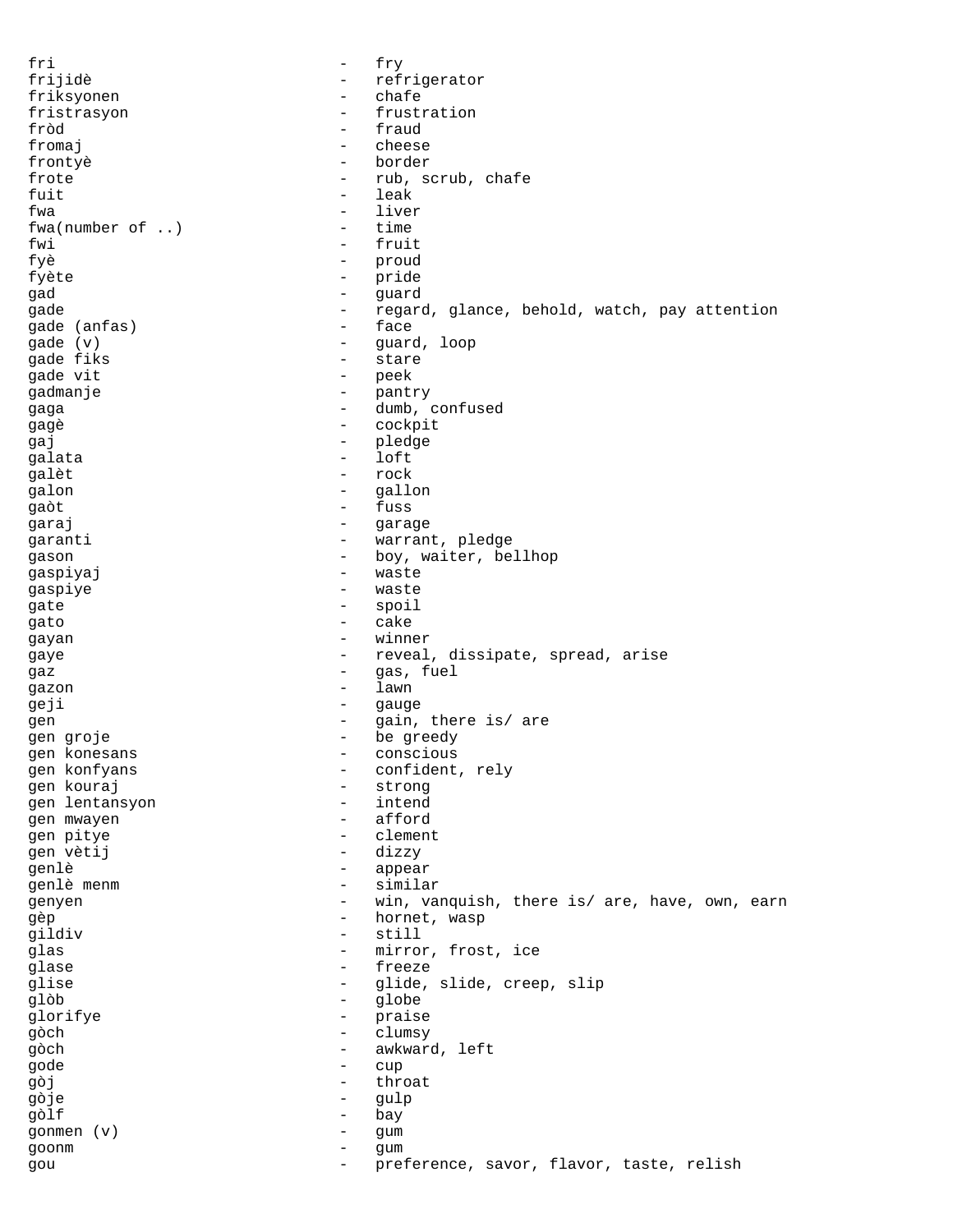goud - gourde gouman - quarrel, greedy, glutton<br>
- fight<br>
- fight goumen - fight goumen - brawl gout - drop<br>coute - space goute  $\qquad \qquad -$  snack, taste gouvène - govern<br>gouvènman - - governmen gouvènman - government gouvènmantal de contratte de la contratte de contratte de contratte de contratte de contratte de contratte de gra - fat, plump grad - degree, rank grad (v) evalye gradye - graduate grafouyen - scratch graje - grate gran  $-$  famous, great, ample gran-papa - grandmother<br>grandi - grandmother<br>arow - grow grandi - grow grangou - dearth, avid, famine, starve granmoun - mature, elder<br>
rann - mature, elder grann - grandmother<br>qranpe - climb granpe grap - bunsh, cluster gras a dye  $-$  thank god grate  $\begin{array}{ccc} \text{grade} & \text{ } & \text{ } \\ \text{ } & \text{ } & \text{ } \\ \text{ } & \text{ } & \text{ } \\ \text{ } & \text{ } & \text{ } \\ \text{ } & \text{ } & \text{ } \\ \text{ } & \text{ } & \text{ } \\ \text{ } & \text{ } & \text{ } \\ \text{ } & \text{ } & \text{ } \\ \text{ } & \text{ } & \text{ } \\ \text{ } & \text{ } & \text{ } \\ \text{ } & \text{ } & \text{ } \\ \text{ } & \text{ } & \text{ } \\ \text{ } & \text{ } & \text{ } \\ \text{ } & \text{ } & \text$ grate  $(v)$ gratèl - itch gratis - free grav (n) tonm - grave grenn - nut, grain, seed, berry, single, unit grenn pa grenn - individual<br>grès - individual<br>grès - grease grès - grease grès kochon grese - grease gri - gray grie - grilled qrif  $\qquad \qquad -$  claw, paw grip - flu griye - parch griyen - giggle gro - huge gro kay - mansion gro moso - lump gro; gran - big - big - big - big - big - big - big - big - big - big - big - big - big - big - big - big - big - big - big - big - big - big - big - big - big - big - big - big - big - big - big - big - big - big - big gronde - roar gròs - pregnant external size<br>
grosè de la participation de la participation de la participation de la participation de la participation de<br>
de la participation de la participation de la participation de la participation de la participati grosoulye grosye - crude, rude gròt - cave gwo - great gwonde - frown gwòs - expecting gwoup - group gwoupe (v) - group hanache - to harness<br>
ibanizasyon - to harness<br>
- urbanizati ibanizasyon - urbanization idantifye - identify idantite - identification idyo - blockhead, daft, idiot il  $\qquad \qquad -$  island<br>ile  $\qquad \qquad -$  whet - whet ilejitim - illegitimate imaj entre entre la contradicción de la contradicción de la contradicción de la contradicción de la contradicción de la contradicción de la contradicción de la contradicción de la contradicción de la contradicción de la co imajinasyon - imaginatiom imajine  $\qquad \qquad \qquad -$  imagine, picture, fancy imanite - mankind imans - immense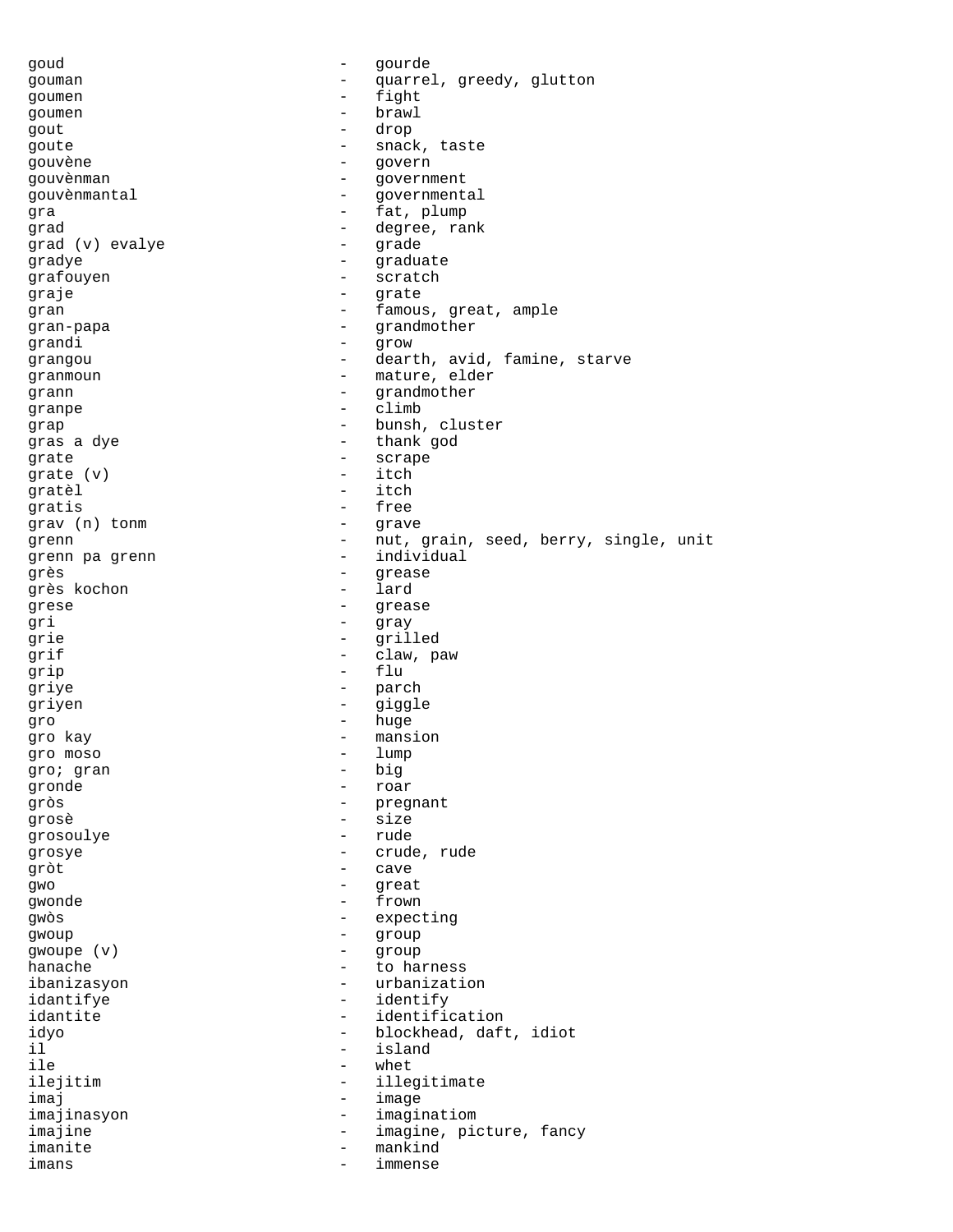imedyat - immediate imen - human - human - human - human - human - human - human - human - human - human - human - human - human -- moist, humid imigran - immigrant imigrasyon - immigration<br>imitasyon - imitation imitasyon - imitation<br>imite - imitate imite - imitate imoral - immoral - immortal<br>- uneven inegal  $-$  uneven ini - unite - unify inisyal - initial inite  $-$  unit, unity inivèsite - university inondasyon - flood inosan - innocent inyon - union<br>irige - irrigi irige - irrigate irite  $\qquad \qquad -$  peeve, chafe, irritate isit isit - here - right there isit-menm - right here istansil  $-$  utensil istorik - historic istwa  $-$  tale, story, fable Istwa Etazini  $-$  U.S. History italyen - Italian itil - handy, useful<br>itilite - handy, useful<br>- utility - utility<br>- use itilize the contract of the contract of the contract of the contract of the contract of the contract of the contract of the contract of the contract of the contract of the contract of the contract of the contract of the co ize - used izin - manufacture - farm, field jaden flè - garden, landscape jadinye - gardner - slang, jargon jakèt - jacket jako - parrot jalou - jealous jamè - never jan - manner, type inhon - manner, type inhon - manner, type - ham janbon - hamalar - hamalar - hamalar - hamalar - hamalar - hamalar - hamalar - hamalar - hamalar - h jandam  $\begin{array}{cccc} - & \text{cop, guard, officer} \\ - & \text{per, never} \end{array}$ janm - ever, never janmen - ever - kind, nice, polite, gentle<br>- January janvye - January jape - bark javlo - dart je - eye je pete - blind jedi - Thursday jefò - effort jele - jelly jemi - moan, wail<br>jen - June - June jen - June jèn - young general jenere  $-$  generate, generous, bountiful jenetik - genetics - genisis jenn - embarrassment, young jenn gason - chap (young man) jennjan - lad jenou - knee jeografi - geography jeometri - geometry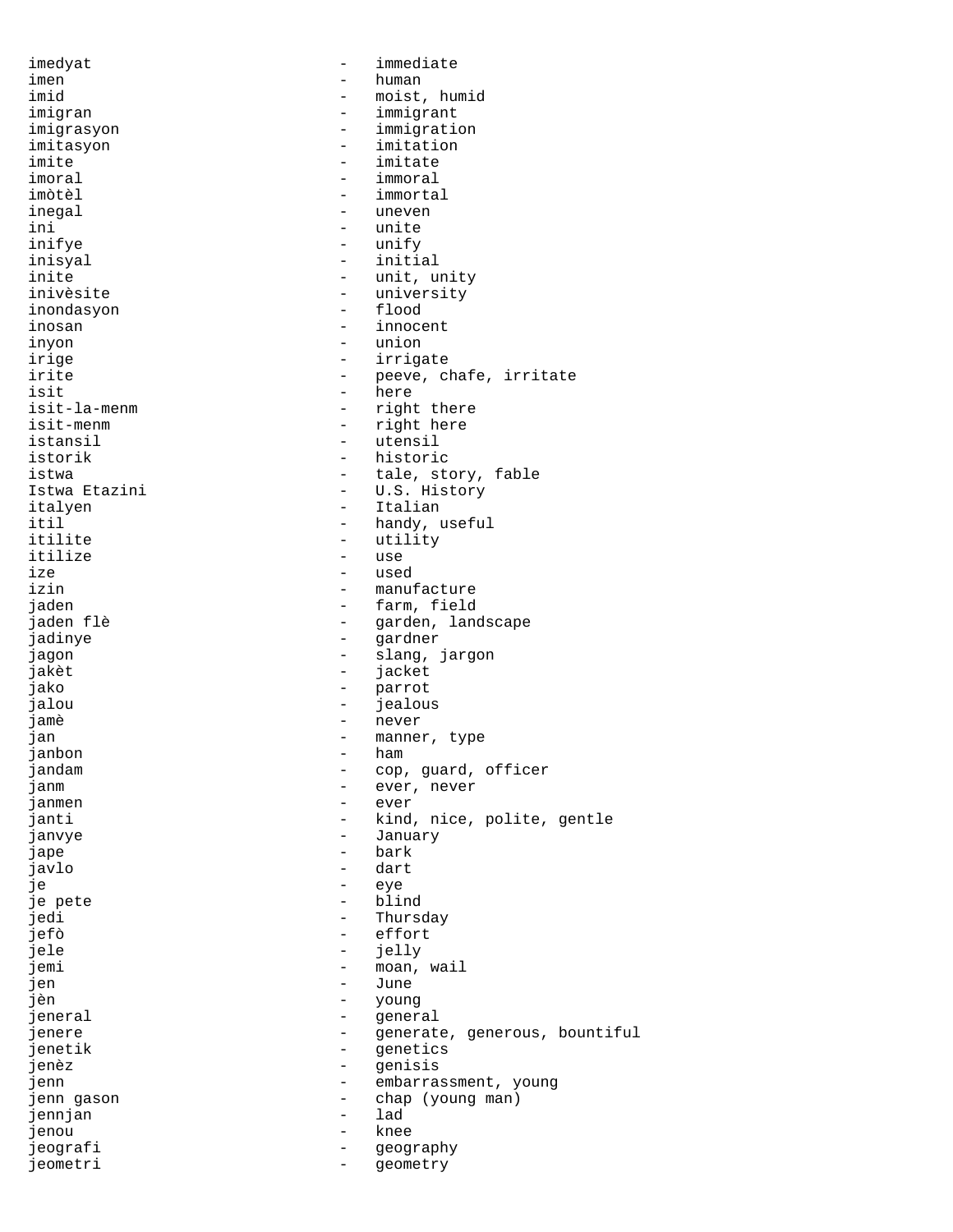jete  $-$  dump, cast jeyan - giant - giant - giant - giant - giant - giant - giant - giant - giant - giant - giant - giant - giant - giant - giant - giant - giant - giant - giant - giant - giant - giant - giant - giant - giant - giant - giant ji - juice jij - judge jije (v) - judge jijman - verdict, judgment<br>jimo - twin - twin jimo - twin - junior<br>- skirt jip sky@syèl - skirt jire - swear - swear<br>jiri - jury - jury jiri - jury jis - fair - apt, just, until, even, till jiska - until, till jiskaske - until jistifikasyon - plea jistifye - justify jistis - justice - justice - justice - justice - justice - justice - justice - justice - justice - justice -  $\sim$  - enjoy - enjoy - enjoy - enjoy - enjoy - enjoy - enjoy - enjoy - enjoy - enjoy - enjoy - enjoy - enjoy - en jiwi - enjoy<br>jodi - today jodi - today - yellow<br>- yolk jònze jou - day, cheek<br>jouk - up to - up to joumou - squash jounal - og jounal pèsonèl - diary jounalis - journalist jounen - day joure  $\begin{array}{ccc} - & \text{castigate, blame, curse} \\ - & \text{insult} \end{array}$ joure (v) – insultation of the set of the set of the set of the set of the set of the set of the set of the set of the set of the set of the set of the set of the set of the set of the set of the set of the set of the set jovyal - mellow Juli - Julie - Julie - Julie - Julie - Julie - Julie - Julie - Julie - Julie - Julie - Julie - Julie - Julie -- July jwe - play jwè dia kacamatan ing kacamatan ing kacamatan ing kacamatan ing kacamatan ing kacamatan ing kacamatan ing kacamatan ing kacamatan ing kacamatan ing kacamatan ing kacamatan ing kacamatan ing kacamatan ing kacamatan ing kaca jwe ak  $-$  fiddle jwenn - reach, find, locate jwèt  $-$  game, toy jwif - jew  ${\bf k\,^{\smallsetminus}$ o - body - body - body ka - case - case - case - case - case - case - case - case - case - case - case - case - case - case - case ka galon - quart kab - wire, cable kabann - bed kabicha<br>kabin - cabin<br>- junkwood kabinaj bwa<br>kabinè kabinè - office - goat kabwèt  $-$  carriage kach - cash kache - conceal kache  $(v)$  kachèt - cache kadav - corpse kadinal - cardinal - lock, padlock<br>- lock kadnase (v) kado - gift, present kafe  $\begin{array}{ccc} \text{kafe} & - & \text{cafe} & \text{coffe}, \text{bar}, \text{pub} \\ \text{kafou} & - & \text{intersection} \end{array}$ - intersection<br>- CORX kajole - coax kakas - carcass kal - bit kalamite - calamity kalbas - squash kale  $\qquad \qquad -$  peel, beat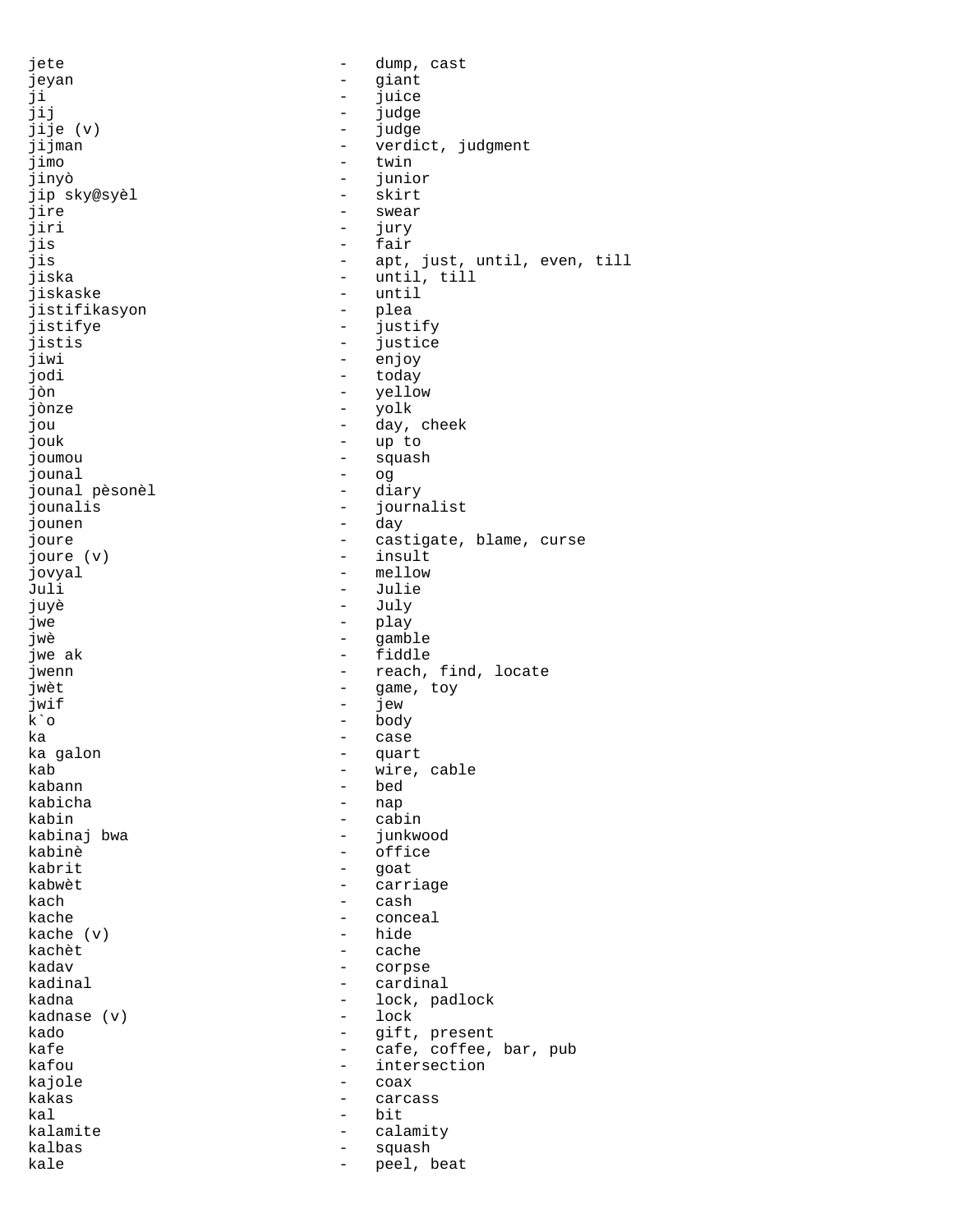Kalifòni - California kalifye - qualify<br>
kalife - attribut kalite - attribute, quality, such halkile - attribute, quality, such - calculate - calculate kalm - calm kalmason - snail - snail - snail - snail - snail - snail - snail - snail - snail - snail - snail - snail - snail - snail - snail - snail - snail - snail - snail - snail - snail - snail - snail - snail - snail - snail - sna kalòj - cage kalomnye - slander - pelt<br>- came kamera  $-$  camera kamyon - truck  $\begin{array}{cccc}\n\text{kan} & \text{s} & \text{s} \\
\text{kan} & \text{s} & \text{s} \\
\text{on} & \text{s} & \text{s} \\
\text{on} & \text{s} & \text{s} \\
\text{on} & \text{s} & \text{s} \\
\text{on} & \text{s} & \text{s} \\
\text{on} & \text{s} & \text{s} \\
\text{on} & \text{s} & \text{s} \\
\text{on} & \text{s} & \text{s} \\
\text{on} & \text{s} & \text{s} \\
\text{on} & \text{s} & \text{s} \\
\text{on} & \text{s} & \text{s} \\
\text{on} & \text{s} & \text{s} \\
\text{on$  $-$  so-so kanape - couch kanbriyolè - burglar kandida - candidate - candidate kangourou - kangaroo kanistè - can kanmarad - commarade kanmenm - indeed kann - cane - duck kannay  $\qquad \qquad -$  scoundrel kanno - gun kanpagn - campaign kanpe - raise kanpman - camp kansè di diagnosis di cancer di cancer kanson - slack kantin - canteen kantite - quantity - rubber<br>- tire kaoutchou kap - kite - can kapacite - capacity kapital - capital kapon - coward kapris - whim, fad kaptif  $-$  captive kaptire  $\qquad \qquad -$  capture kaptive - captivate - captivate - captivate - captivate - captivate - captivate - captivate - captivate - captivate - captivate - captivate - captivate - captivate - captivate - captivate - captivate - captivate - captivat kapwonnen<br>karakteristik karakteristik - characteristic, feature<br>karakterizasyon - characterization karakterizasyon - characterization<br>karakterize - characterize karakterize - characterize<br>karant - forty - characterize - forty karate  $\overline{\phantom{a}}$  - karate kare  $\qquad \qquad -$  bold, plain kare  $\qquad \qquad -$  square karès  $-$  caress karòt - carrot karyè - quarry, career kase - break - break - break - break - break - break - break - break - break - break - break - break - break kase ande - asunder kase boujon - nip kaskèt - chap kasròl - pan kat  $\begin{array}{cccc} \text{kat} & \text{at} & \text{at} & \text{at} \\ \text{kat} & \text{fwa} & \text{at} & \text{at} \\ \end{array}$ kat fwa - quadruple kat jwe - card katreven<br>
katrevendis<br>
and the contract values of the contract of the contract of the contract of the contract of the contract of the contract of the contract of the contract of the contract of the contract of the contract - ninety<br>- quarte katye (adj) onka - quarter kav - cave, cellar kavya - caviar kaw - raven kay  $-$  dwelling, house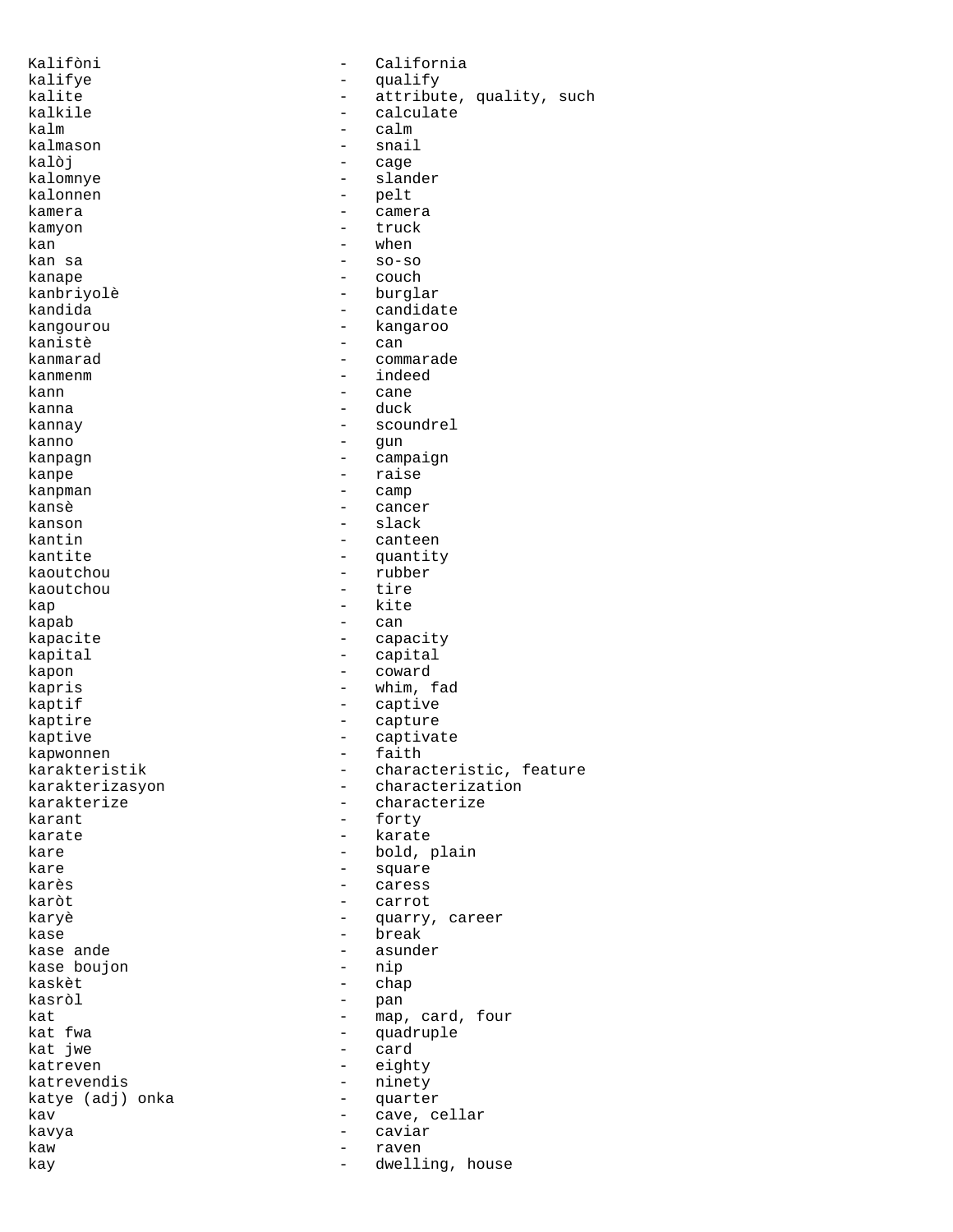| kazèn             | $\overline{\phantom{0}}$                             | barracks                                         |
|-------------------|------------------------------------------------------|--------------------------------------------------|
| kazino            | $\overline{\phantom{0}}$                             | casino                                           |
| kazwèl            | $\overline{\phantom{0}}$                             | timid                                            |
| ke                | $\qquad \qquad -$                                    | which, tail                                      |
| kè                | $\overline{\phantom{0}}$                             | heart                                            |
| ke bèf            | $\overline{\phantom{0}}$                             | oxtail                                           |
| kèk               | $\qquad \qquad -$                                    | few, some                                        |
| kèlkeswa          | $\overline{\phantom{m}}$                             | whatever                                         |
| kenbe<br>kenz     | $\qquad \qquad -$<br>$\qquad \qquad -$               | withhold, contend, hold, keep, detain<br>fifteen |
|                   | $\overline{\phantom{0}}$                             | qualm                                            |
| kèplen<br>kès     | $\overline{\phantom{m}}$                             | case                                             |
| kesyon            | $\overline{\phantom{0}}$                             | question, affair                                 |
| kesyone (v)       | $\overline{\phantom{0}}$                             | question                                         |
| keyi              | $\overline{\phantom{0}}$                             | pluck                                            |
| ki                | $\overline{\phantom{a}}$                             | which                                            |
| Kiba              | $\overline{\phantom{0}}$                             | Cuba                                             |
| kibò              | $\overline{\phantom{0}}$                             | where                                            |
| kichoy            | $\overline{\phantom{a}}$                             | something                                        |
| kidonk            | $\overline{\phantom{0}}$                             | whence                                           |
| kijan             | $\overline{\phantom{0}}$                             | hoe                                              |
| kikote            | $\overline{\phantom{0}}$                             | where                                            |
| kilè              | $\overline{\phantom{0}}$                             | when                                             |
| kilès             | $\overline{\phantom{m}}$                             | which, who                                       |
| kilomèt           | $\qquad \qquad -$                                    | kilometer                                        |
| kilt              | $\overline{\phantom{0}}$                             | cult                                             |
| kilti             | $\overline{\phantom{0}}$                             | culture                                          |
| kiltivatè; abitan | $\overline{\phantom{m}}$                             | farmer                                           |
| kimoun            | $\qquad \qquad -$                                    | who                                              |
| kirye             | $\overline{\phantom{0}}$                             | curious                                          |
| kisa              | $\qquad \qquad -$                                    | what                                             |
| kite              | $\qquad \qquad -$                                    | quit, leave, let                                 |
| kiyè              | $\overline{\phantom{m}}$                             | spoon                                            |
| kizin             | $\qquad \qquad -$                                    | kitchen                                          |
| kizinye           | $\overline{\phantom{m}}$                             | cook (male)                                      |
| kizinyè           | $\overline{\phantom{a}}$                             | cook (female)                                    |
| klakxonn          | $\overline{\phantom{a}}$<br>$\overline{\phantom{a}}$ | horn                                             |
| klarifye<br>klas  | $\overline{\phantom{a}}$                             | clarify<br>class                                 |
| klase             | $\overline{\phantom{a}}$                             | range                                            |
| klasik            | $\overline{\phantom{a}}$                             | classic                                          |
| kle               | $\overline{\phantom{0}}$                             | key                                              |
| klè               | $\overline{\phantom{0}}$                             | distinct, explicit                               |
| klè               | $\overline{\phantom{0}}$                             | clear, plain                                     |
| klèje             | $\overline{\phantom{m}}$                             | clergyman                                        |
| klere             | $\qquad \qquad -$                                    | bright                                           |
| klere             | $\overline{\phantom{m}}$                             | shine, brilliant, flash                          |
| klik              | $\overline{\phantom{m}}$                             | qanq                                             |
| klima             | $\overline{\phantom{m}}$                             | weather                                          |
| klòch             | $\qquad \qquad -$                                    | bell                                             |
| kloròks           | $\qquad \qquad -$                                    | bleach                                           |
| klou              | $\qquad \qquad -$                                    | nail                                             |
| kloure $(v)$      | $\qquad \qquad -$                                    | nail                                             |
| knoje             | $\overline{\phantom{m}}$                             | holiday                                          |
| kò                | $\qquad \qquad -$                                    | self                                             |
| kò kraze          | $\qquad \qquad -$                                    | lassitude                                        |
| koabite           | $\overline{\phantom{a}}$                             | cohabit                                          |
| kòb               | $\overline{\phantom{m}}$                             | money                                            |
| kòbi; santim ò    | $\qquad \qquad -$                                    | cent                                             |
| koche             | $\overline{\phantom{0}}$                             | skin                                             |
| koche<br>kòche    | $\overline{\phantom{a}}$                             | flay                                             |
| kochon            | $\overline{\phantom{0}}$<br>$\overline{\phantom{0}}$ | rasp                                             |
| kòd               | $\qquad \qquad -$                                    | pig, pork, hog, swine<br>rope, cord, string      |
| kòd postal        | $\overline{\phantom{a}}$                             | zip code                                         |
| kodak             | $\overline{\phantom{a}}$                             | camera                                           |
| kòde              | -                                                    | plait                                            |
| kodenn            | $\qquad \qquad -$                                    | turkey                                           |
|                   |                                                      |                                                  |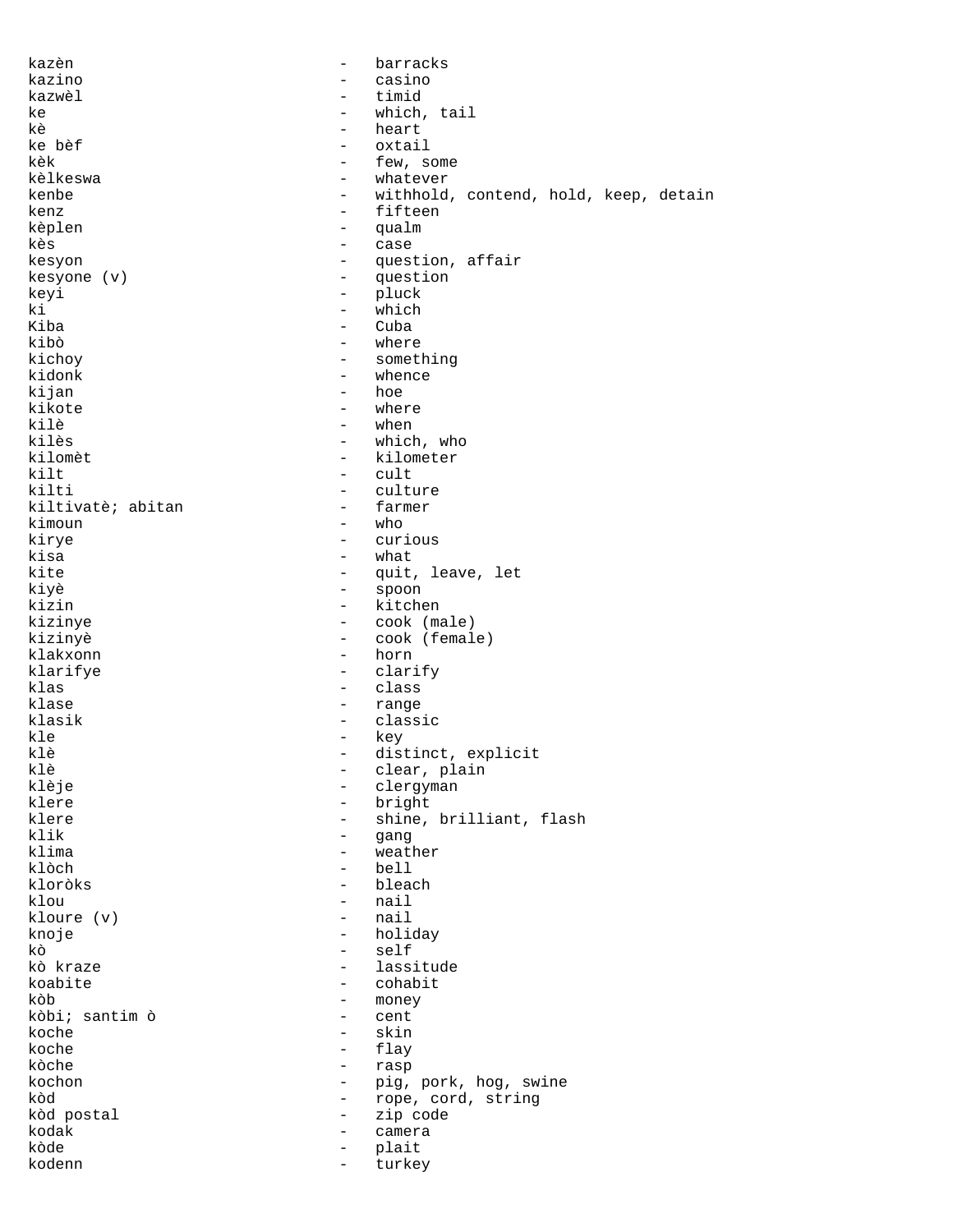koefisyan - coefficient<br>koèsan - merchant - merchant koèsan - merchant kòf - trunk kòfrefò - safe kòk - cock koka kola - Coka-cola koken - knave, artful, rascal<br>kokenn - knave, artful, rascal kokenn - fantastic<br>koki - fantastic<br>- shell koki - shell<br>kòkraz - sore - sore kòkraz - sore kòl - collar kola - kola - kola - kola - kola - kola - kola - kola - kola - kola - kola - kola - kola - kola - kola - kola - collaborate kolasyon - breakfast kole - flush kole - attach, append, piece, couple<br>
kole - alue kole - glue kòlè - bile, anger - per up ones ears<br>- college kolèj - college<br>kolekte - college - collect kolekte - collect<br>koli - collect koli - pack kolon - colon - colon - colon - colon - colon - colon - colon - colon - colon - colon - colon - colon - colon - colon - colon - colon - colon - colon - colon - colon - colon - colon - colon - colon - colon - colon - colon kolòn - column kolonèl - colonel kolonyal - colonial kolore - dye, color kom - as kòman - hoe kòmande - rule, lead, commend, command, order kòmann - command, order kòmanse - commence, begin komen - common - commerce komèt - commit<br>komi - clerk komi - clerk<br>komik - cartou komik - cartoon, silly, funny<br>kominal - communal - communal - communal kominate - community kominikasyon - communication kominike - communicate komisyon - commision, purchase<br>komunyon - communion komunyon - communion<br>kon - like kon - like<br>kòn - horn kòn - horn kon sa - as that - as that - as that - as that - as that - as that - as that - as that - as that - as that - as that - as that - as that - as that - as that - as that - as that - as that - as that - as that - as that - as konbit - gathering<br>
kondane - convict d kondane  $\begin{array}{ccc} - & \text{convict, condem} \\ \text{kondi} & - & \text{vine} \end{array}$ kondi - pipe - driver kondisyon - condition kondisyone - conditioned kondui - drive, conduct<br>
konduit - drive, conduct - conduct konekte - connect<br>konesans - understa konesans - understanding, knowledge<br>
konèv konèy - advice kònèy - crow konfese - confess<br>konfime - confirm konfime - confirm konfiti - preserve konfizyon - confusion<br>konfò - comfort - comfort, amenity konfòm - conform konfòme - conform konfòtab - comfortable konjekti - conjecture konjeste - congest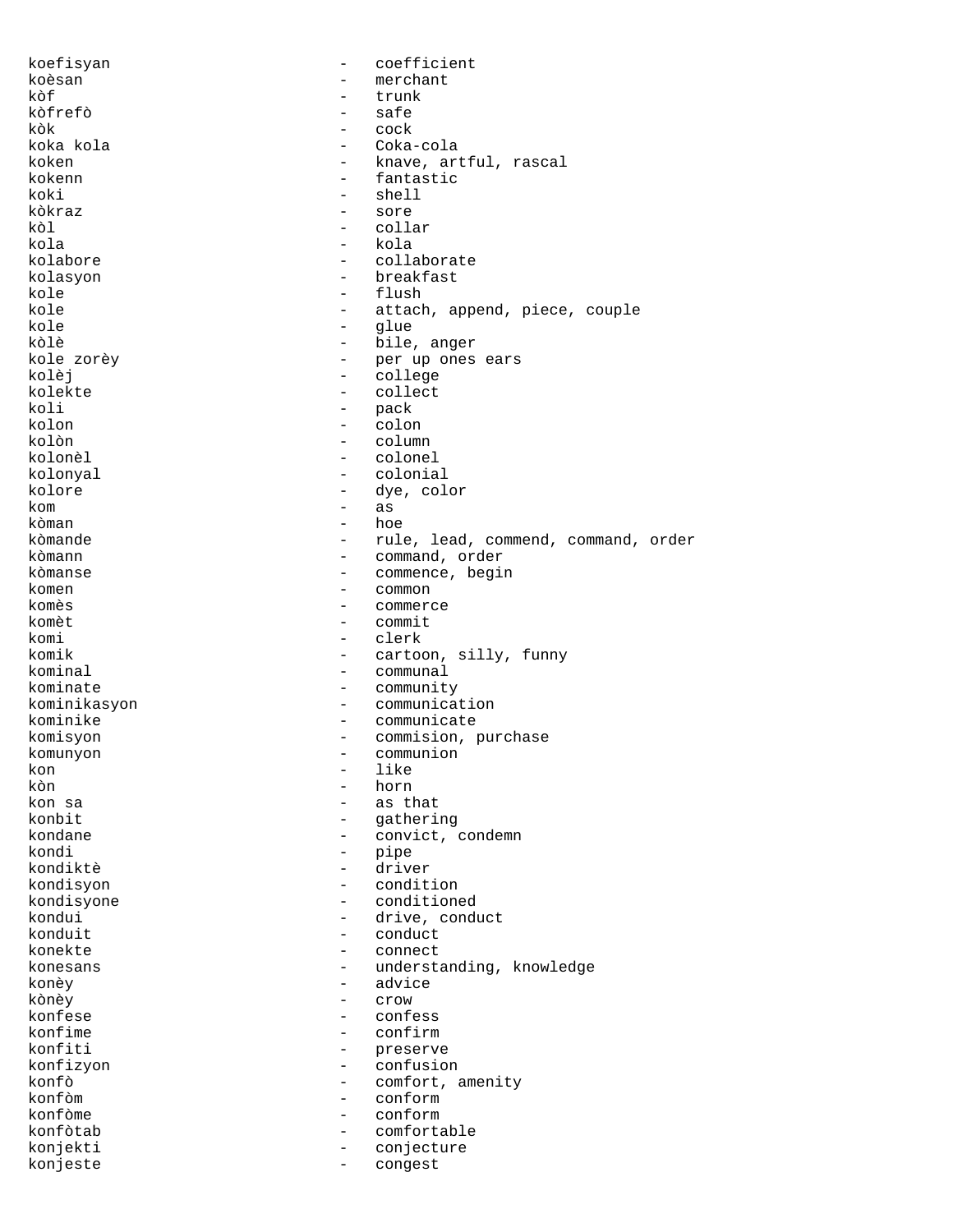konjile - freeze konjwen - conjoin<br>konkeri - conguer konkeri - conquer konkli - conclude - contest, competition konkrè - concrete konmarad - comrade - comrade - comrade - comrade - comrade - comrade - comrade - comrade - comrade - comrade - comrade - comrade - comrade - comrade - comrade - comrade - comrade - comrade - comrade - comrade - comrade - c konn - used to - know konpanyi - company konpare - compare - compare konparezon - comparison konpayon - escort konpetan - capable konpetisyon - competition, contest konplè - complete konplete  $\longleftarrow$  - complete  $\longleftarrow$  - complete  $\longleftarrow$  wholly konplètmen konplike - elaborate konplike - complicate konplote - plot - behave konpoze  $\qquad \qquad \qquad -$  compose, compound konprann - comprehension, wit, understand, comprehend konsa menm  $-$  really konsanti  $-$  agree, consent konsantrasyon - concentration konsantre  $\qquad \qquad -$  concentrate konsèp - concept konsèy - council konseyev - advisor konsidere - regard, consider konsila - consolate - consult konsole - console - console konsolide - consolidate konsonmen - smoulder konstan - constant konstant - constant konstitisyon - constitution konstitisyonèl - constitutional konstitye - constitute konstrui - construct<br>
konstwi - build konstwi - build konstwiksyon - construction konsyans - conscience<br>
kont - tale, enough - tale, enough, against, story kontamine  $\qquad \qquad -$  contaminate kontan  $\qquad \qquad - \qquad$  jolly, happy, glad kontan - cash - cash - cash - cash - cash - cash - cash - cash - cash - cash - cash - cash - cash - cash - cash kontanple - gaze, behold kontantman - joy konte de la countralisation de la countralisation de la countralisation de la countralisation de la countralis<br>De la countralisation de la countralisation de la countralisation de la countralisation de la countralisation<br>D kontinye - proceed, continue<br>
kontni kontni - content<br>kontòsyone - contort - contort kontòsyone - contort kontoune - bypass<br>kontra - contra kontra - contract kontraryete - chagrin kontrè - contrary - meet kontredi - contravene, contradict kontrekare  $\sim$  - contravene kontrenn - coerce, constain kontribye - contribute kontrole - examine, inspect konvalesans - remission konvansyon - couvenant, convention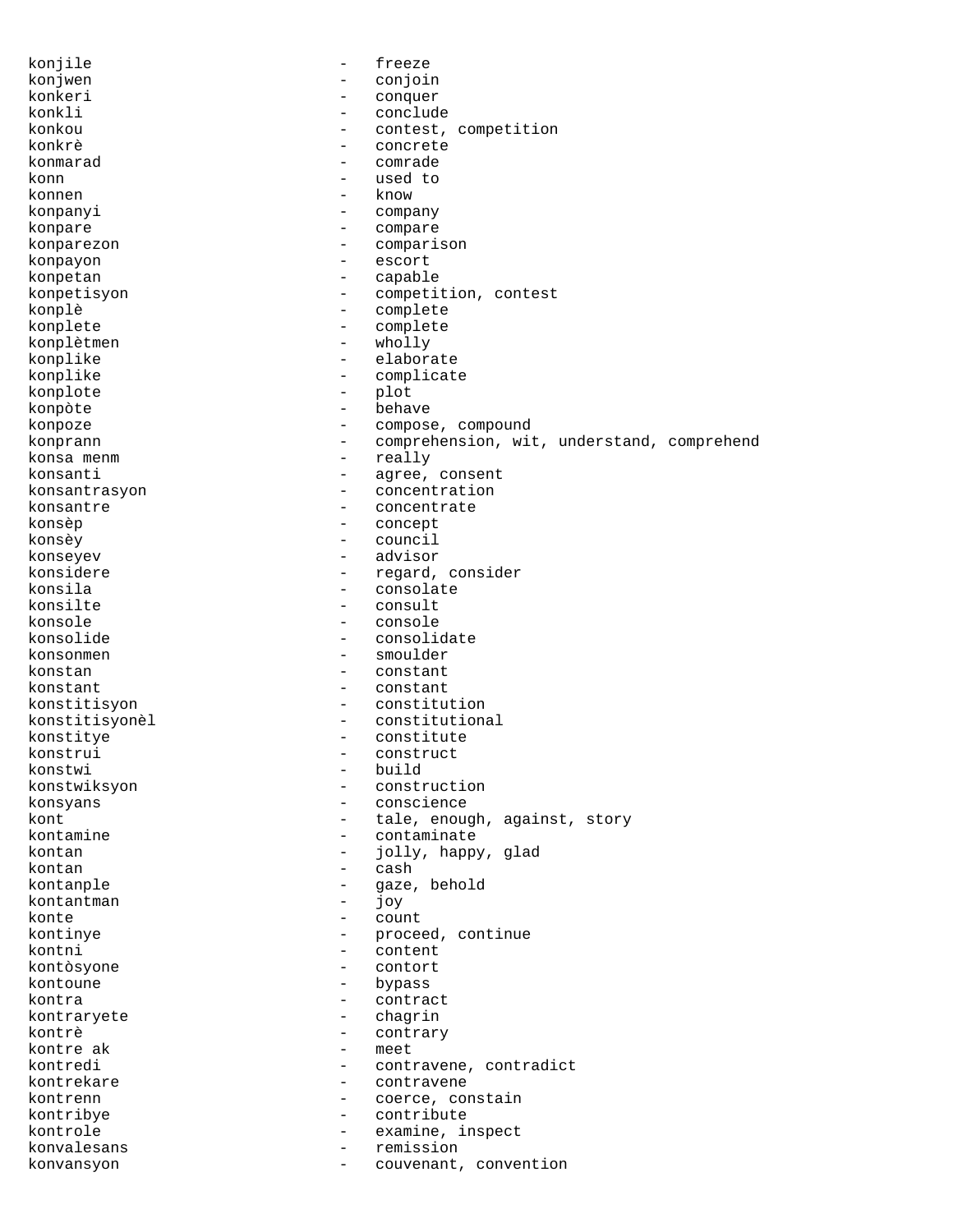konvenk - convince konvèsasyon - conversation konvnab - proper konvoke - convene, summon konvwate two teams of the state of the state of the state of the state of the state of the state of the state of the state of the state of the state of the state of the state of the state of the state of the state of the s konyak - cognac konyensidans - coincidence<br>kopi - copy kopi - copy<br>kopye - copy - copy kopye - copy - correct koresponn - correspond koridò - hall korije - correct, revise, amend kòronp - bribe koryas - coarse - coarse - coarse - coarse - coarse - coarse - coarse - coarse - coarse - coarse - coarse - coarse - coarse - coarse - coarse - coarse - coarse - coarse - coarse - coarse - coarse - coarse - coarse - coarse - suit, jacket kòt - rib kote - place, side<br>koton - place, side<br>- cotton - cotton koton - cotton kou - bump, time, neck, kick, when<br>
- curve koub - curve<br>koube - bend - bend, bow kouche  $\begin{array}{ccc} - & \text{go to bed, lay} \\ - & \text{ioin, sew, elbe} \end{array}$ koud - join, sew, elbow koukou - owl - owl - owl - cun koule - run down koule - sink, flow koulè - color koulèv - snake, serpent kounye-a - presently, now<br>koup - couple - couple koup - couple koupab - guilty koupe  $\qquad \qquad -$  nip, cut, chop, incise kouraj  $-$  mettle, courage, strength kouran - current kouran - fluent kouran elektrik<br>kourandè - draft kouri - run, hurry <br/> kouri ale bè rout - run away - run away - run away - run away <br/> - run away - run away - run away - run away - run away - run away - run away - run away - run away <br/>  $\,$ kouri ale bè rout<br>kouri dèyè - chase kous  $-$  race (contest), course kousen - cushion - cushion kout  $\begin{array}{ccc} kout & - & concise \\ kout & fwe^t \end{array}$ kout fwèt - lash koutcha - culture - listen koute - cost koutje - regard kouto - knife koutpwen - jab - jab<br>koutwa - - cour koutwa - courteous koutye - broker kouvèti  $-$  lid, blanket, cover, quilt kouvri - cover<br>kouvriek kouch - coat kouvri ak kouch  $\begin{array}{ccc} - & \text{coat} \\ - & \text{coat} \end{array}$ kouzen - cousin (male)<br>kouzin - cousin (femal kouzin - cousin (female)<br>kòz - cause - cause koze  $\qquad \qquad -$  conversation, chat, talk krache  $-$  spit, saliva krak - crack - crack krake - creak kranpe - stand kranpon - clamp krapo - frog kras - dirt kravat - tie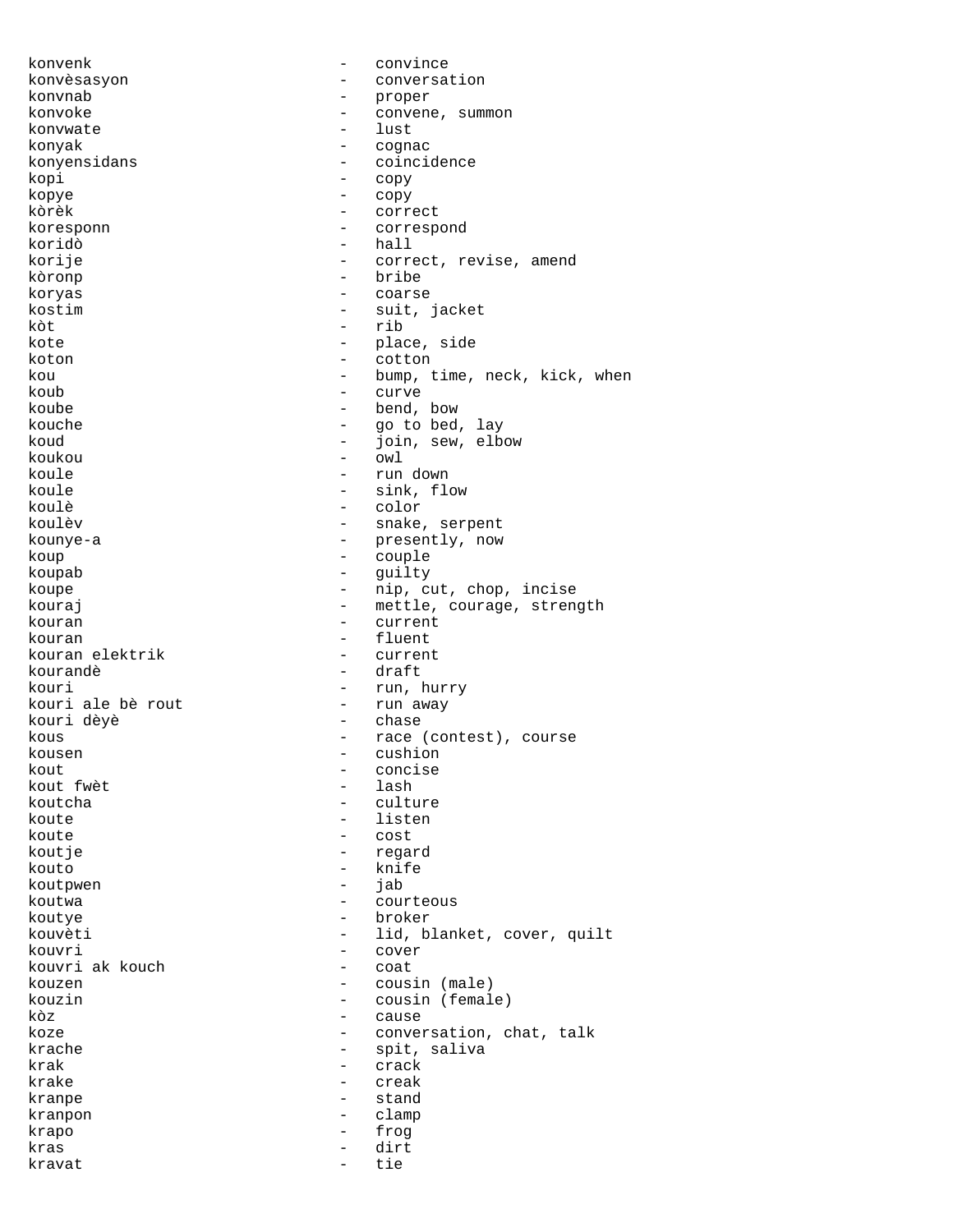kraze - run over kraze - smash, crash, quash, mash, break, destroy, squash kre - hollow - credit kredite - credit kredo - creed krèm - cream kretyen - creature, being kreyati - creature - creature - creature - creature - creature - creature - creature - creature - creature - creature - creature - creature - creature - creature - creature - creature - creature - creature - creature - cre kreye - create kreyòl - Creole - authentic Creole kreyon - pencil kri - raw kri - crude kribich - crayfish krich - pitcher, jug krim - crime kriminel - crime - crime - crime - crime - crime - crime - crime - crime - crime - crime - crime - crime - crime - crime - crime - crime - crime - crime - crime - crime - crime - crime - crime - crime - crime kriminel kripya - avaricious, stingy krisifye - crucify yell, cry, sob, weep kriz - bout krizokal krocha - bent over krochi - crooked, askew, skew<br>krout - crust rind crumb krout  $\qquad \qquad -$  crust, rind, crumb kui - leather kuis - thigh kuiv - brass, copper kwa - cross barber kwaze  $-$  breed, cross kwazyè - cruise kwè  $-$  think, believe kwen <br/>  $\hfill\mbox{\tt \char'42}$  - corner, edge kwense - corner kwòk - fang, hook kwoke  $(v)$  - embrace, hang<br>kwoke  $(v)$  - hook - hook kwoke  $(v)$  kyiyèl - cruel l`j - lodge - present<br>- lard a la  $\qquad \qquad$  - lard, art, there la kochon  $\qquad \qquad$  - bacon la kochon - bacon laba - yonder - mud labrim - mist labrin - dusk lachas - hunt lacho  $-$  lime ladesant - shelter lafimen - smoke lafyèv - fever lage  $\qquad \qquad -$  forsake, release, dismiss, give up, drop, throw<br>lage  $\qquad \qquad -$  war lagè - war laglwa - glory lagras - grace laj  $-$  ample, age, broad, large, wide lajan - currency, money, silver, cash<br>lajà lajè - width<br>lajenès - width - wouth lajenès - youth lajistis - justice lak - lake lakay - home lake tail the set of the set of the set of the set of the set of the set of the set of the set of the set of t lakizin - kitchen lakòl - glue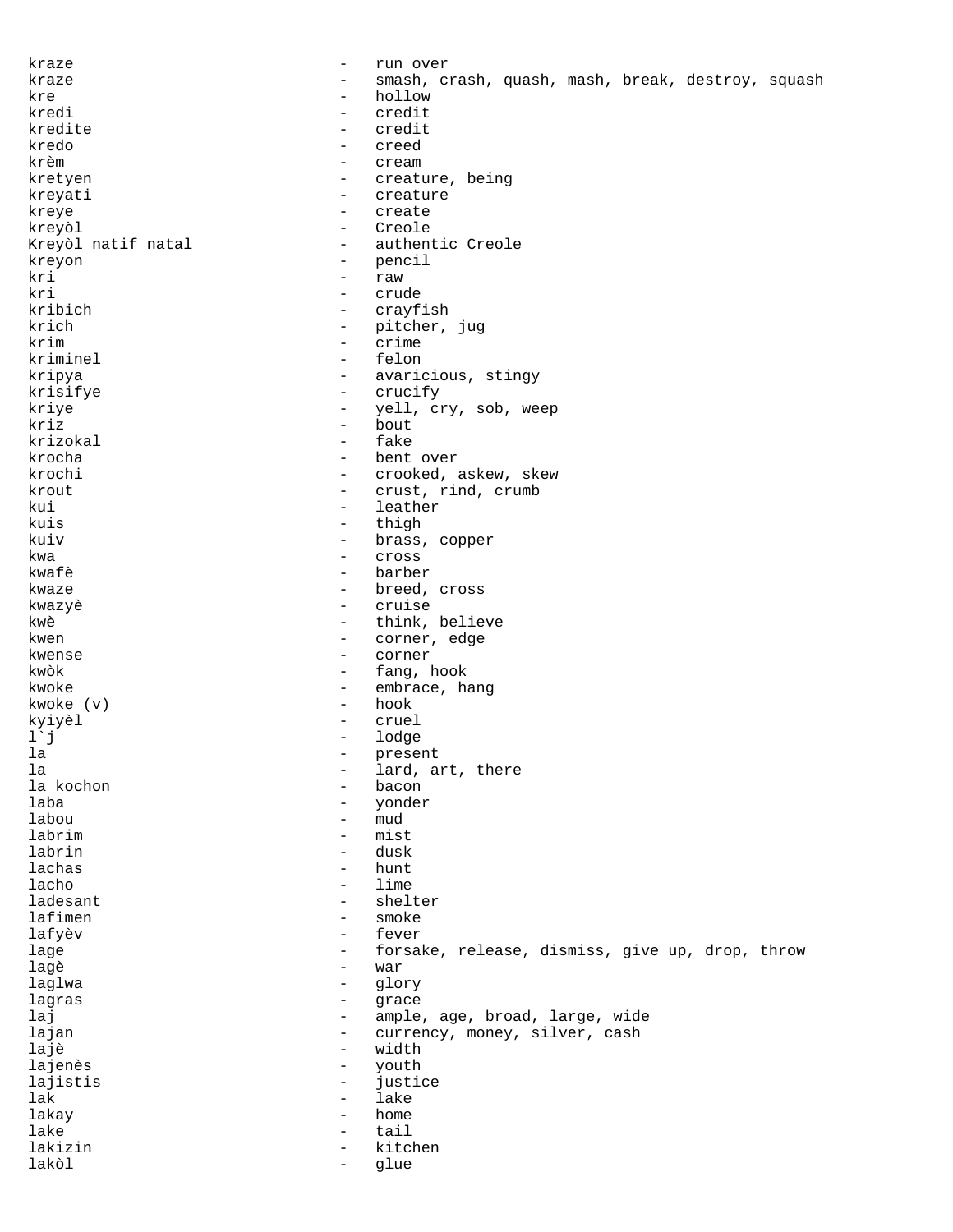lakomun - city hall lakou - yard, court lakou siprèm - supreme court lakòz - cause lakre - chalk lalin - moon lalwa - law lam - blade lamòd - fashion, vogue lan - annual lanbe - lick<br>lanbinen - dawd lane  $-$  year lanèj - snow lanfè - hell<br>lang - tong lang  $\qquad \qquad -$  tongue, language<br>lank  $\qquad \qquad -$  ink lank - ink<br>lanmè - sea lanmè - sea lanmò - death lantèman - funeral lantouray - fence lapè  $-$  peace, fear lapèch  $\qquad \qquad -$  catch lapen - rabbit laperèz  $-$  fright laplenn - plian lapli - rain<br>lapolis - rain - polic lapòs - post office laprès<br>laprès - press (news) lapryè - prayer lari - street larouze - dew lasante health - health lase - lace lasosyete - society lasoup - soup latè - earth Laten - Latin - Latin laterè  $-$  terror lavalas  $\qquad \qquad \qquad -$  torrential rain lavant - sale lave - wash - wash - wash - wash - wash - wash - wash - wash - wash - wash - wash - wash - wash - wash - wash - wash - wash - wash - wash - wash - wash - wash - wash - wash - wash - wash - wash - wash - wash - wash - wash laverite - truth lavi - life lay - garlic  $le^{\sim}$   $-$  when lè  $-$  air, hour le pli vit ke posib - as soon as possible<br>
lè(when) - time lè(when) - time<br>lèd - uqly, legal - just, legal legim - vegetable, produce legliz - church leje (adj)<br>lekèl segondè lekèl segondè - high school lekòl - school lemonn - world - world - world - world - world - world - world - world - world - world - world - world - world -  $\sim$  Monda - Monda - Monda - Monda - Monda - Monda - Monda - Monda - Monda - Monda - Monda - Monda - Monda lenmi - enemy, foe lenn - quilt, linen, wool lentansyon - intent lepase - past

- dawdle, dally - night - police - wisdom - town, downtown, city - ugly, hideous - legal resident - caption<br>- light - Monday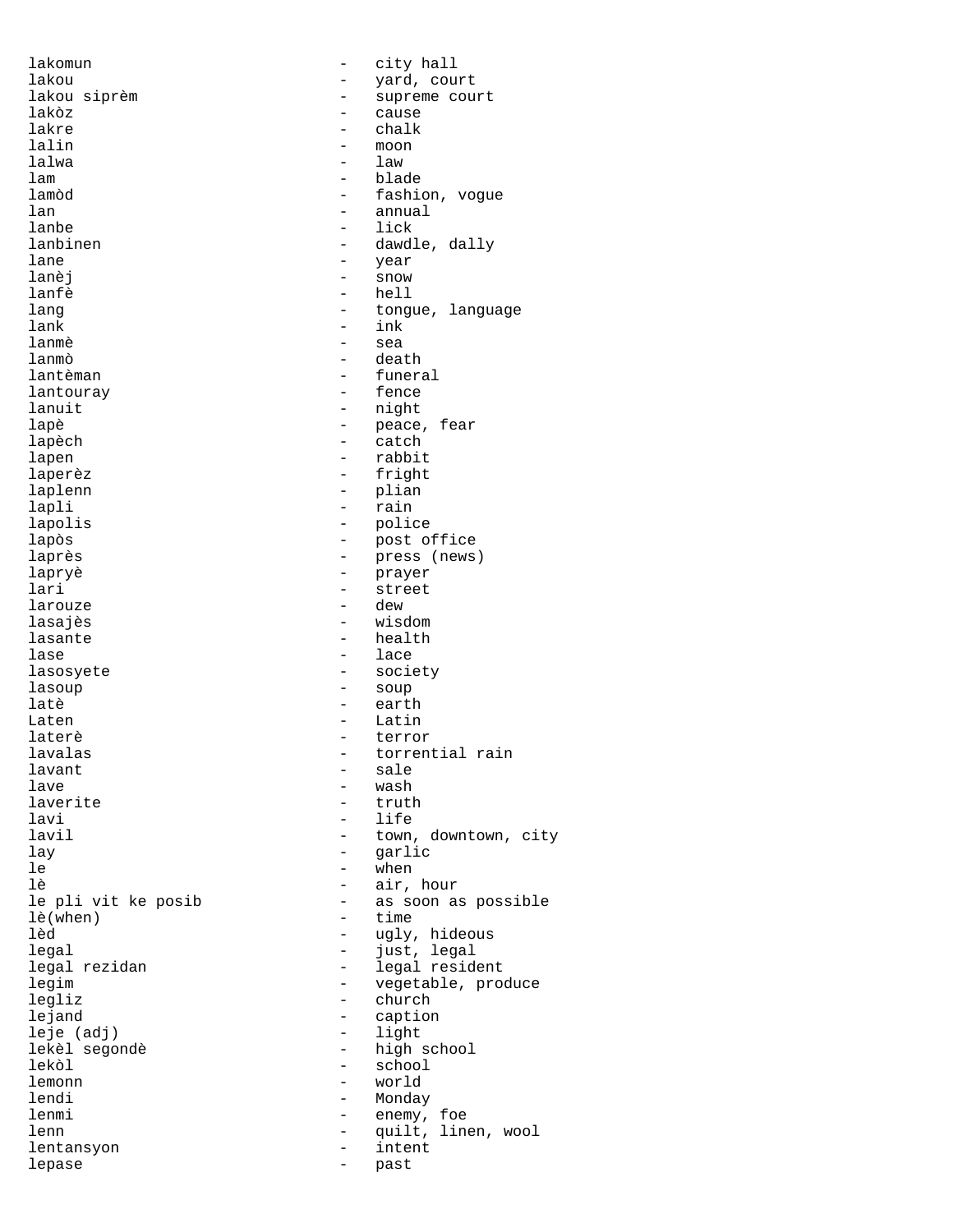| lès        | $\overline{\phantom{m}}$        | east                                   |
|------------|---------------------------------|----------------------------------------|
| lese       | $\overline{\phantom{0}}$        | leave                                  |
| lesiv      | $\overline{\phantom{a}}$        | wash                                   |
| leson      | $\qquad \qquad -$               | lesson                                 |
| lesovè     | $\qquad \qquad -$               | savior                                 |
| lespir     | $\qquad \qquad -$               | spirit                                 |
| lespri     | $\overline{\phantom{a}}$        | mind                                   |
| lèspri     | $\overline{\phantom{a}}$        | intelligence                           |
| lespwa     | $\qquad \qquad -$               | hope                                   |
| lèst       | -                               | agile                                  |
| lèt        | $\overline{\phantom{0}}$        | milk, letter                           |
| leta       | $\overline{\phantom{0}}$        | state                                  |
| lete       | $\qquad \qquad -$               | summer                                 |
| lètkaye    | $\overline{\phantom{0}}$        | curd                                   |
| leton      | $\overline{\phantom{a}}$        | brass                                  |
| lèv        | $\overline{\phantom{a}}$        | lip                                    |
| levanjil   | $\overline{\phantom{m}}$        | evangel                                |
| leve       | $\qquad \qquad -$               | get up, raise, lift, protrude, wake up |
| leve kanpe | $\qquad \qquad -$               | rise                                   |
| leven      | $\overline{\phantom{m}}$        | yeast                                  |
| lèz        | $\qquad \qquad -$               | ease                                   |
| leza       | $\qquad \qquad -$               | lizard                                 |
| leze       | $\overline{\phantom{0}}$        | light(weight)                          |
| li         | $\overline{\phantom{a}}$        | read, she, her, he, it                 |
| li-menm    | $\overline{\phantom{0}}$        | herself, itself                        |
| lib        | $\qquad \qquad -$               | free                                   |
| liberal    | $\overline{\phantom{a}}$        | broad                                  |
| liberasyon | $\overline{\phantom{0}}$        | release                                |
| libere     | $\qquad \qquad -$               | release                                |
| libète     | -                               | liberty, freedom                       |
| likè       | $\qquad \qquad -$               | when, liqeur                           |
| likid      | $\overline{\phantom{a}}$        | fluid, liquid                          |
| limanite   | $\qquad \qquad -$               | mankind                                |
| limen      | $\qquad \qquad -$               | light                                  |
| limen      | $\qquad \qquad -$               | on                                     |
| limit      | $\overline{\phantom{0}}$        | extent                                 |
| limite     | $\qquad \qquad -$               | limit                                  |
| limyè      | $\qquad \qquad -$               | light                                  |
| linèt      | -                               | eyeglasses                             |
| liny       | $\overline{\phantom{m}}$        | trip                                   |
| lis        | $\qquad \qquad -$               | smooth, list                           |
| lisans     | -                               | permit                                 |
| lisid      |                                 | lucid, sane                            |
| lit        | -                               | struggle                               |
| lite       | -                               | struggle, wrestle                      |
| literati   | $\overline{\phantom{0}}$        | literature                             |
| liv        | -                               | manual                                 |
| liv        | $\overline{\phantom{0}}$        | book                                   |
| livè       | $\overline{\phantom{0}}$        | winter                                 |
| liy        | $\overline{\phantom{0}}$        | line, lane                             |
| lizib      | $\overline{\phantom{0}}$        | legible                                |
| lizyè      | $-$                             | border, hedge                          |
| lò         | $\overline{\phantom{a}}$        | gold                                   |
| lòd        |                                 |                                        |
|            | -                               | commend, order                         |
| lòdè       | $-$<br>$\overline{\phantom{0}}$ | odor                                   |
| lokal      |                                 | local                                  |
| lokalize   | $\qquad \qquad -$               | locate                                 |
| lokatè     | $\qquad \qquad -$               | tenant                                 |
| lòlàj      | $\overline{\phantom{0}}$        | clock                                  |
| lomisyon   | $\qquad \qquad -$               | errand                                 |
| lon        | $\overline{\phantom{0}}$        | long                                   |
| lon tan    | $\overline{\phantom{0}}$        | a long time                            |
| lonbraj    | $\qquad \qquad -$               | shadow, shade                          |
| lonè       | $\overline{\phantom{0}}$        | honor                                  |
| longè      | -                               | length                                 |
| loraj      | $\qquad \qquad -$               | storm                                  |
| loray      | $\qquad \qquad -$               | thunder                                |
| loseyan    |                                 | ocean, sea                             |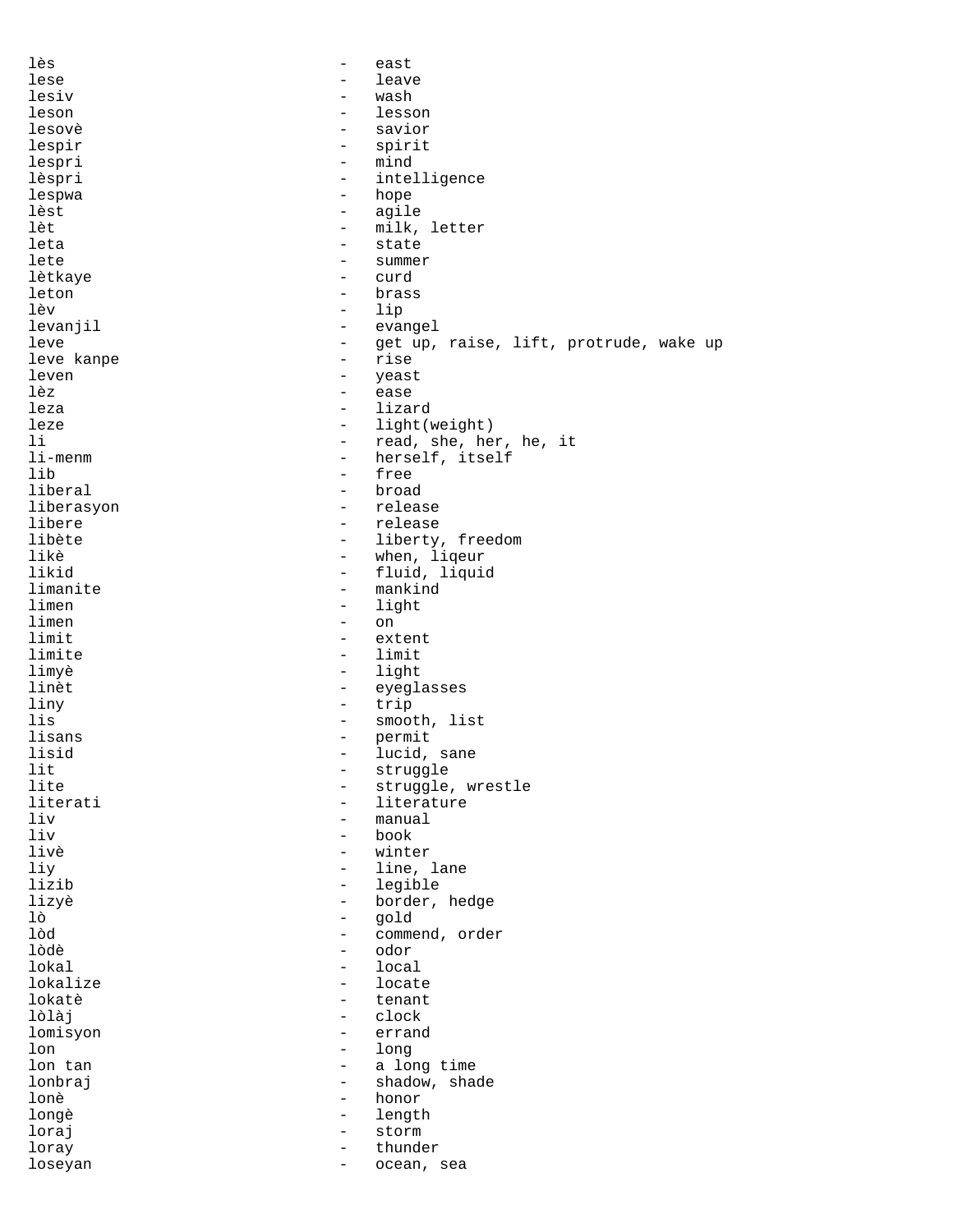lòt - other lòtbò - beyond lote - allot lotè de la contratte de la contratte de la contratte de la contratte de la contratte de la contratte de la con lotèl - hotel lotòn - autumn lotri - lottery lou - heavy louch - heavy louch - heavy louch - heavy - heavy - heavy - heavy - heavy - heavy - heavy - heavy - heavy - heavy - heavy - heavy - heavy - heavy - heavy - heavy - heavy - heavy - heavy - heavy - heavy - heavy - ladle lougarou - werewolf louvri - open<br>
luil - oil<br>
- oil luil - oil - oil lwa - law, god lwaye  $-$  rent, lease lwazi - leisure lwe  $\qquad \qquad -$  rent  $\qquad \qquad -$  lease  $\lceil \text{lwe}(\mathbf{v}) \rceil \rceil$ lwen - remote, away, aloof, far lwès  $-$  west lyas - bundle - link lyezon - affair<br>lyon - lion - lion - lion mach - step machandaj  $-$  bargaining machande - bargain<br>machande - bargain<br>- haggle machande - haggle mache  $-$  work (to function), walk, chew, market<br>mache  $-$  function mache - function<br>machin - engine - engine, car, machine, vehicle<br>- iaw machwa - jaw machwè - snout madanm - wife, lady, woman - Tuesday madjigridji - scribble magazen - shop, store magouy - enigma magouyè - lucre majik - magic majistra - madistrate majò - major majore - overcharge majorite - majority<br>mak - mark, mal mak - mark, make, feature<br>makak - monkey - monkey makak - monkey - mark, miss mal<br>mal; move  $\begin{array}{ccc} 1 & - & - \\ - & - & - \end{array}$  had  $mali$  move<br> $mald$ - sick, ill maladi - disease maladwa - clumsy<br>malè - misfori malè  $-$  misfortune malediksyon - curse malen - cunning<br>malerezman - cunning - cunning malerezman - unfortunately<br>malfini - eagle, hawk malfini - eagle, hawk<br>malgre - eagle, hawk<br>- although, d malgre - although, despite, in spite of malis - malice<br>- torture malmennen  $-$  torture maltèt - headache maltrete - harm<br>maman poul - hen maman poul mamè - nun manb - member manch  $\qquad \qquad -$  sleeve, handle manda - warrant mande  $-$  ask, beg, demand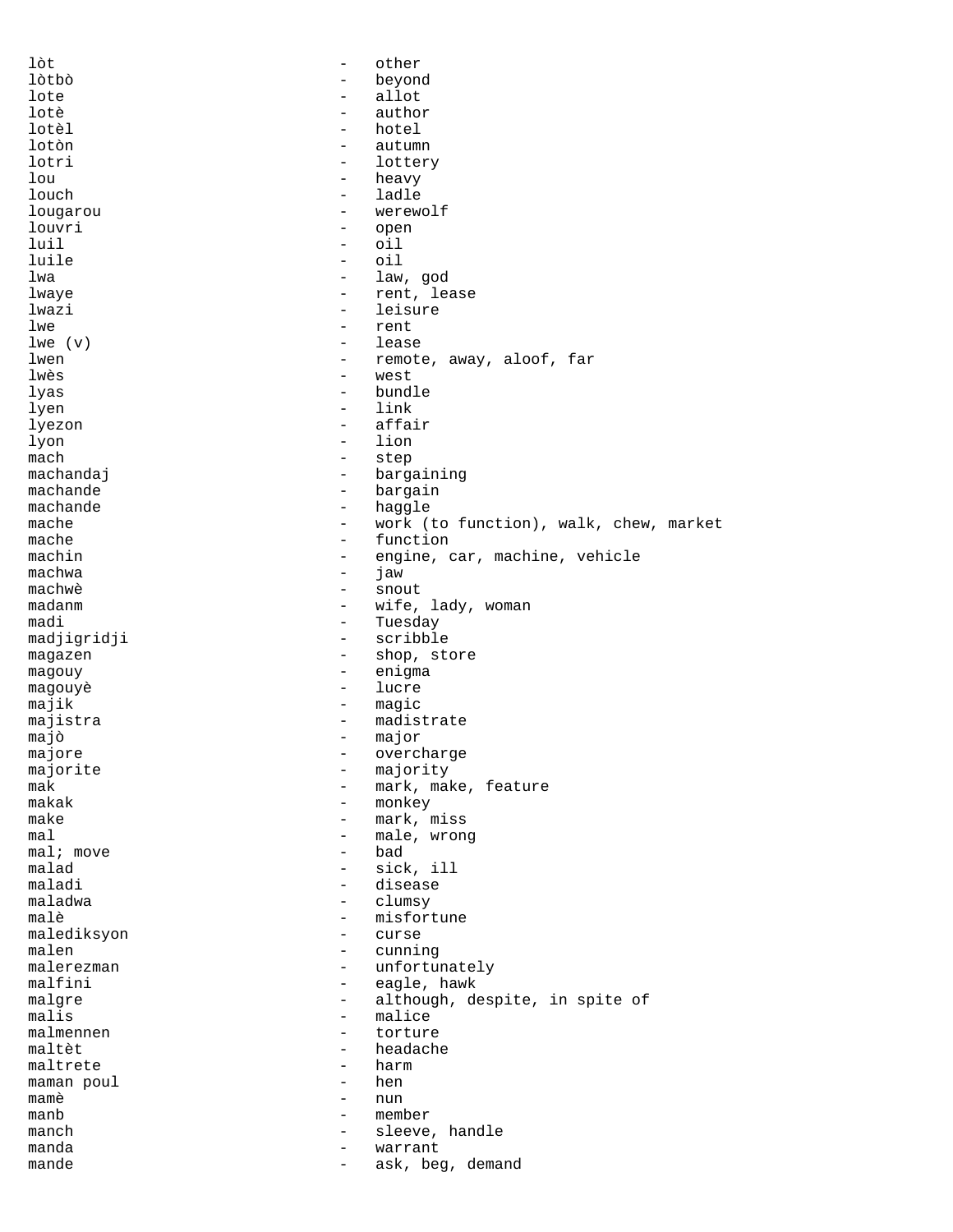mande  $-$  request mande konsèy - consult mandyan - beggar mango - mango - mango mani - vice manifoul - manifold<br>maniskri - manuscri - manuscript manje  $\begin{array}{cccc} \text{manje} & \text{anije} & \text{on} \\ \text{manje chiklet} & \text{on} \\ \end{array}$  - aliment, meal, food, eat manje chiklet - chew g<br>manje midi - lunch manje midi mank  $\begin{array}{ccc} \text{mank} & - & \text{lack} \\ \text{mank} & (y) & - & \text{lack} \end{array}$ manke (v) - lack manke kenbe (almost catch) manm - member manman  $\qquad$  - moth mannken  $\qquad$  - moth  $\qquad$ mannken - puppet mansyo<br>mansyone - mansion<br>- mention mansyone - mention<br>mant - mint<br>- mint mant - mint<br>mantal - ment. mantal  $\begin{array}{ccc} 1 & - & \text{mental} \\ 2 & - & \text{lie, f} \end{array}$ manti - lie, false, fib - liar manto - coat manton - chin manyak  $-$  captious manyèl  $-$  manual manyen  $\left( v \right)$  - touch manyen  $\left( v \right)$  - handle - handle manyifik - magnificent mare  $-$  weave, bind, clench, tie, unite, chained, fasten<br>mare min  $-$  frown mare min - frown mare tighten@sere marekaj - marsh mari - husband  $\begin{array}{cccc}\n\text{maron} & - & \text{brown}\n\end{array}$ maryaj  $-$  union, wedding, marriage marye  $\qquad \qquad -$  couple, marry mas  $-$  lump, mass, March masaje - rub  ${\small \tt mask \hspace*{1.5cm} - \hspace*{1.5cm} cloak}$  $\begin{array}{cccc}\n\text{mat} & \text{mult} & \text{mult} & \text{mult} \\
\text{mat} & \text{mult} & \text{mult} & \text{mult} & \text{mult} \\
\end{array}$  $\mathsf{matant}$   $$  $match$  - match matche  $-$  match matematik - mathematics maten - morning - maternity materyèl  $-$  material materyo - material Matia  $\overline{\phantom{a}}$  - Martinique matlo - mate mato - hammer matyè  $-$  material, matter mayi  $-$  maize, corn me - May - May - May - May - furi - furniture<br>- cruel wie mechan - cruel, wicked<br>medanm (pl.) - woman - woman medanm (pl.)<br>medikal - medical mefyans - mistrust mefye beware, mistrust mèji - mercury mekontantman - discontent mèkredi - Wednesday melanj – mix melanje - mix, entangle - ravel, mixed up, confused, tangle, entangle meli melo - fuss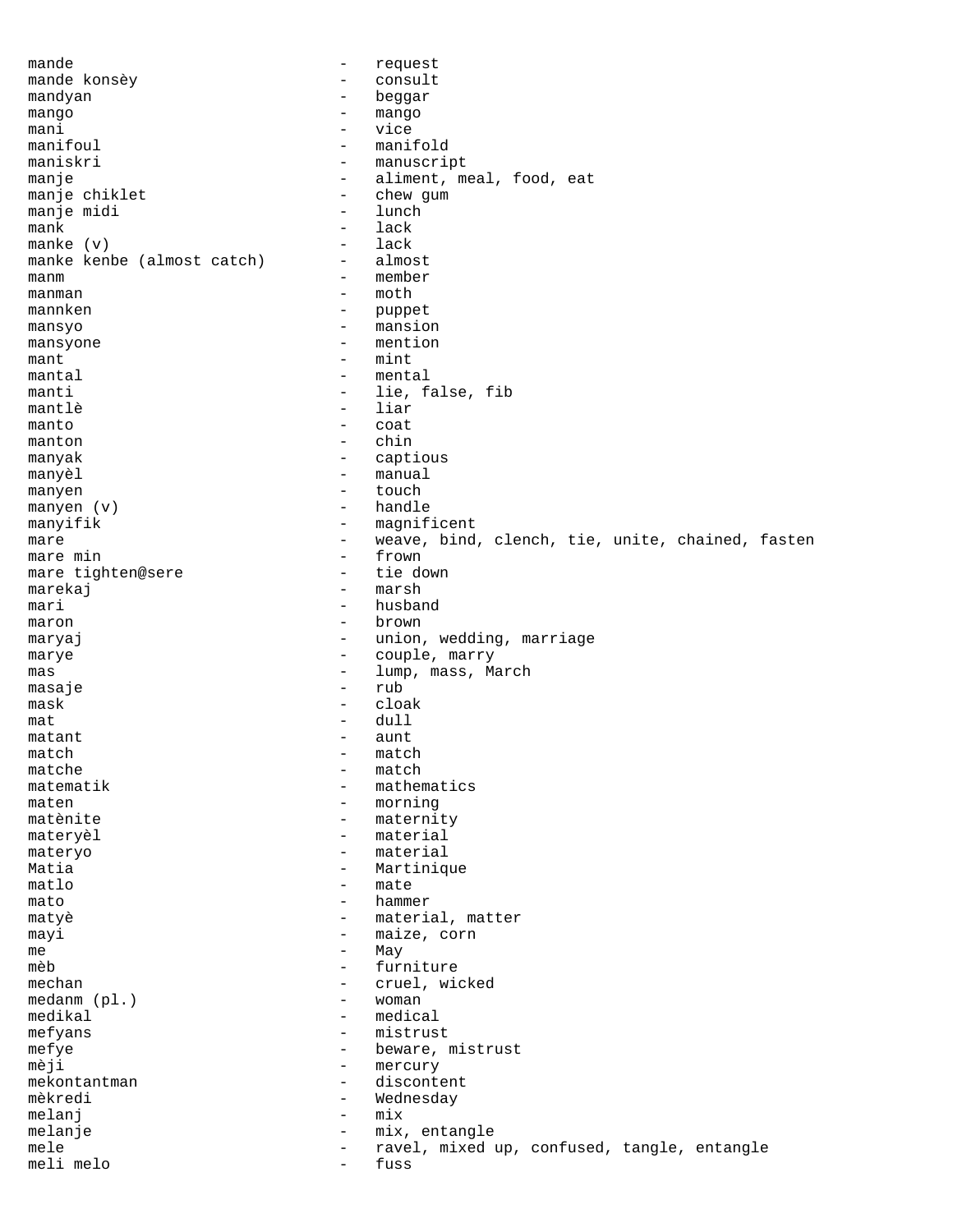men  $-$  however, here, but, hand men wi  $\qquad -$  of course<br>menas  $\qquad -$  menace the menas  $-$  menace, threat menase - threaten menm  $\begin{array}{ccc} - & \text{the same} \\ - & \text{alike} \\ - & \text{alike} \end{array}$ menm alike, same<br>menm – alike, same<br>even menm - even menm ak  $\overline{a}$  as  $\overline{a}$ menmen – enormous<br>mennen – bring mennen – bring – bring – bring – bring – bring – bring – bring – bring – bring – bring – bring – bring – bring – bring – bring – bring – bring – bring – bring – bring – bring – bring – bring – bring – bring – bring – bring menòt - handcuffs<br>mens - slim mens - slim<br>mentni - maint mentni - maintain, argue mepri - contempt meprize - scorn merit - merit merite - worthy, merit, deserve<br>messai - message - message mesaj – message – message – message – message – message – message – message – message – message – message – me  $\begin{minipage}{0.9\linewidth} \begin{minipage}{0.9\linewidth} \text{mæs} \end{minipage} \begin{minipage}{0.9\linewidth} \begin{minipage}{0.9\linewidth} \begin{minipage}{0.9\linewidth} \text{mæt} \end{minipage} \end{minipage} \begin{minipage}{0.9\linewidth} \begin{minipage}{0.9\linewidth} \begin{minipage}{0.9\linewidth} \text{mæt} \end{minipage} \end{minipage} \begin{minipage}{0.9\linewidth} \begin{minipage}{0.9\linewidth} \begin{minipage}{0.9\linewidth} \text{mæt} \end{minipage} \end{minipage}$ mèt – owner, may mete – owner, may  $-$  owner, may  $-$  wear, qet  $\alpha$ mete  $-$  wear, get down, put, place mete sou pye  $-$  put under way mete sou pye - put under way - host metrès - mistress - bruise<br>- master metrize  $-$  master metye – trade<br>màvàv – wonder mèvèy - wonder meyè - best  $\begin{array}{ccc}\n \text{mezi} & - & \text{measure} \\
 \text{mezi} & - & \text{measure}\n \end{array}$ mezire - measure - measure - measure - measure - measure - measure - measure - measure - measure - measure - me mi - mature, ripe, wall<br>midi - noon - noon midi - noon<br>mijote - smoul mijote - smoulder - smoulder - smoulder - thousand mil<br>milisyen - thousand<br>- militia - militia man milyon - million<br>min - mine min – mine – mine – mine – mine – mine – mine – mine – mine – mine – mine – mine – mine – mine – mine – mine – - minor minit - minute minrè - ore mirak - miracle<br>mis - murse - murse mis - nurse misk - brawn<br>miskle - brawn miskle - brawny mistik - mysterious<br>misyon - mission - mission - mission misyonè - missionary mitan - heart, middle<br>miwa - mirror - mirror<br>- gleam miwate - gleam<br>miyò - best<br>- best miyò - best mizè  $-$  misery, wretch mizerab - wretched mizik - music, tune mo - word mò - dead mòde - bite modèl - pattern modele - pattern modere - moderate modès - humble curse, damn modil - model<br>mòflè - exhau mòflè - exhaust moke - mock mòksis - sullen moleste - molest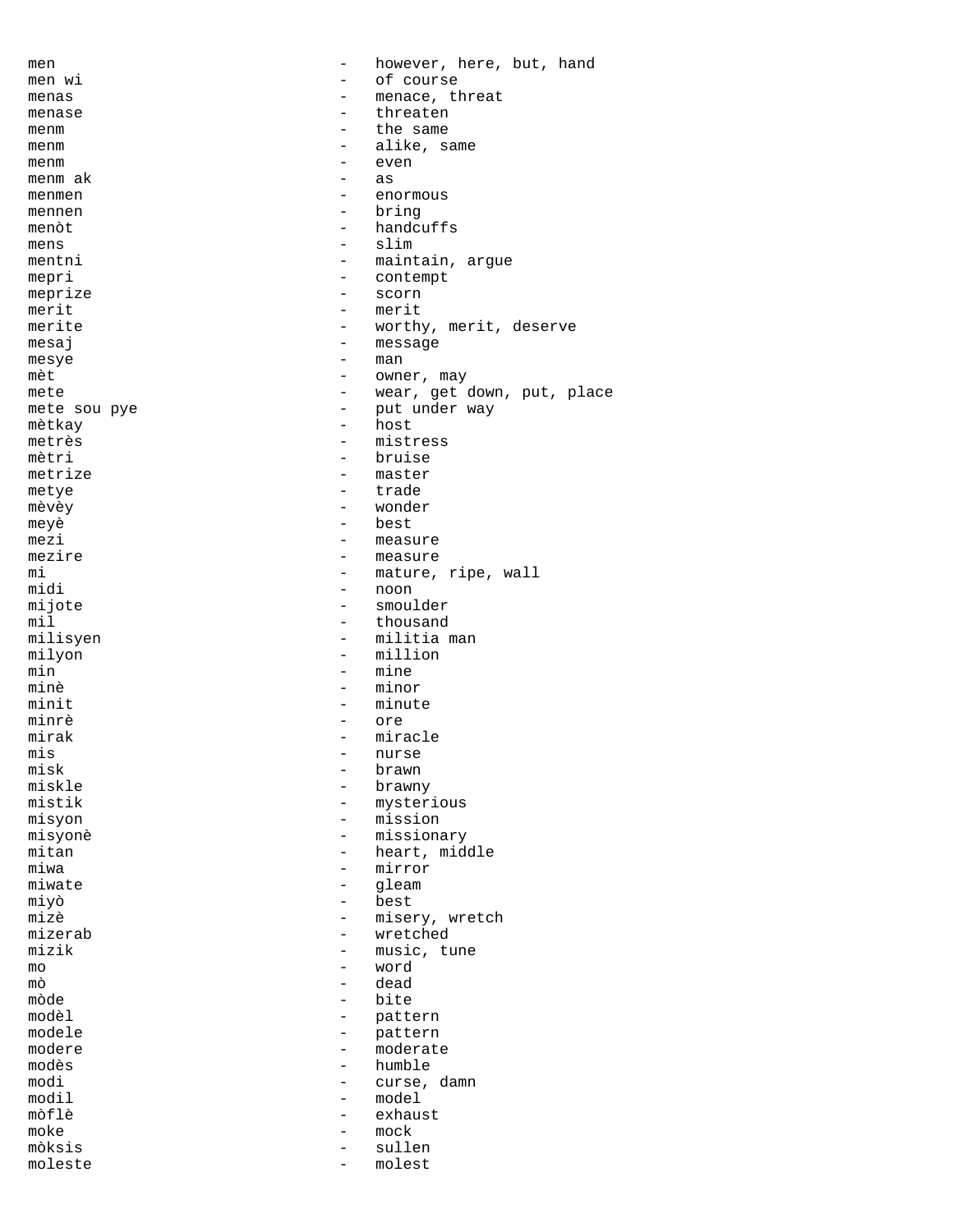moman - moment moman (n) - instant mòn - hill, mount, mountain monnen - change, coin monnonk - uncle mons - monster - archbishop<br>- watch mont - watch - proceeds, amount montay - mountain monte ascent, ascend, erect, go up, ride, lift monte grad - promote monte paten montre  $-$  instruct, point, index, teach, impart moso - part, piece motè  $\overline{ }$  - motor, engine  $\begin{array}{ccc}\n\text{mod} & - & \text{soft} \\
\text{mod} & - & \text{f} \\
\end{array}$ mouch  $-$  fly mouche - blow mouchwa - handkerchief<br>moulen - cripd mill moulen - grind, mill, chew, grinder moumou - bathrobe moun - human, people, person, man moun mòn  $-$  hillbilly mouri - die, dead, deaden<br>mouri grangou - die, dead, deaden<br>- starve mouri grangou moustach  $-$  moustache mouton - mutton, lamb, sheep mouvman - motion mouye - wet, moist, humid, damp<br>move - mean move  $-\text{mean}$ <br>move  $-\text{exit}$ move - evil, wrong move tan  $\qquad \qquad -$  bad weather, storm move zè  $-$  spirit  $\begin{array}{ccc} \text{musk} & & - & \text{brawn} \end{array}$ muskle - brawny mwa  $-$  month mwat - clammy, damp<br>mwatye (n) - half  $mwa$ tye  $(n)$ mwayen  $-$  mild, means mwayèn  $-$  mean, average Mwayennoryan - Middle East mwen  $-\text{my}, \text{me}$ <br>mwenn  $-\text{log}$ mwenn - least<br>mwens - least<br>- least mwens - least, less mye - best myèl bee myèt  $-$  crumb naje - swim nan - to, in, into nan dòmi  $-$  asleep nan jou ki te  $(...)$ -la  $-$  on (the day of )<br>nan lwès  $-$  west nan lwès - west - west - west - west - west - west - west - west - west - west - west - west - west - west - w nan mitan - between nan mwa fevrye lane 1993 nanm - soul nansid<br>narin - nostril nasyon - nation nasyonalite - nationaity Nasyonini - United Nations<br>
natif-natal - Coral, native natif-natal and the set of the local, native natif natal and the set of the local, native natif national set o - homespun navige - sail ne - kink, knot, node n<br/>èf - kink, knot, node new, nine - new, nine - new, nine - new, nine - new, nine - new, nine - new<br/>, new, nine - new, nine - new, nine - new, nine - new, nine - new, nine - new, nine - new, n - new, nine<br>- man. quv nèg  $-$  man, guy, fellow neglijan - lax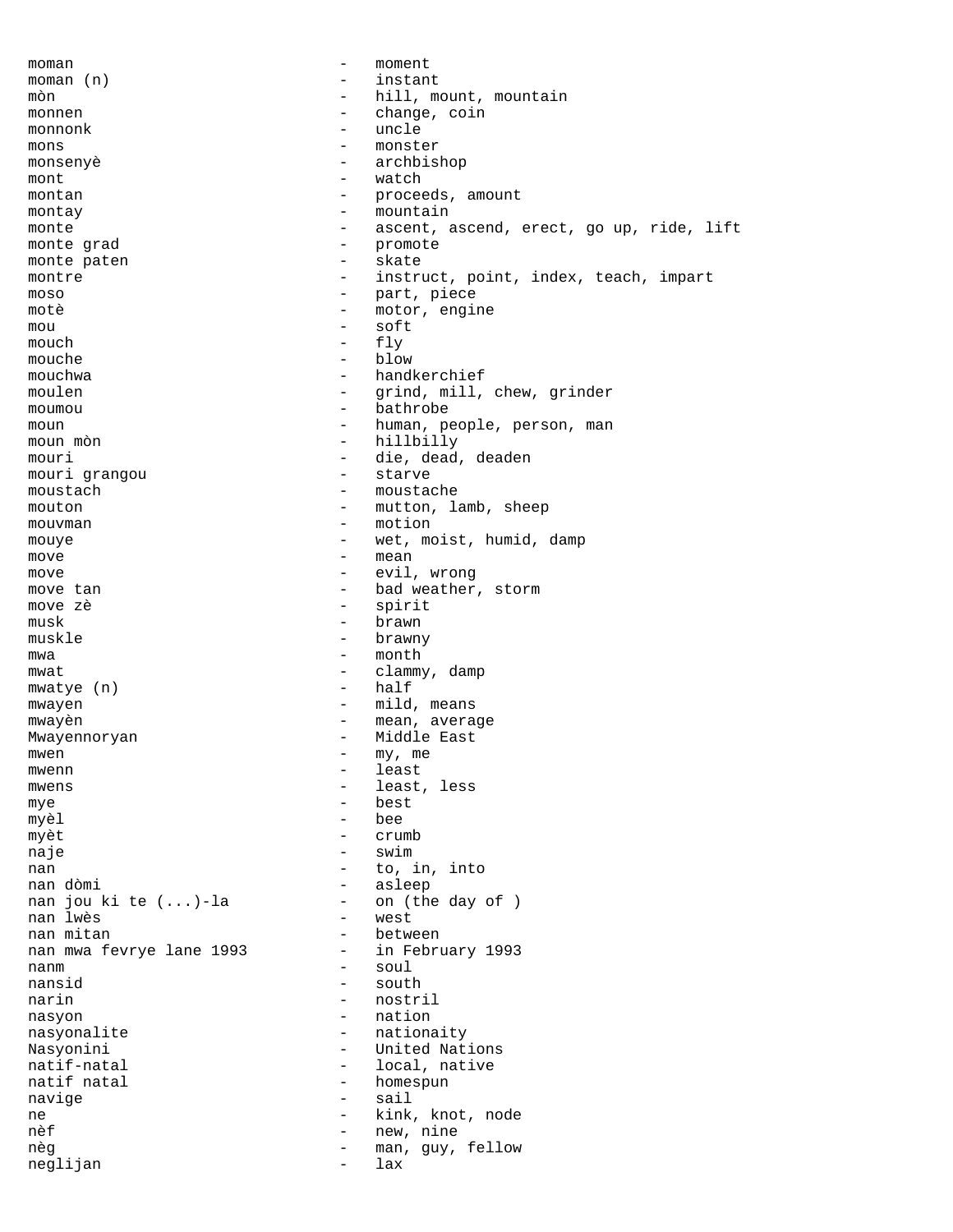neglije - neglect nekoulan - noose nemal - noose nemal - normal nemoni - pneumonia nen - nose - nose - nose - nose - nose - nose - nose - nose - nose - nose - nose - nose - nose - nose - nose nepòt - any nesesite - must nèt des clear neve - nephew ni ---- ni ---- ni ---- nor ---- ni ----- ni ----- nor ---- hoth ni ---- ni - both and ni youn ni lòt<br>nich nich - nest niche - lick<br>nikleyè - nucle nikleyè - nuclear nimewo - number<br>nivle - qrade nivle (v) nivo - level<br>nizans - nuisan nominasyon - nomination non - in, name non (adj) okenn non nò - north nonm - number, man nonmen (v) - appoint - appoint - appoint - appoint - appoint - appoint - appoint nonmen (v) nonsans - nonsense nosif - noxious nosyon - notion nòt - note<br>
nòt : hive - hill<br>
- hill nòt; biye - bill note  $(v)$ <br>note byen notis - notice nou - us, our, we noure - cram nout kanson nouvèl - news nouvo - new Nouyèk - New York novanm - November noze - qualm nuaj en la estado en la estado en la estado en la estado en la estado en la estado en la estado en la estado e nuit - night nuizib - malign nwaye - drown Nwèl - Christmas nyaj - cloud nyès - niece objktif - goal<br>obsede - obse obsede - obsess obsèvayon - observation obsève - observe obstak - obstacle obteni - obtain - obtain - obtain - obtain - obtain - obtain - obtain - obtain - obtain - obtain - obtain - obtain - obtain - obtain - obtain - obtain - obtain - obtain - obtain - obtain - obtain - obtain - obtain - obtain odasye - bold odè <sup>-</sup> odor, bouquet

negòs - commerce, venture, business<br>nekoulan - noose - noose - normal - either, whatever - whenever - neither<br>- neither - grade<br>- level - nuisance - please note nouri - nourish, feed<br>nout kanson - short - short nwa  $-$  nut, black, dark  $\frac{-}{\sin \theta}$  -  $\frac{1}{\sin \theta}$ o diab  $-$  to the devil<br>objektif  $-$  objective - objective - obscene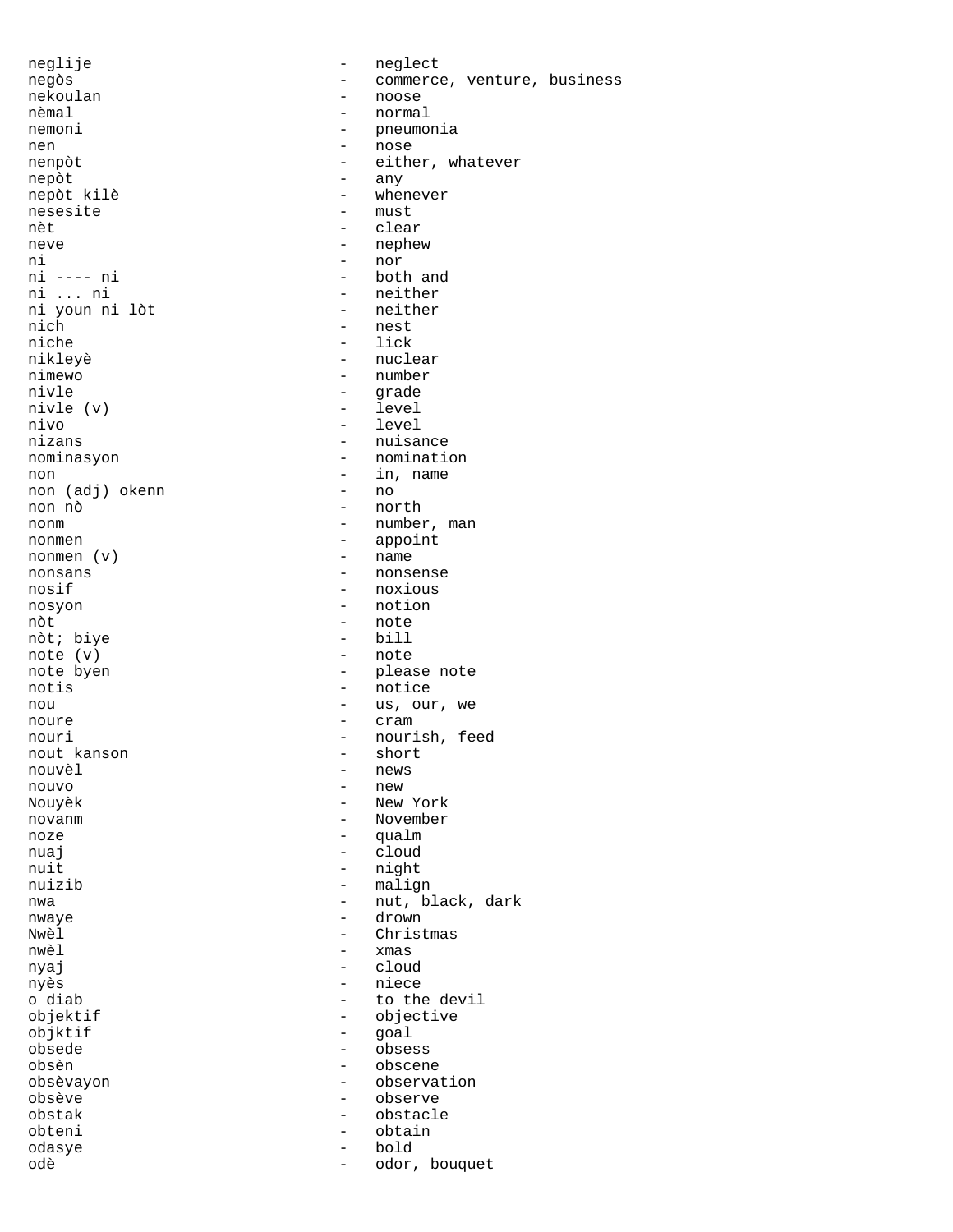òdinè - ordinary, usual odiyans - audience<br>
audience<br>
audience<br>
audience<br>
audience òdone - commend oeng - avaricious òf - offer, bid ofans - offense ofanses - offend òfelen - orphan - officer ofri - offer òganizasyon - organization òganize - arrange ogmantasyon ogmante (v) - increase òj - barley okazyon - occasion<br>okenn - occasion<br>- none okenn - none okenn kote - nowhere - nowhere - nowhere - nowhere - nowhere - nowhere - nowhere - nowhere - nowhere - nowhere -  $$ okèt - hiccup okipe - handle, occupy, busy<br>oktòb - October oktòb - October òl - hall - olive olye - instead omilye - middle omilye - among, between - one would say on moman  $\qquad \qquad -$  awhile<br>onet - honest, onèt - honest, proper onfwa - once onlòt - another<br>onz - eleven onz - eleven operasyon - operation opinyon - opinion opòtinite - opportunity opoze  $\qquad \qquad$  - against, contrary oral - oral oranj - amber orè - scent, schedule orijin - origin osinon - or, else ositou - also<br>ospitalite - - - - - - - - - - - - hospi ospitalite - hospitality<br>
oswa - either.or oswa - either, or otan - as, so otè - author - author<br>otès - hostes - hostess<br>- car au oto - car, automobile otobis - bus òtograf - spelling otorite - authority otorizasyon - authorization otorize - empower, allow<br>otou - around - around otou - around ou - or, you, your<br>ou-menm - vourself ou-menm - yourself<br>oubyen - or oubyen - or individual ous - bean out - August ouvri - extend ouvriye - worker ozetazini - in the U S pa - step, not pa dakò  $-$  disagree, differ<br>pa ekzanp  $-$  for example pa ekzanp  $\begin{array}{ccc} 1 & - & - & - \end{array}$  for example pa fon - shallow pa janm  $-$  never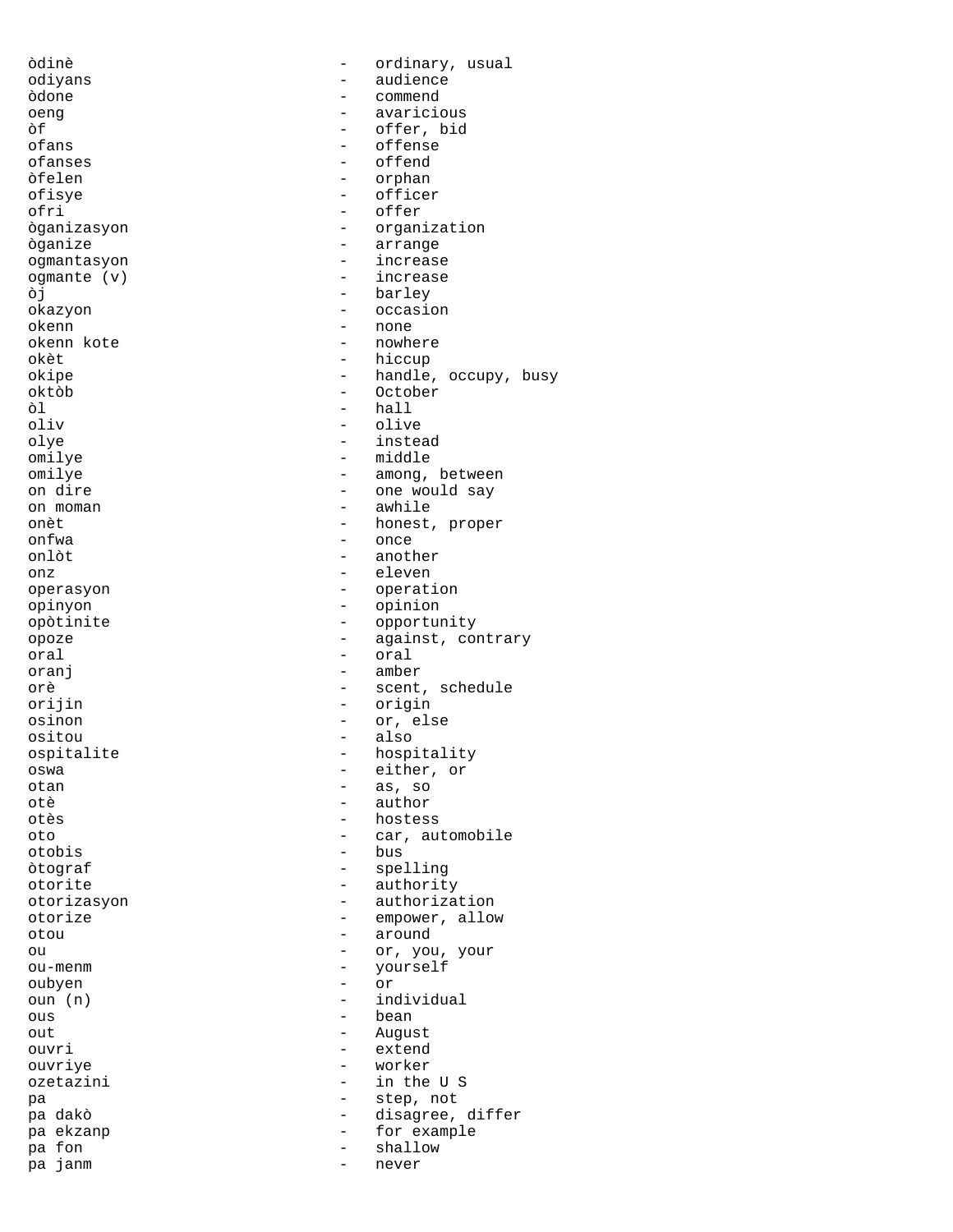pa kontan - unhappy pa vre - false padsi - overcoat pafen - perfume paj - page Pak - Easter<br>nake - Hatch pake  $-$  batch, pack, bundle<br>
pake pay caffer@anmedan  $-$  chaff pake pay caffer@anmèdan - chaff pakèt  $-$  bunsh, package pal  $-$  pale, dim pal - faint pale  $-$  talk, speak palè  $-$  parcel palmante  $-$  parley pami - among pan - ours panche  $-$  lean pandan<br>
pandan twa dènye ane-yo during the la pandan twa dènye ane-yo - during the last two years panik - panic - panic - panic - panic - panic - panic - panic - panic - panic - panic - panic - panic - panic - panic - panic - panic - panic - panic - panic - panic - panic - panic - panic - panic - panic - panic - panic panike - panic - panic - panic - panic - panic - panic - panic - panic - panic - panic - panic - panic - panic - panic - panic - panic - panic - panic - panic - panic - panic - panic - panic - panic - panic - panic - panic pankat - sign pann - hang, breakdown, a bunch panno - wall panse  $\qquad \qquad -$  thought, think pant  $\qquad \qquad -$  inclination pantalon  $-$  trousers, pants pantan  $-$  astound pantlon - slack panyèl - Spanish panyol - Spanish<br>
pana - enormous papa - enormous, daddy, father<br>
- enormous, daddy, father<br>
- papava papay - papaya papiyon - butterfly papiyon lanp - gnat, moth papye twalèt paradi - paradise, heaven paralize - palsy paran - parent, relative, kin parapè - rail parapli - umbrella parayj betting betting parazit - vermin<br>
pare - ready pare - ready<br>
pare - ward - ward pare  $-$  ward parese - sluggard parese - lazy parèt - appear parèy  $-$  alike pari - bid paryaj - wager parye  $-$  wager, bet pasaje - passenger pasdlo - brook pase - ago pase  $-$  occur, pass, switch, happen, take place nase tout pasè tout  $\begin{array}{ccc} & - & \text{ than all} \\ \text{ pasèl} & - & \text{ plot } \end{array}$ pasèl - plot (of land)<br>pasifik - pasific pasifik - pacific paske  $-$  for, because paspò - passport pastan - leisure pastè  $-$  minister, pastor pasyans - patience pasyon - passion pat  $-$  paw pat farin  $\qquad \qquad -$  dough pat pou fri  $-$  batter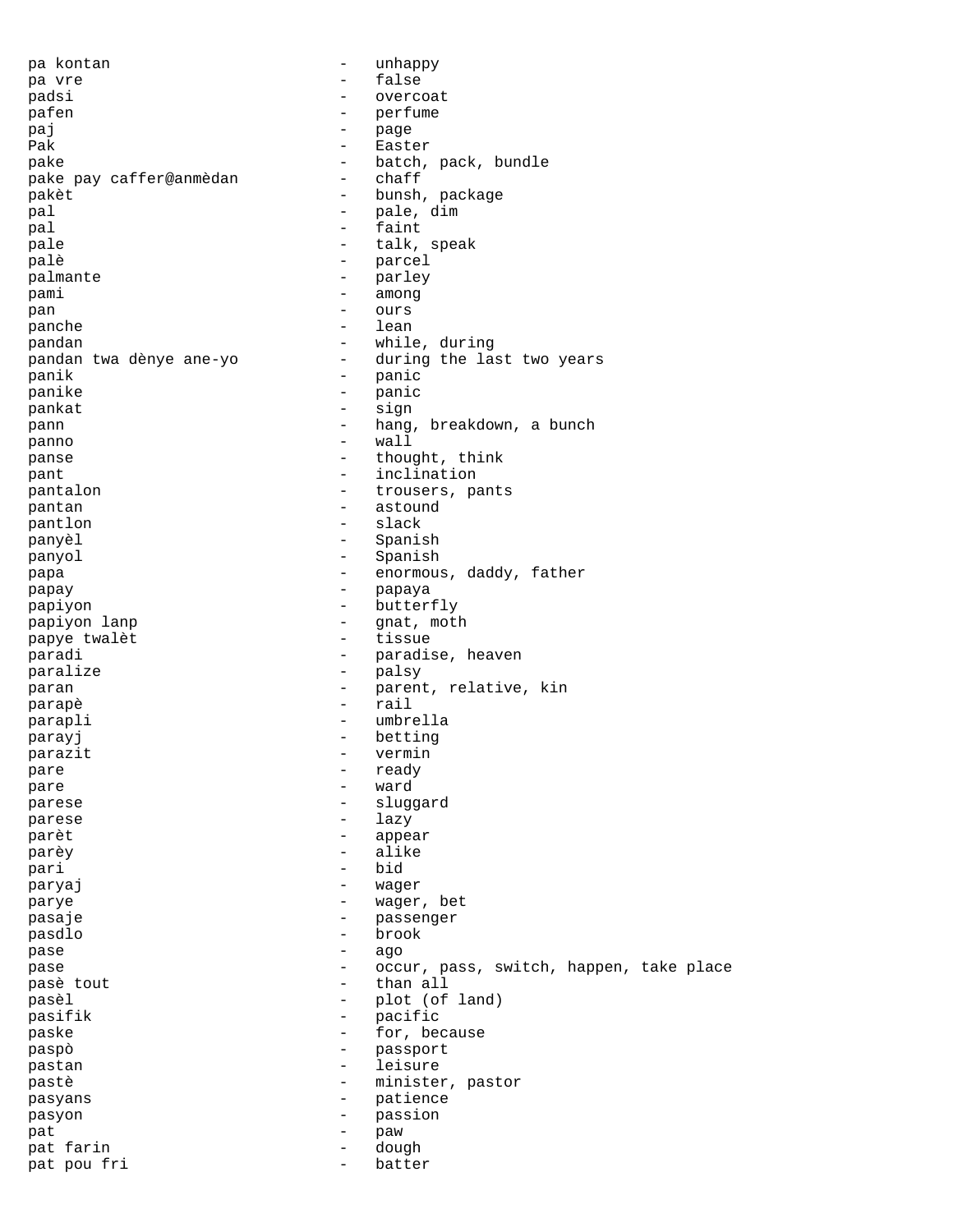pat zannimo - hoof pataje - share - share patat - sweet potato, (sweet) potato patch - patch - patch patche  $-$  patch patè - garden pati  $-$  depart, leave, party  $-$  depart, leave, party pati politik a marty - party particle particle in the particle particle in the particle particle in the particle in  $\sim$  particle in the particle in the particle in the particle in the particle in the particle in the parti patikilye - particular patinen - skid patisipe - participate, partake patispasyon - participation patisri - pastry patnè - chum patoje - wade patou everywhere  $-$  everywhere patron - boss pave - pavement pawèl - parole pay - straw payas - decoy paye - paper<br>
paper<br>
paper<br>
paper<br>
- paper pè - priest, afraid, couple, favor, father, fear, pair -<br>pé etranje (adj) - xenophobia pèch - peach peche - sin - sin - sin - sin - sin - sin - sin - sin - sin - sin - sin - sin - sin - sin - sin - sin - sin pedal - pedal pedale - pedal pedi - misguide pèdi - lose pèfomans  $-$  performance pèmèt - allow, permit pèmi - permit<br>pèmisyon - permisi pèmisyon - permission pen - bread, loaf pen grye - toast Pènama  $\overline{P}$ penetre  $-$  penetrate penitan - boring pens - pincers penti - paint pentire - paint peny - comb pèp - people peri - perish perime (v) - lapse peròl - wage peryòd - bout peryodik - periodic pèse  $-$  pierce pèsekite - persecute pèsi - parsley - parsley - parsley - parsley - parsley - parsley - parsley - parsley - parsley - parsley - parsley - parsley - parsley - parsley - parsley - parsley - parsley - parsley - parsley - parsley - parsley - parsl pèsiste - persist pèsonèl - personnel pèsonn - nobody pespektiv - outlook<br>
pesuade - oersuade - persuade pèsuade - persuade pèt - loss pete  $-$  explode, arise, burst, fart, erupt petèt - might petèt - maybe, perhaps<br>
petròl - petrol - petrol petròl - petrol peye - pay peyi  $-$  folk, country (nation), local peyi - domestic Peyi Dayiti  $-$  Haiti peyizaj  $-$  landscape peyizan - peasant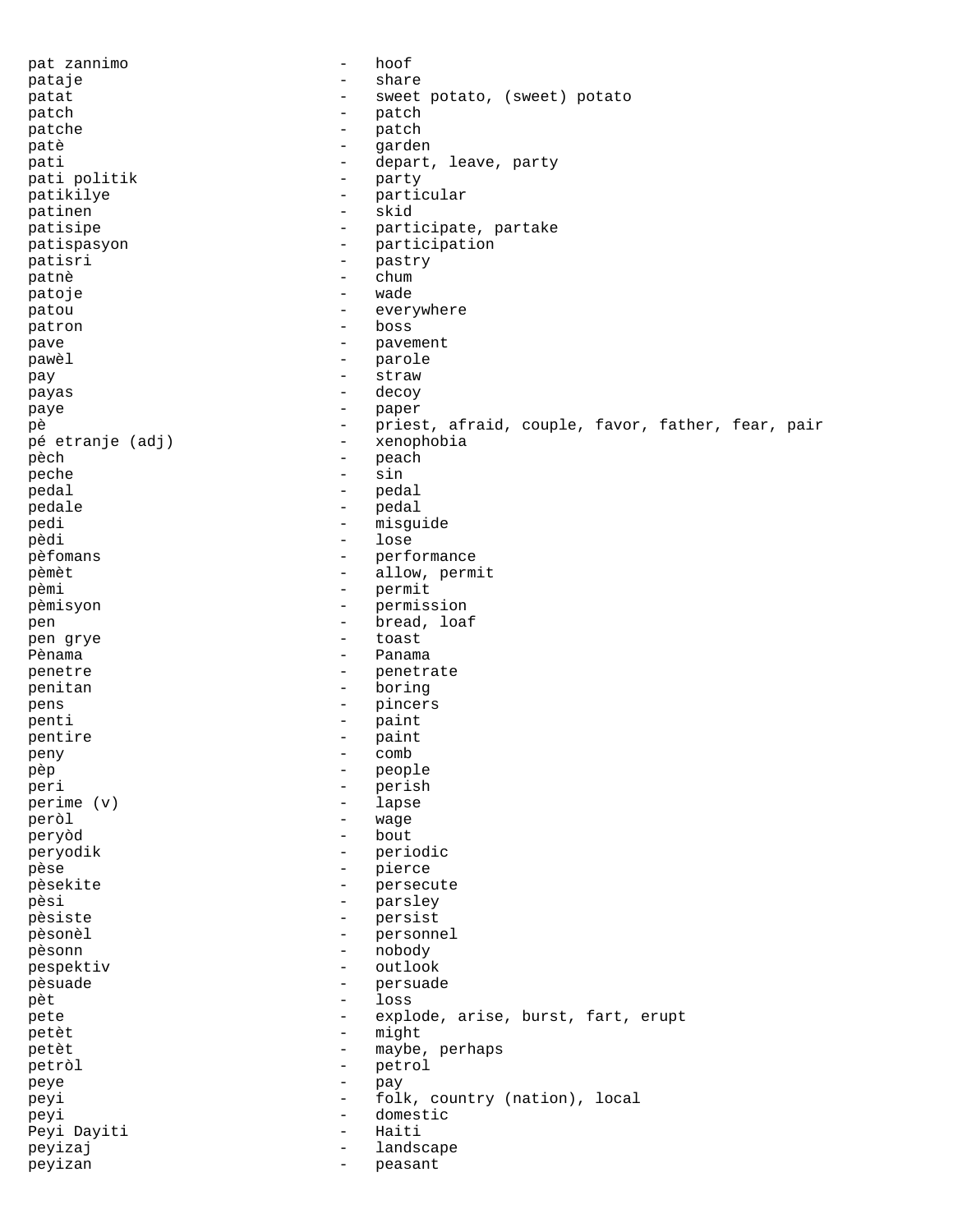peze - press, weigh, heavy, extort, depress pi bon - better, best pi grav - even worse pi mal  $-$  worse pi....pase - more pibliye - publish - publish<br>piion - dove p pijon - dove, pigeon pik - pick - prick, keen piknik - picnic pil - pile, heap pil fatra  $\qquad \qquad \qquad$  - dumped by  $\qquad \qquad \qquad$  pilsab - dune pilwen - farther, further pilye - pillar, column piman - perper piman - pepper pinèz - flea pinèz - bug pinga - be careful<br>pinga! - watch out pinga! - watch out pini - punish, defy, forbid pinisyon - punishment pip - pipe - pipe pirifye - purify pis - flea pisans - might, power pisin - swimming pool, pool piti  $-$  little, small pitit  $\begin{array}{ccc} \text{p}\text{init} & \text{p}\text{init} & \text{p}\text{init} \end{array}$ - daughter<br>- son pitit gason and the son solution of the son solution of the son solution of the son solution of the son solution of the son solution of the son solution of the solution of the solution of the solution of the solution of th pito - prefer, rather pitye - mercy, pity piu - well piyajè - looter<br>pisantalan - looter<br>china - ceilin plafon - ceiling<br>
plai - ceiling<br>
- beach plaj - beach - beach - beach - beach - beach - beach - beach - beach - beach - beach - beach - beach - beach plake - affix plamye - palm plan - plan - plan planch - board plannen - pawn plant - plant plantasyon plas  $\qquad \qquad -$  square (plaza), space plas rezève  $\qquad \qquad$  - reserved seat plasebo - placebo plat  $\qquad \qquad -$  plate, flat, dish platfòm - deck plato - valley plè kontante plèd - plea plede  $\qquad \qquad -$  plead, arise plen - fill, full plèn - plane (flat area)<br>plenyen - complain plenyen - complain<br>plezi - delight plezi - delight, pleasure<br>
plisted and the fold curl kink pli - fold, curl, kink - feather, pen<br>- more plis - more<br>nlis - more plis - most<br>plise - murs plise - purse plise - purse - purse - purse - purse - purse - purse - purse - purse - purse - purse - purse - purse - purse - purse - purse - purse - purse - purse - purse - purse - purse - purse - purse - purse - purse pliye - fold, bend plizyè - several ploi - polite plon - lead plonje - sink, dive, dart, plunge, dip po - bark, skin, rind, pot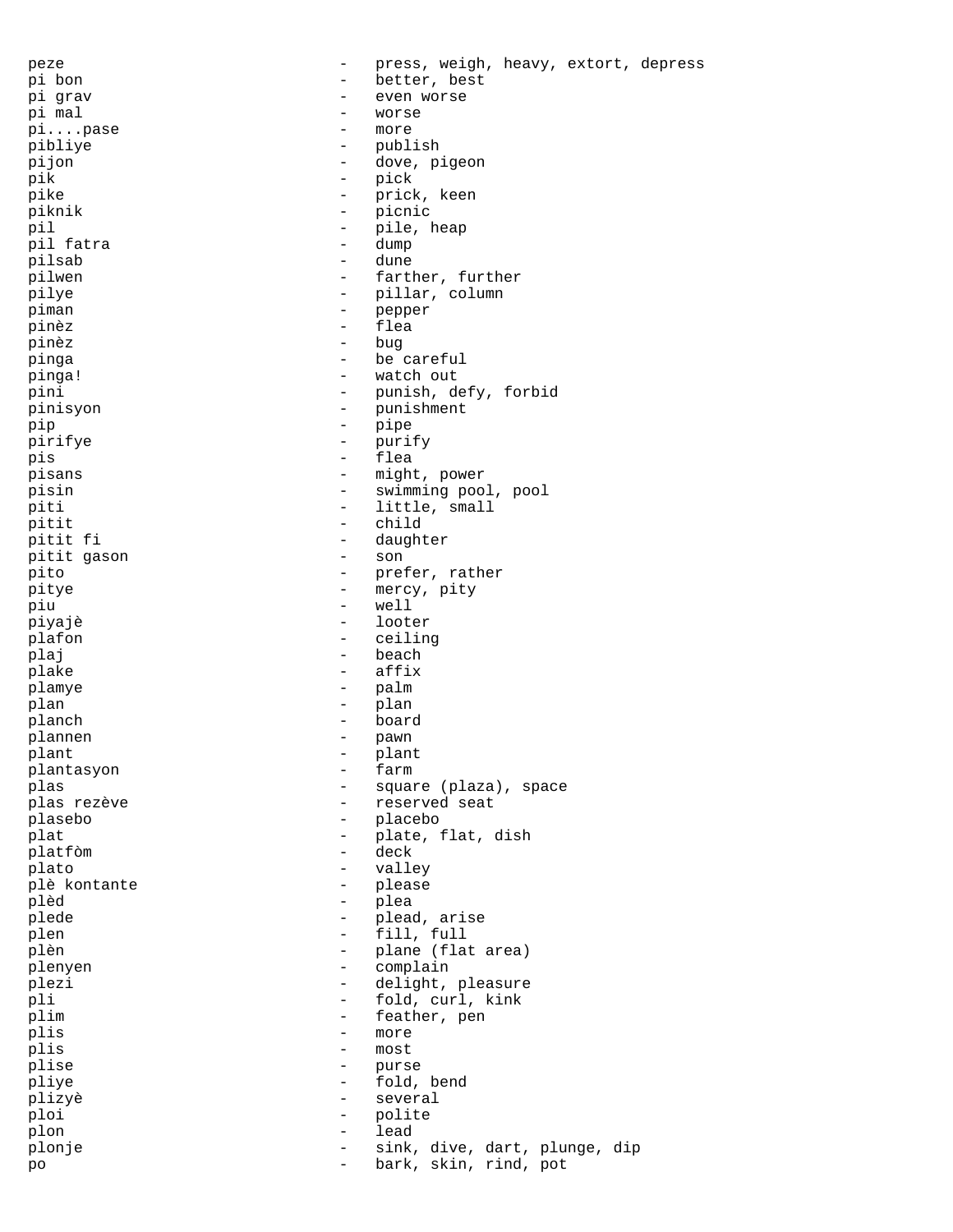pò - harbor po (n) - hide po figi - cheek pobouch the contract of  $\sim$ pòch - pocket pokè - poker polis - police politik - politics<br>politikal - politica politikal - political<br>
political<br>
- apple pòm - apple pòmdetè - potato - potato - potato - potato - potato - potato - potato - potato - potato - potato - potato - potato - potato - potato - potato - potato - potato - potato - potato - potato - potato - potato - potato - potat pon - deck, bridge ponp - pump ponp gaz  $-$  gas station ponpe - jump, pump, hop up and down ponyen - clench ponyèt - wrist popilasyon - population<br>
poro - leek<br>
- leek poro - leek Pòroprens - Port-au-Prince posede  $-$  earn, possess, own posib - possibly posiblite - possibility pòslèn chink@trenke - china (porcelain) poste - post pòt - entrance, door pòtay  $-$  gate pote  $-$  wear, bring, carry pòte anno anno 1982. I anno 1982 anno 1982 anno 1982 anno 1982 anno 1982 anno 1982 anno 1982 anno 1983 anno 19 pòtè - porter pote sèy  $-$  mourn<br>noto  $-$  milla poto - pillar, post pòtre  $-$  photograph, picture pou<br>
pou kont-(pron.) - in order to<br>
- alone pou kont-(pron.) pou pi si - make sure poud - powder, brittle<br>
poukisa - why - why poukisa - why poul - chicken pouli - pulley poupale - parley poupe - doll, puppet pouri  $\begin{array}{ccc} - & rot, decay, rotten \\ - & norwided that \end{array}$ pouri ke  $\overline{z}$  - provided that pouriti - rot<br>nous - thus pous - thumb pousantaj - percent, percentage, rate<br>pouse - percent, percentage, rate<br>pouse - protrude, hump, iog, push pouse - protrude, bump, jog, push pousè dife  $\overline{ }$  pouse soti  $\overline{ }$  pouse soti  $\overline{ }$  eject pouse soti - eject pouswiv - pursue pousyè - dirt, dust pòv - pauper, poor povrete - poverty pòz - pose poze - pose poze - place poze pye - camp pran  $-$  take, occupy, catch, get, obtain, pick<br>  $-$  attempt pran hans  $\begin{array}{ccc} - & \text{attempt} \\ - & \text{entempt} \end{array}$ pran odè - smell pran pòz - feign pran swen - cherish pran van - get a breath of fresh air pratik  $-$  regular customer, convenient prbab - probable pre - near preche  $-$  evangelize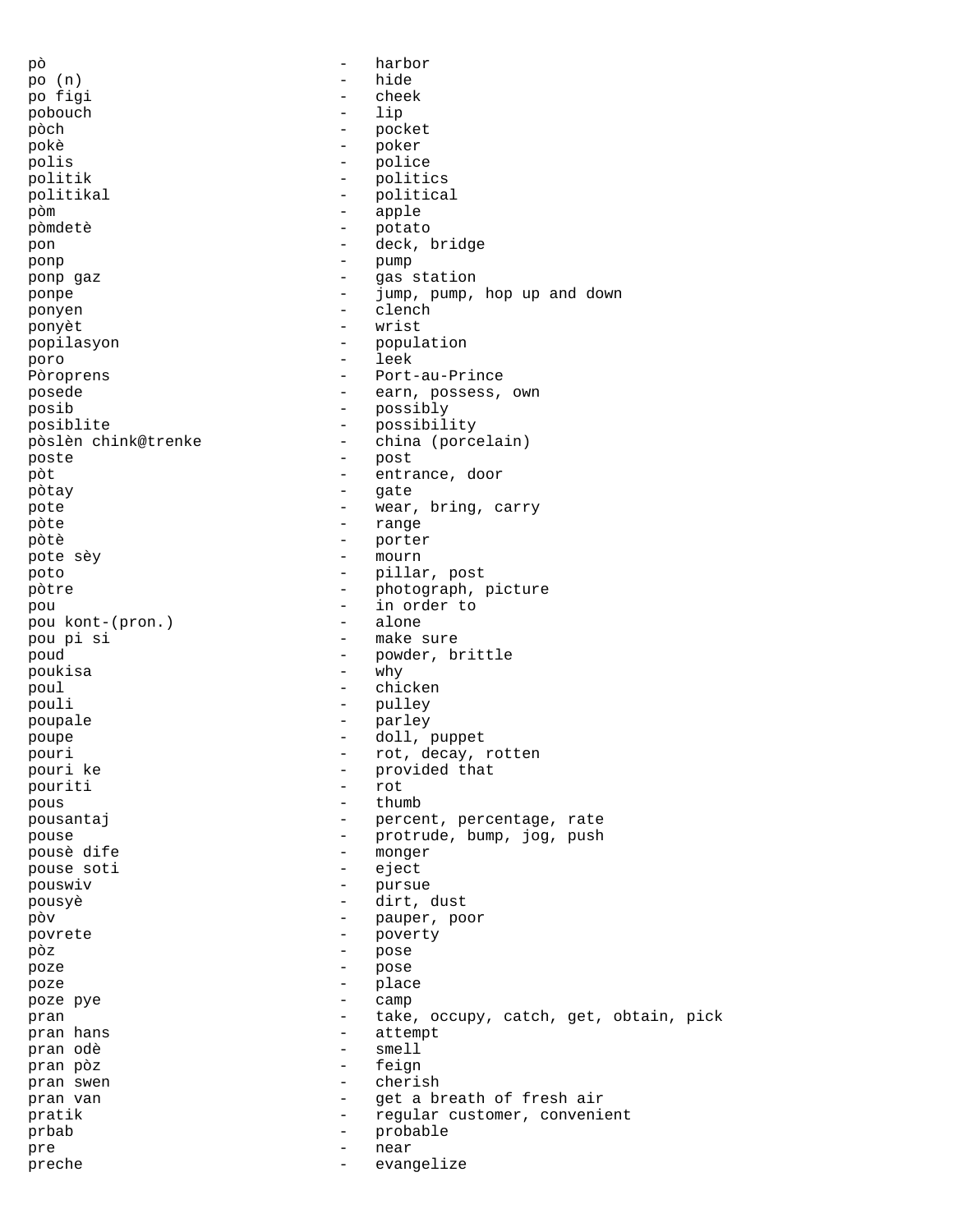predi - predict prediksyon - prediction<br>
prefas prefas - preface<br>prefer - preface<br>- prefer prefer  $\begin{array}{ccc}\n & & & \text{if } \\
\text{prefer} & & - & \text{prefer} \\
\text{prefer} & & - & \text{choin} \\
\end{array}$ preferans - choice prejije - prejudice prekosyon - caution, precaution premye - initial premye - first premyèman - primarily prensip - principle prensipal  $\overline{\phantom{a}}$  - main prensipal - major prep. sòf  $-$  barring prepare - prepare, ready preri - meadow prese hurry - hurry presedan - previous presede - precede -<br>presi<br>presidan - chairma presidan - chairman prèske - almost presye - precious prèt  $-$  priest prèt pou  $-$  almost pretann - pretend, allude prete  $\qquad \qquad -$  borrow, lend prete (v) - loan prèv - proof prevni - warn, prevent prèxke - practically<br>prezai - omen prezaj en el estado en el estado en el estado en el estado en el estado en el estado en el estado en el estado prezan - present prezans - presence prezante  $-$  (be) present, introduce, proffer prezève - preserve prezidan eta erresident erresident prezide - preside pri - cost, price pridan - chary prim - award prin - plum prive - private - private - private - private - private - private - private - private - private - private - private - private - private - private - private - private - private - private - private - private - private - priv priye - pray priz - grip, dash priz kouran prizon - prison prklame - proclaim prn menm - oneself prn pam - mine problem - matter problèm - puzzle, trouble pròche - draw near profesè - tutor, professor profi - profit profite  $\qquad \qquad -$  profit program  $\qquad \qquad -$  spectacle, show projte  $\overline{p}$  - forecast prokreye - procreate prolonje - prolong promenad - drive promès - promise promèt - promise prononse - pronounce prononse - voice pròp clean@netwaye - clean propoze - propose propozisyon - clause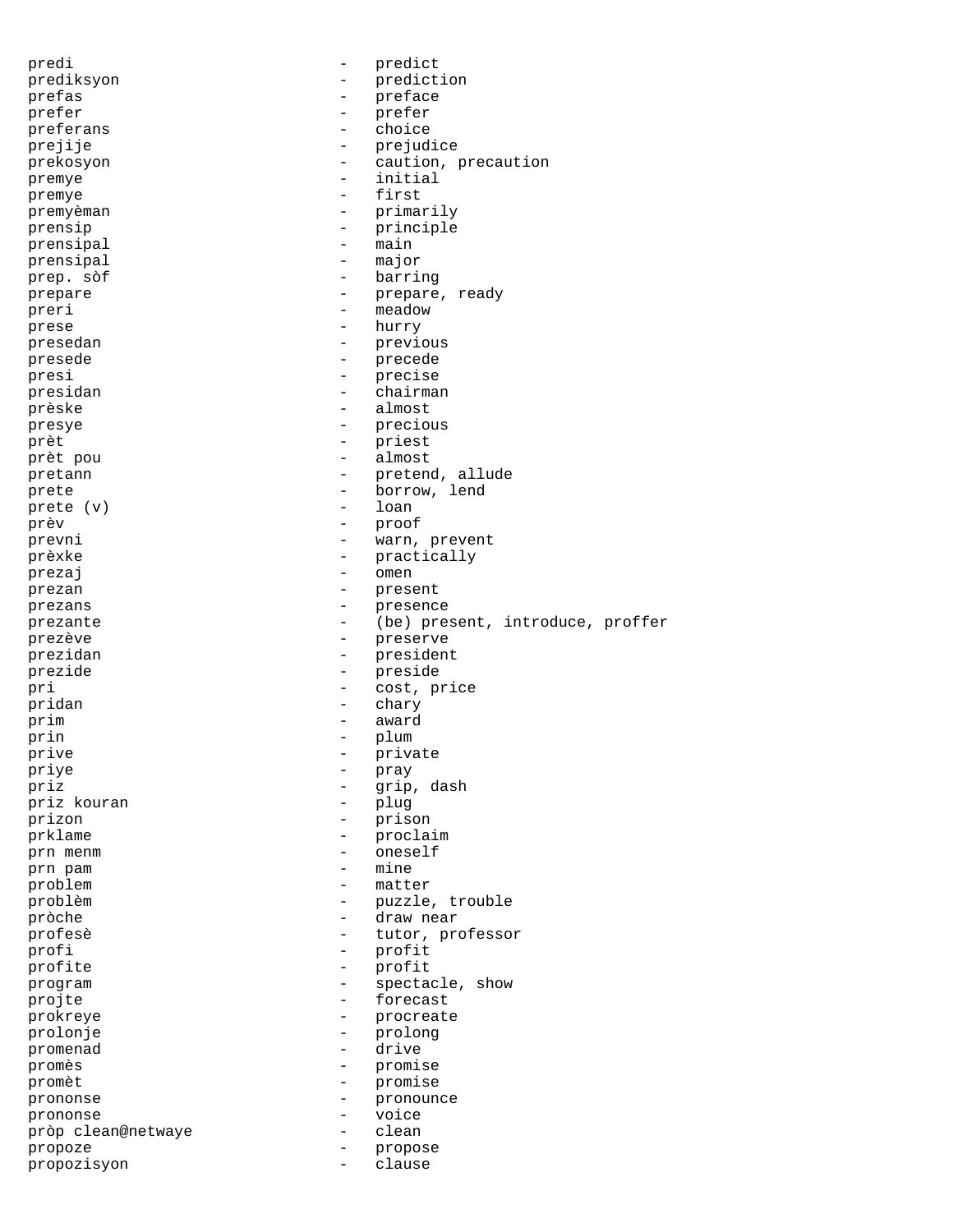proprietè - owner propriyete - property prospere - prosper proteje - protect proteksyon - cover protokòl - formality prouve - prove provèb - proverb, byword provni - arise prp pou - for prp sou ptit-pitit - grandchild puvri - open pwa - weight, pea pwa (rouj)\* bear@lous pwal - hair<br>pwason - fish pwason - fisher and the fisher and the fisher and the fisher and the fisher and the fisher and the fisher and the fisher and the fisher and the fisher and the fisher and the fisher and the fisher and the fisher and the fis pwatrin  $-$  chest, bosom pwav - pepper<br>
pwazon - pepper<br>
- poison pwazon - poison pwen - dot, point, fist pwenti - sharp pwisans - strength pwobabilite - probability pwochen - next pwodui - generate pwofane - profane pwofondè - depth pwogram - program pwogram aprantisaj - apprenticeship program pwòp - neat, tidy pwopriyetè - landlord pwosesis - process pwototip - prototype pwovizyon - grocery pye - foot, leg pye palmis - palm pyebwa - tree pyès<br>
pyès<br>
puèstevat<br>
play<br>
play<br>
play<br>
play pyèsteyat - play pyete - encourage ra  $-$  rare rach axe and a search and a search and a search and a search and a search and a search and a search and a search  $$ rache - pluck, mince, nack, extricate<br>rad - pluck, mince, nack, extricate<br>arment.clothes.bay.clothi rad  $\begin{array}{cccc} \text{rad} & \text{rad} & \text{rad} & \text{rad} \\ \text{rad} & \text{rad} & \text{rad} & \text{rad} \\ \end{array}$ - radish radyatè - radiator radyo - radio radyografi - x-ray rafal - gust rafle - scrape rafredi - chill raj la la la contradición de la contradición de la contradición de la contradición de la contradición de la co<br>En el contradición de la contradición de la contradición de la contradición de la contradición de la contradic raje  $-$  bush, backwoods, weed  $\mathbf{r}$ ak - bush - bush - bush - bush - bush - bush - bush - bush - bush - bush - bush - bush - bush - bush - bush - bush - bush - bush - bush - bush - bush - bush - bush - bush - bush - bush - bush - bush - bush - bush rakbwa - forest rakomode - mend, patch rakonte  $\qquad \qquad -$  narrate, relate, tell rale extretch, take out, zoom, draw, pull, extract, moa rale soti - withdraw<br>raliman - rally raliman - rally raman - rarely<br>rame - row - row rame  $-$  row ran - row randevou - appointment ranje  $-$  repair, arrange, fix rankontre - meet, join rankout - meet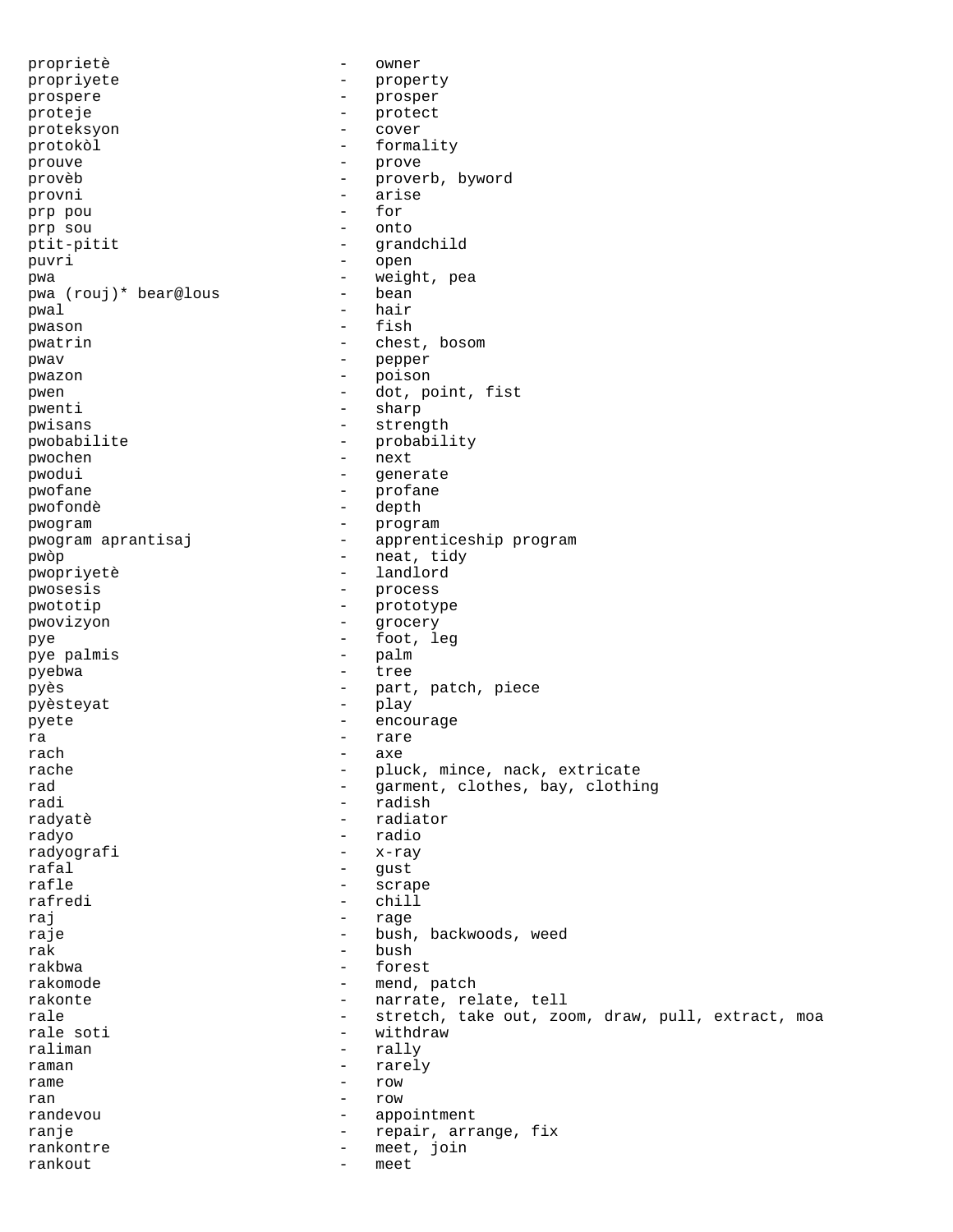ranmase  $-$  pick, gather, fork ranmi - roar rann - render - ascertain, find out<br>- exhale rann souf - exhaust the source of  $\sim$ ranni - howl<br>rann - rann ranp - ramp ranpe  $\qquad \qquad \qquad - \qquad \text{crawl, creep}$ ranpli - fulfill ranse - dawdle  $ransè$   $huffoon$ ransi - rancid ranson - ransom rantre  $-$  get back, go in ranvwaye  $\qquad \qquad \qquad -$  expel, defer, dismiss ranyon - shabby, rag rape - rasp rapè - report rapid  $-$  swift, fast, prompt, rapid, quick raple - remind rapyese - mend ras  $r$ as  $r$ as  $r$ ace (species)<br>ras kabrit  $r$  - inbred - inbred rasanble  $-$  rally, congregate, collect rasin - root rasire - reassure rasmoun - race (species) rasyon - ration rat - rat rate  $\overline{ }$  fail  $\overline{ }$  fail  $\overline{ }$  rays ravaj *ravage* - ravage ravaje - ravage - ravage ravèt - roach - ditch, ravine rayi - detest<br>rayi (y) - hate rayi (v) - hate<br>rayisman - hate<br>- hate rayisman raz e bore raz  $-$  vague, boring raze - shave razè  $-$  broke razwa - razor razya - raid rebèl d'ans les proponents de la proponent de la proponent de la proponent de la proponent de la proponent de l rebelyon - rebellion rebò - brim - boost rechèch - research recho - stove - rigid, tough, callous, tense redui - reduce refere - refer refigye - refugee refize  $-$  reject, refuse, decline reflechi - reason, ponder, deliberate, think<br>refren - chant - chant  $-$  chant<br> $-$  rule règ - rule rega - regard rega (v) gade regle  $-$  take care of regrèt - sorry regrete - regret reinyon - meeting reisi - succeed rejè  $-$  reject rejete - reject rejwenn - recover rejwi - enjoy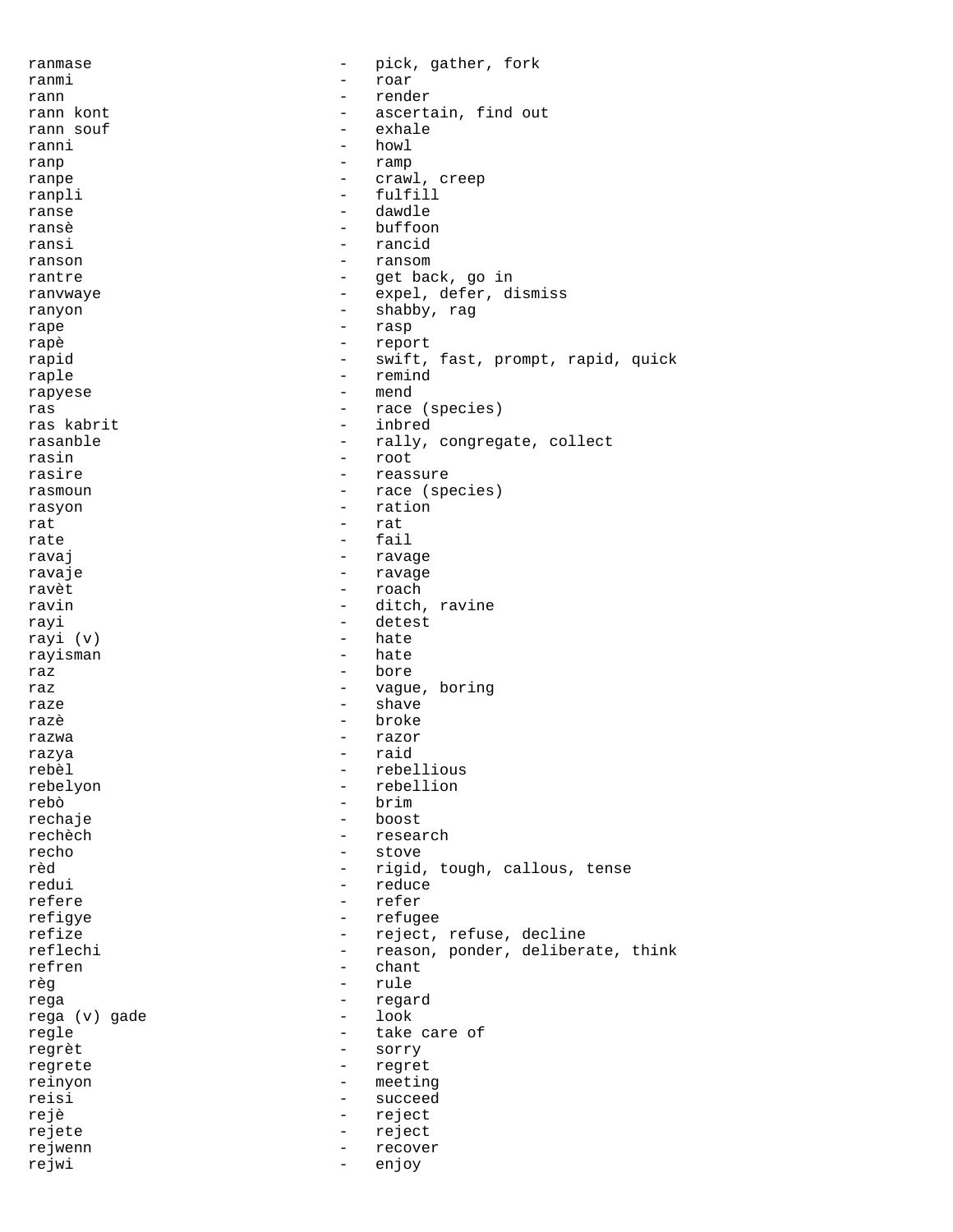rejyon - zone, region reklamasyon - claim rekòlt - crop rekomandasyon - recommendation rekòmande - recommend, urge rekomanse en een van die verschiedeniste verschieden van die verschieden van die verschieden van die verschied<br>Een verschiedeniste verschiedeniste verschieden van die verschieden van die verschieden van die verschieden va<br> - gratitude<br>- comfrot rekonfòte - comfrot rekoni - known rekonpans - reward rekonpanse - reward rekreyasyon rekrite - enroll relasyon - relation relate - relate rele <br/>  $\begin{tabular}{ll} \bf - & \tt call, \tt well \\ \bf rele f\`o \; show@montre & \tt - \; show@montre \\ \end{tabular}$ rele fò show@montre - shout rele nan 555- 5555<br>rele sou - rebuke<br>- nun relijyez - nun<br>relve (v) - link relye (v)<br>rem tay - waist remak - remark remake - reamrk remèd - remedy remèsye - thank remèt  $-$  submit, remit, render remò - remorse remonte - boost ren - kidney<br>
rèn - cuen rèn - queen renmen  $(v)$ rennen - constain rense - rinse renye - deny repa - meal repare - repair repase - review repati - allot repete  $-$  prominent, repeat repitasyon - reputation repo - rest<br>reponn - rest<br>reponn - replacement reponn - reply reponn - answer, respond repons - answer, response repoze - rest repran - recover reprezantatif - representative reprezante  $-$  represent reprimande - punish, rebuke, scold, castigate reprize - darn repwodiksyon - reproduction rès - rest resan  $-$  recent, up-to-date resèpsyon  $-$  reception<br>reserve resevwa - receive residans - residence resipwòk - mutual resous - resource respè - respect respekte  $-$  venerate, respect respire - breathe responsab - responsible responsabilite - responsibility restan  $-$  rest, remain restavèk  $-$  servant, domestic, maid restoran extensive the contract of the restaurant restrenn - restrict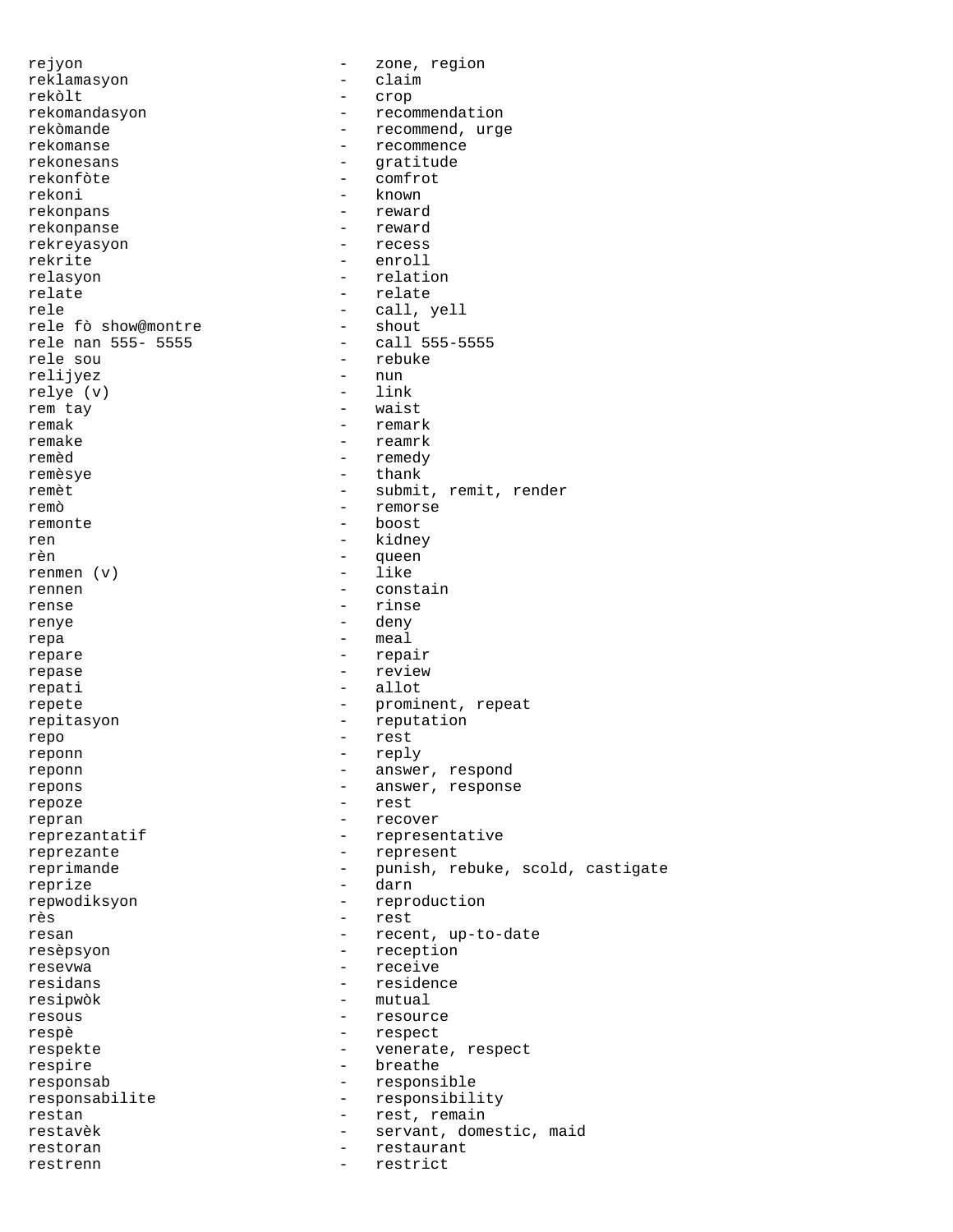retade  $-$  postpone, delay rete - rest, live, remain, stop, stay, cease retire - exclude, remove, eject, withdraw retounen - return retresi - shrink rèv - dream revandike - assert revanj - revenge revann - resell revele - reveal<br>reversebacon@bekonn - back - back reversebacon@bekonn revèy - clock reveye - awake reveye  $-$  rouse, arouse, wake revi - review revisyon - review revoke  $-$  fire, impeach revolvè - gun reyalite - reality reyalizasyon - attainment reyalize - realize - real reyini - congregate, convene, join reyisi - prosper reyon - ray, beam rezen - grape rezève  $-$  reserved rezilta - outcome, result reziste  $-$  resist, withstand rezon - reason, cause rezone - reason, clang<br>rezoud - solve rezoud - solve ri - laugh, street - chuckle<br>- grin ri jòn<br>riban riban - loop, ribbon, band<br>rich - rich - rich rich - rich<br>richès - fortu - fortune rid - wrinkle ridikil - ridicule rido - curtain rijid - rigid rilaks - relax - venture<br>- coast rivaj en la estado en la estado en la estado en la estado en la estado en la estado en la estado en la estado e rive - prosper, happen, attain, reach, befall, occur rivyè - creek, river, stream rize - astute, artful, sly<br>rize - crafty - crafty ro - tall ròb - gown, dress ròch - stone, rock - prowl ròl - cast roma - lobster roman - novel<br>romans - novel<br>- roman romans - romance - romance - romance - round - round - round - round - round - round - round - round - round - round - round - round - round - round - round - round - round - round - round - round - round - round - round ron - round<br>ron - round - round - round - round - round - round - round - round - round - round - round - round - round - round - round - round - round - round - round - round - round - round - round - round - round - roun circular ronbe - wane ronfle - snore ronje - row ronm - rum ront  $\qquad \qquad -$  shame, ashamed, blush rote - belch rou - wheel rouj - red rouji - blush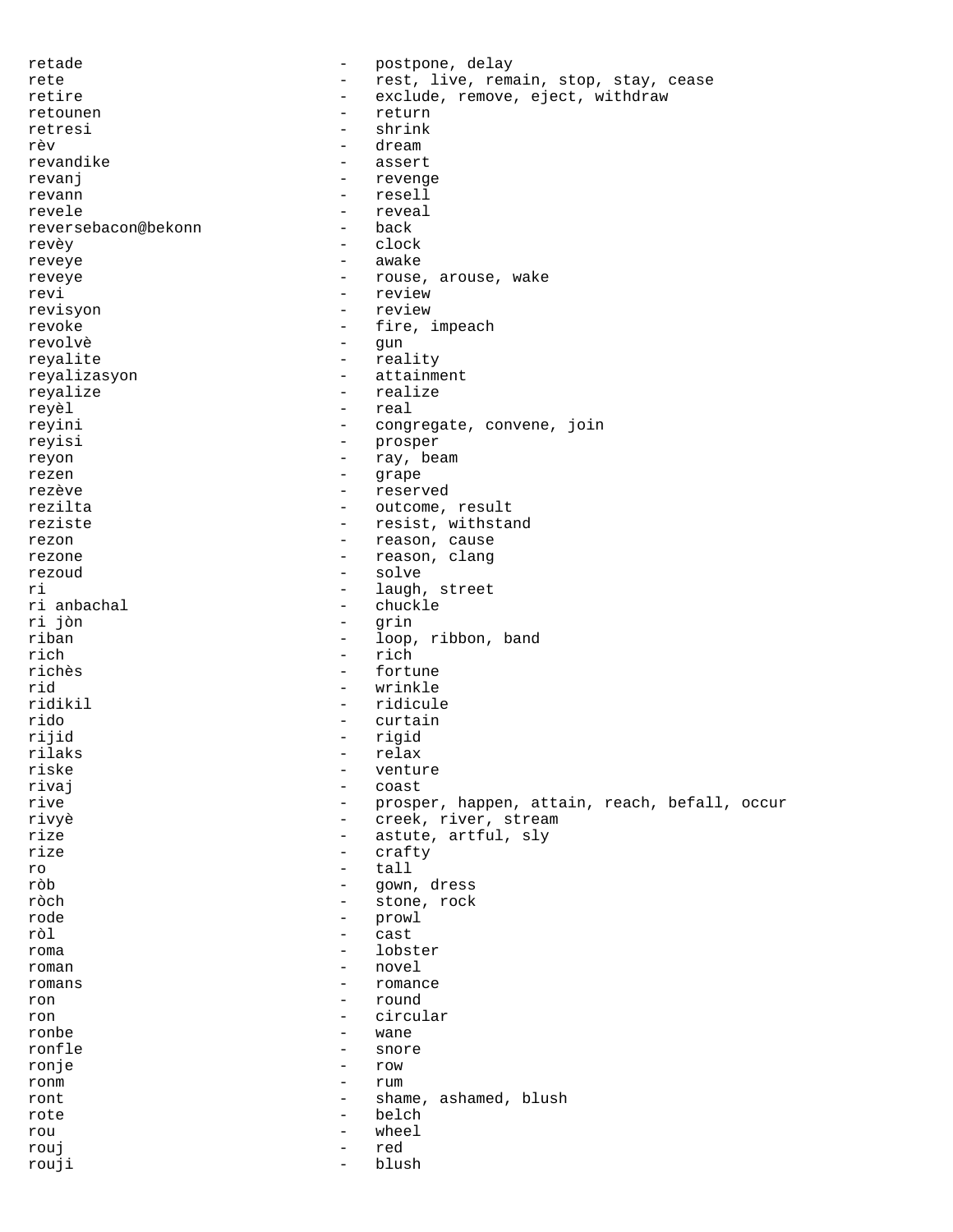| roule           |                                                      | roll                      |
|-----------------|------------------------------------------------------|---------------------------|
| roulo           |                                                      | roll                      |
| rousi           |                                                      | scorch                    |
| rout            |                                                      | road, route               |
| rouy            | $\overline{\phantom{0}}$                             | rust                      |
| rouye           | $\overline{\phantom{0}}$                             | corrode, rust, rusty      |
| roz             | $\qquad \qquad -$                                    | pink, rose                |
| ruin            | $\overline{\phantom{0}}$                             | ruin                      |
| ruine           | $\equiv$                                             | ruin                      |
| sab             |                                                      | sand                      |
| sachè           | $\qquad \qquad -$                                    | baq                       |
| safrete         | -                                                    | gluttony                  |
| sai             | $\qquad \qquad -$                                    | wise                      |
| sak             |                                                      | sack                      |
| sakrifis        | $\qquad \qquad -$                                    | sacrifice                 |
| sal             | -                                                    | soil, dirty, filthy       |
| sal resèpsyon   | $\qquad \qquad -$                                    | reception room            |
| salad           | $\qquad \qquad -$                                    | salad                     |
| salè            | $\overline{\phantom{0}}$                             | salary, wage              |
| salte           | $-$                                                  | dirt, grime               |
| salye           | $\overline{\phantom{0}}$                             | greet, salute             |
| samdi           | $\qquad \qquad -$                                    | Saturday                  |
| san             | $\overline{\phantom{0}}$                             | blood, without, hundred   |
| san konesans    | $\overline{\phantom{0}}$                             | unconscious               |
| san limit       | $\overline{\phantom{0}}$                             | boundless                 |
| san pitye       | $\overline{\phantom{0}}$                             | callous                   |
| san souf        | $\overline{\phantom{0}}$                             | breathless                |
| sanble          | $\qquad \qquad -$                                    | similar, appear, seem     |
| sanble          | $\overline{\phantom{0}}$                             | resemble                  |
| sandriye        | $\overline{\phantom{0}}$                             | ashtray                   |
| sandwich        |                                                      | sandwich                  |
| sanisfè         | $\overline{\phantom{0}}$                             | content                   |
| sann            | $\overline{\phantom{0}}$<br>$\overline{\phantom{0}}$ | cinder                    |
| sanp            | $\overline{\phantom{0}}$                             | magic                     |
| sans            |                                                      | sense, meaning            |
| sansasyonalis   | $\qquad \qquad -$                                    | sensational               |
| sansasyonalize  | $\qquad \qquad -$                                    | sensationalize            |
| sansi<br>sansib | $\overline{\phantom{0}}$<br>$\qquad \qquad -$        | leech<br>tender, sensible |
| sant            | $\qquad \qquad -$                                    | scent                     |
| sante           | $\qquad \qquad -$                                    | health                    |
| santi           |                                                      | feel, smell               |
| santi move      |                                                      | reek                      |
| santral         | $\qquad \qquad -$                                    | main, central             |
| sanzatann       |                                                      | freak, suddenly           |
| sanzave         |                                                      | ragamuffin                |
| satire          |                                                      | saturate                  |
| satistè         |                                                      | satisfy                   |
| sauit           | $\qquad \qquad -$                                    | sequel                    |
| savann          | $\qquad \qquad -$                                    | valley                    |
| save            | $\overline{\phantom{0}}$                             | knowledge                 |
| savon           | $\overline{\phantom{0}}$                             | soap                      |
| savonnen        | $\qquad \qquad -$                                    | soap                      |
| sè              |                                                      | sister                    |
| se byen         | $\overline{\phantom{0}}$                             | OK.                       |
| sè tè youn fwa  |                                                      | once upon a time          |
| sechrès         | $\overline{\phantom{0}}$                             | drought                   |
| sede            | $\overline{\phantom{0}}$                             | cede                      |
| sedui           | $\overline{\phantom{0}}$                             | seduce                    |
| segonde         |                                                      | assist                    |
| segonn          | $\qquad \qquad -$                                    | second (time)             |
| sèjèy           | $\qquad \qquad -$                                    | coffin                    |
| sèk             | $\qquad \qquad -$                                    | crisp, rigid, dry, circle |
| sekans          |                                                      |                           |
| sekirite        |                                                      |                           |
|                 | $\qquad \qquad -$                                    | sequence                  |
| sekrè           |                                                      | security<br>secret        |
| sekrite         |                                                      | secretary                 |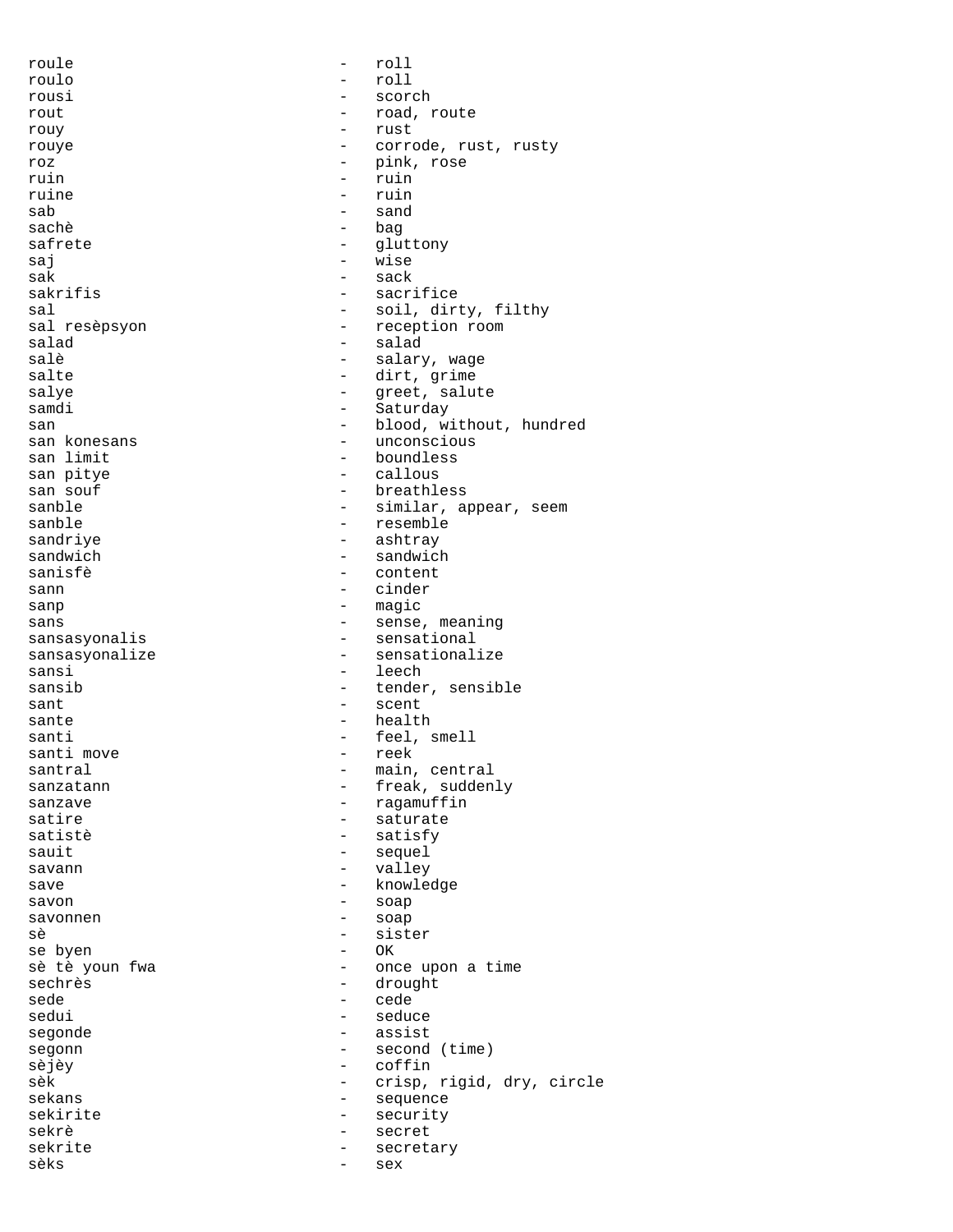sèl  $-$  lone, salt, only, alone sele<br>selebre - seal<br>selebre - celeb selebre - celebrate seleksyone - select selibatè - single, bachelor  $s = \text{merge}$ <br> $\text{only}$ sèlman - only selon lizaj<br>sèman - oath semèn  $-$  week sen - breast, holy sena - senate sendika - union senesòf - safe senk - five senkant - fifty senmenn - week senp - simple sensè - sincere - belt<br>- belt sentiron - belt<br>sentiwon - sash sentiwon senyen - bleed separe - apart, share, separately, separate, break, split<br>separe tè - parcel - parcel sepedan - however septanm - September sere - clench, put, keep, hide seremoni - ritual sereng - syringe<br>sereval - cereal sereyal - cereal<br>seri - series seri - series seriz - cherry serye  $-$  serious, vital sèt - seven sètaprèmidi - this afternoon sèten - sure, certain<br>sètènman - certainly - certainly sètifye - certify setwal - star sevè - severe sèvi - serve - have use for<br>- service sèvis - service brain sèvolan di contra la contra la contra la contra la contra la contra la contra la contra la contra la contra la sèvyèt  $-$  towel, napkin sezi - seize, be suprised<br>shè - dear shè - dear dear shofe - brisk si - certain, sour, sure, if<br>sibi - undergo sibi - undergo sid - south sifizan - south - south - south - south - south - south - south - south - south - south - south - south - south - south - south - south - south - south - south - south - south - south - south - south - south sifizan - ample<br>siflèt - whist siflèt - whistle sigarèt - cigarette sijè - subject - suggest sijesyon - suggestion<br>sik - suggestion<br>- sugar sik - sugar<br>sikisal - outlet sikisal - outlet hurricane sikonstans - circumstance sikre - sweet siksè - success silab - syllable - hush, silence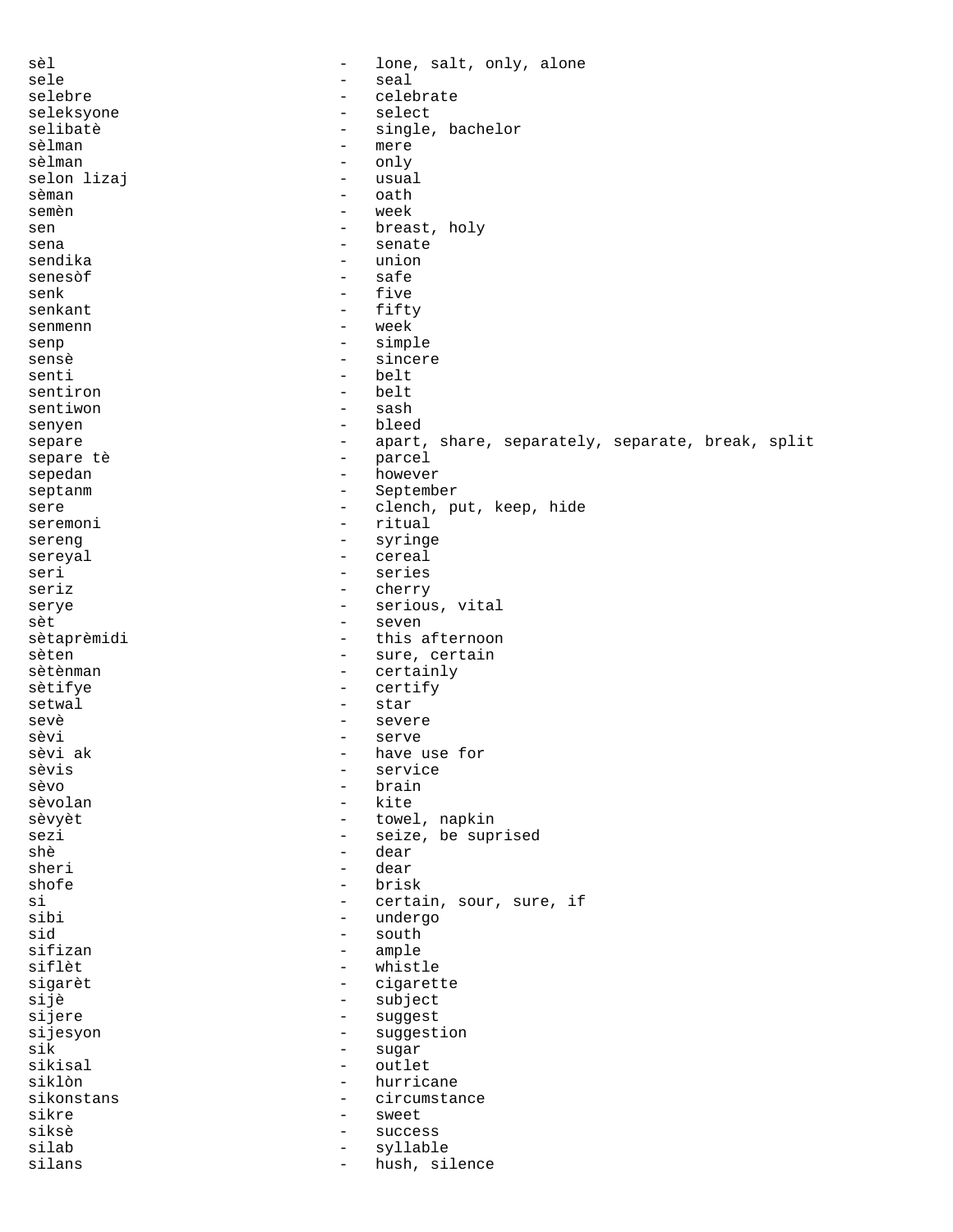| silèks       | -                        | flint                        |
|--------------|--------------------------|------------------------------|
| silvouple!   |                          | please!                      |
| siman        |                          | surely, concrete             |
| simen        | $\qquad \qquad -$        | SOW                          |
| simityè      |                          | cemetery                     |
| sinema       | $\overline{\phantom{0}}$ | cinema                       |
| sinonim      | $\overline{\phantom{0}}$ | byword                       |
| siperyè      | -                        | superior                     |
| sipevize     | $\qquad \qquad -$        | supervise                    |
| sipliye      | $\overline{\phantom{0}}$ | beseech, beg, yearn          |
| sipò         | $\overline{\phantom{0}}$ | aid                          |
| sipòte       | $\qquad \qquad -$        | support, withstand, shoulder |
| sipoze       | -                        | allude, assume, suppose      |
| sipoziyon    | $\qquad \qquad -$        | allusion                     |
| siprann      | $\overline{\phantom{0}}$ | astonish                     |
| siprèm       | $\qquad \qquad -$        | supreme                      |
| sipriz       |                          | surprise                     |
| sirèt        | $\qquad \qquad -$        | candy, confetionery          |
| sirk         | $\overline{\phantom{0}}$ | circus                       |
| sirote       | $\qquad \qquad -$        | sip                          |
| siryen       | -                        | Syrian                       |
| sis          | $\overline{\phantom{0}}$ | six                          |
| sisid        |                          | suicide                      |
| siside       | $\qquad \qquad -$        | suicide (commit $\ldots$ )   |
| sispann      | $\qquad \qquad =$        | suspend, cease               |
| sispèk       | $\qquad \qquad -$        | suspect                      |
| sispèk       | -                        | suspicous                    |
| sispekte     | $\qquad \qquad -$        | suspect                      |
| sistèm       | $\qquad \qquad -$        | system                       |
| siswafè      | $\overline{\phantom{0}}$ | certain                      |
| sitadèl      | $\overline{\phantom{0}}$ | citadel                      |
| sitèlman     | $\overline{\phantom{0}}$ |                              |
|              | $\qquad \qquad -$        | SO                           |
| sitiyasyon   |                          | situation                    |
| sitron       |                          | lemon                        |
| sitwayen     |                          | citizen                      |
| siveye       | $\overline{\phantom{0}}$ | watch for, watch, guard      |
| sivik        | $\overline{\phantom{m}}$ | civic                        |
| sivil        | $\qquad \qquad -$        | civil                        |
| siviv        | $\overline{\phantom{0}}$ | survive                      |
| siwo         | $\qquad \qquad -$        | honey                        |
| siy          | -                        | sign                         |
| siyati       | $\qquad \qquad -$        | signature                    |
| sıye         | -                        | wipe                         |
| siyen        | $\overline{\phantom{0}}$ | sign                         |
| siyifikasyon | $\overline{\phantom{0}}$ | meaning                      |
| sizle        |                          | carve                        |
| sizo         | $\overline{\phantom{0}}$ | scissors                     |
| skarabe      |                          | beetle                       |
| skilte       |                          | carve                        |
| skò          | -                        | score                        |
| sò           | $\overline{\phantom{0}}$ | fate                         |
| sòf          |                          | except                       |
| sokoup       | $\qquad \qquad -$        | saucer                       |
| solajman     | $\qquad \qquad -$        | relief                       |
| solanèl      |                          | solemn                       |
| solda        |                          | soldier                      |
| sole         | $\overline{\phantom{0}}$ | sun                          |
| solèy        | $\qquad \qquad -$        | sunflower, sun               |
| solid        | $\overline{\phantom{0}}$ | solid                        |
| solid        |                          | firm                         |
| solisyon     | $\overline{\phantom{0}}$ | solution                     |
| somè         | -                        | peak                         |
| somon        | $\qquad \qquad -$        | salmon                       |
| son          |                          | sound                        |
| sonje        |                          | remember                     |
| sonm         | $\qquad \qquad -$        | dreary, somber               |
| sonnen       | $\overline{\phantom{0}}$ | clang, blow                  |
| sonnen       | $\overline{\phantom{0}}$ | sound, ring                  |
|              |                          |                              |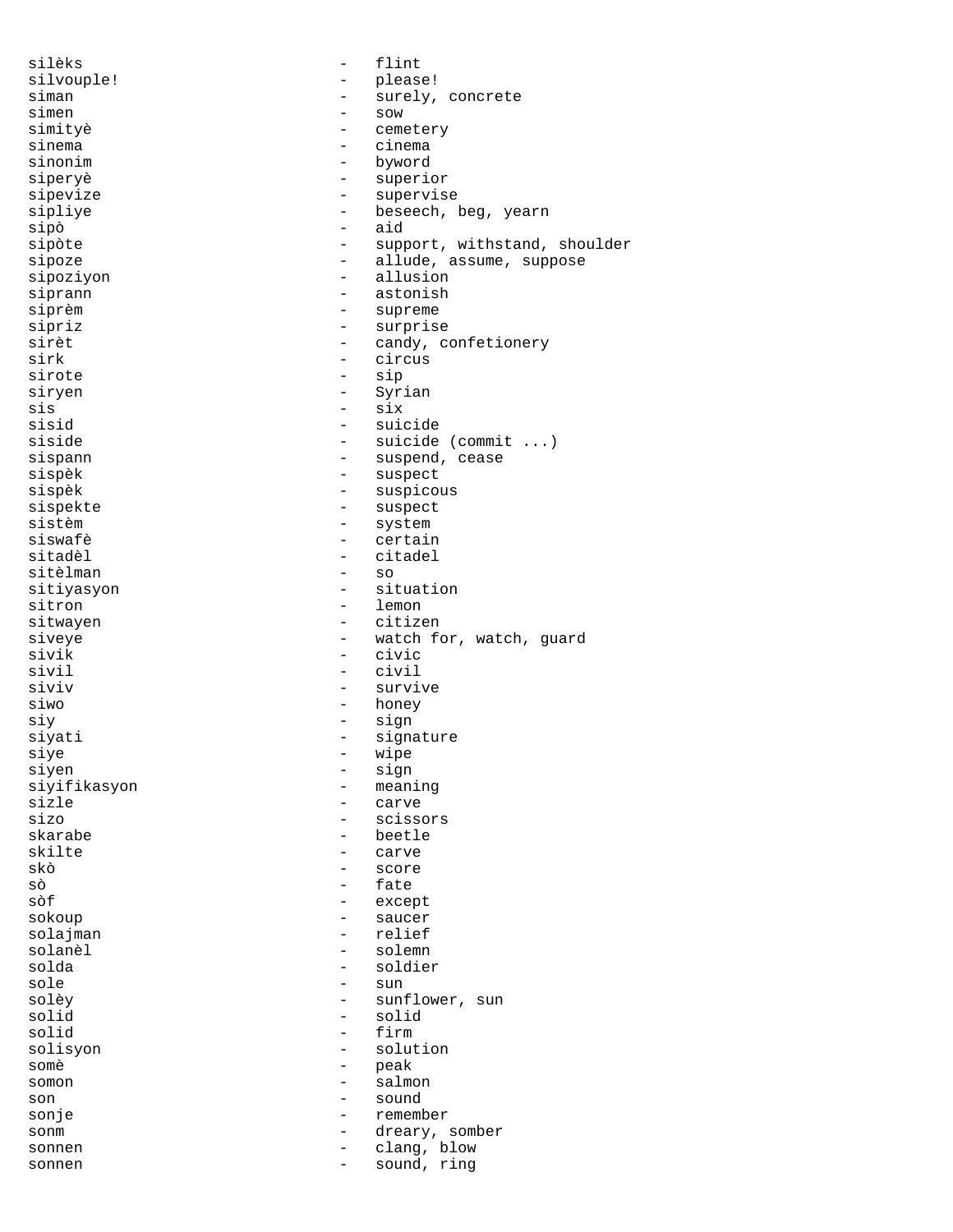sòs  $-$  gravy, sauce sosis - sausage sosyal - social - social sòsye - wizard sòsyè - witch<br>sosyete - societ sosyete - society sòt - stupidity soti - protrude - leave sou - on top of, of (about a topic), drunk, on (a topic sou kiviv - alert sou kote - aside, mistress sou la men (adv) soud - deaf souf - breath, puff blow, puff<br>fan souflè - fan it fan it fan it fan it fan it fan it fan it fan it fan it fan it fan it fan it fan it fan it fan souflete - slap soufri - suffer, ail - shake<br>- nod souke tèt soulaje  $-$  remedy, allay soulye - shoe soumèt d'avant de la comme de la comme de la comme de la comme de la comme de la comme de la comme de la comme  $\begin{array}{ccc} \text{sound} & \text{S} \\ \text{sound} & \text{S} \end{array}$ soup - soup soupl - gentle souple! - please!<br>souri - please! - smile - smile sourit - mouse - mouse - mouse - mouse - prook - brook, on top of, well<br>- stream sousdlo - stream souse - suck<br>sousi - brwo sousi - brwo, eyebrow - subscribe sousòl - basement - up, atop soutni - contend, support, collaborate souvan - frequent, often sovaj - brute, wild sove sove and the set of the evade, escape, save sovè - savior sovyetik - sovietik - sovietik - sovietik - sovietik - sovietik - sovietik - sovietik - sovietik - sovietik spektak - spectacle spesifik - peculiar splandid<br>stasyon - station stat - start steril - barren stòp - cease stop stop@estope strik - strict<br>sue - sweat sue - sweat suèl - heaven suiv  $-$  track, follow suspisyon - suspicion suveyans - custody swa  $-$  sleek, evening, silk<br>swadandis  $-$  seventy - seventy<br>- care swanye - care swanye cure@remèd - cure sware - evening<br>swasant - evening<br>- sixty swasant - sixty swaye - remedy swe - sweat swè  $-$  perspiration swèf  $-$  thirst, thirsty swen - care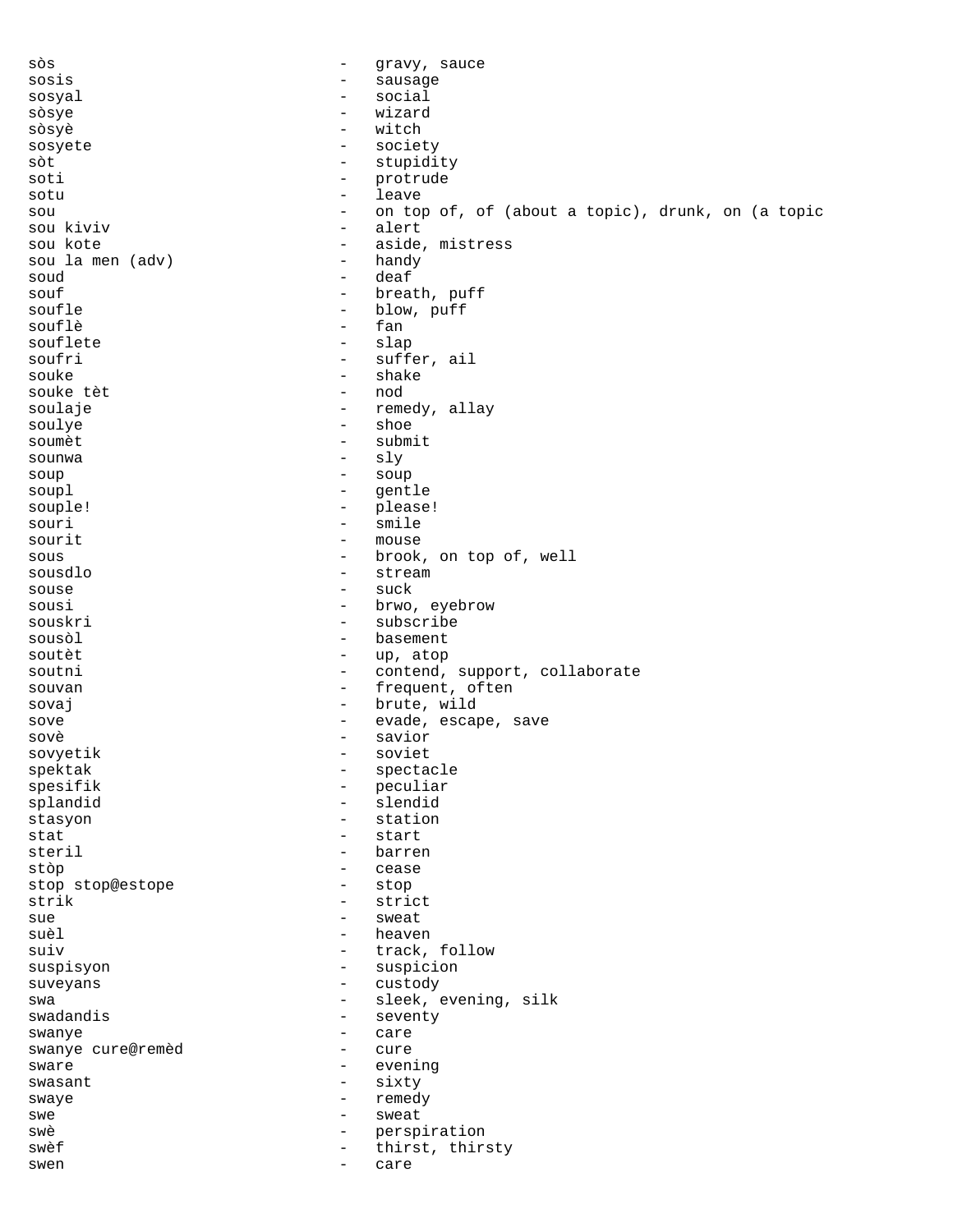swete - wish switch - switch syans - science syantifik - scientific syèk - century<br>tab - table tab table table table<br>tabli - table table tabli - settle tablo<br>tablo ki anda<br>
- table below<br>
- table below - table below tablo peryodik  $-$  periodic table taboure - stool tach  $-\text{dot}, \text{blot}, \text{mark}, \text{spot}$ tache  $\qquad \qquad -$  append, attach, fasten, pin taks - tax, duty taksi - cab talan  $-$  knack, skill talè - soon - heel<br>- weat tan  $\leftarrow$  weather<br>tan(qeneral) - time tan(general) tank  $\qquad \qquad -$  as long as tankou - like, as, alike tann  $\qquad \qquad -$  expect, wait tann  $-$  tender tanp  $-$  temple tanperaman - temper tanpèt  $-$  tempest tanpete - rave tanpon - seal tanporè de la commune de la commune de la commune de la commune de la commune de la commune de la commune de l tanpri - please tansmèt  $-$  convey tansyon - stress tant  $-$  tent, aunt tantataif  $-$  attempt tante  $\qquad \qquad -$  attempt, tempt tape - tap tapi - carpet tat - pie tate  $-$  finger tavhe - bind tayè - tailor tcheke - ascertain<br>tcheke (y) - asuge tcheke (v) - gauge tchwi - leather te de la contrata de la contrata de la contrata de la contrata de la contrata de la contrata de la contrata de<br>La contrata de la contrata de la contrata de la contrata de la contrata de la contrata de la contrata de la co tè  $\begin{array}{ccc} 1 \text{ and,} & \text{arth} \\ 2 \text{ and,} & \text{arth} \end{array}$ - clay teat - theater<br>teknik - technic - technical teknoloji - technology tèl - such telefonn - telephone telegram - cable tèlman - such a way - term<br>- bold temerè - bold temwen - witness tenbre - stamp tenèb - gloom tenm - stamp tep - tape recorder, tape<br>
tep - tip<br>
- tip tèp - tip teren - plot (of land), field, land, ground terib - fierce, terrible terifyan - appalling, awful terifye - appall tès - test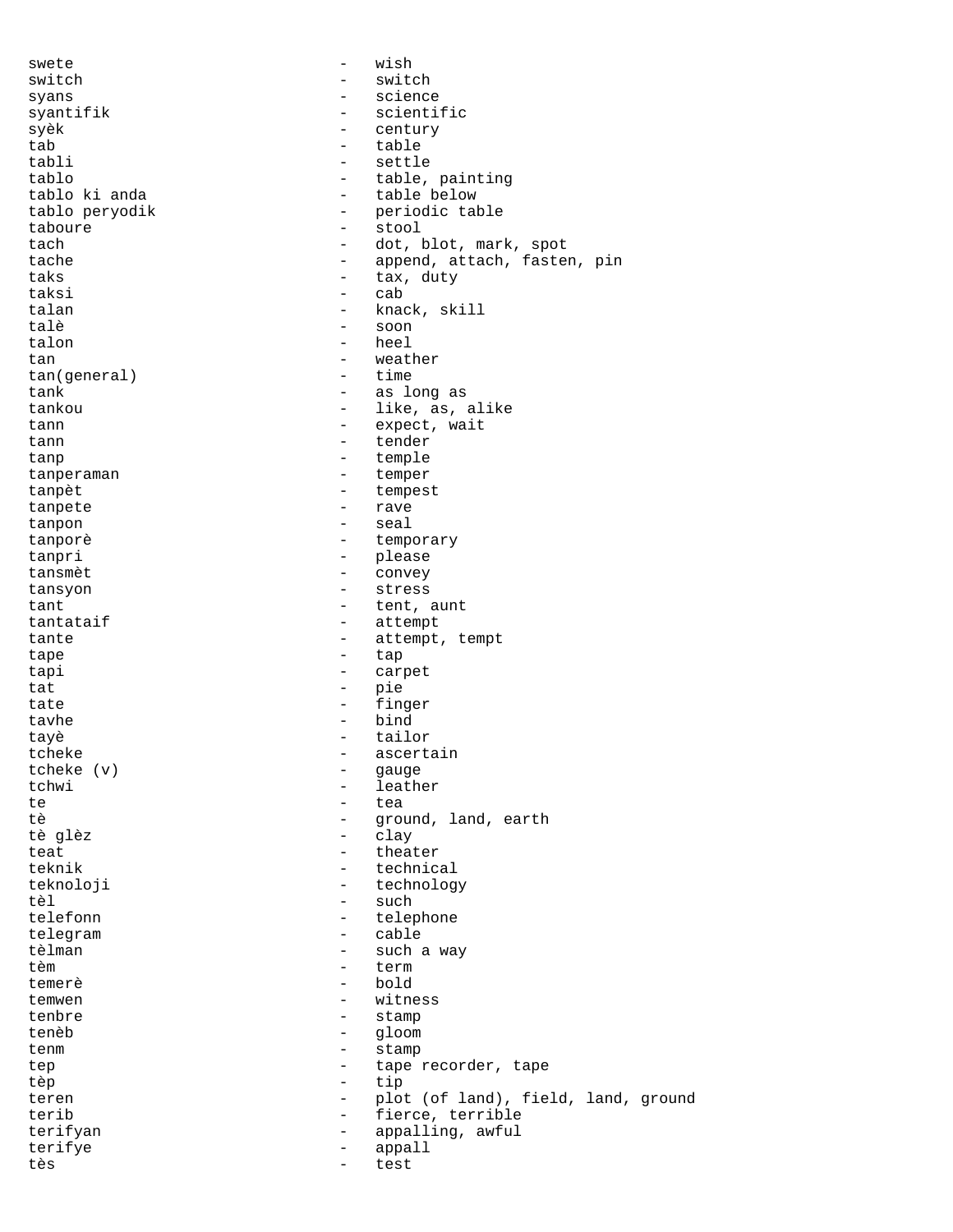| tèt           |                                               | top, peak, brain, self, head |
|---------------|-----------------------------------------------|------------------------------|
| tèt kay       |                                               | roof                         |
| tèt klè       |                                               | lucid                        |
| tètchaje      |                                               | disarray                     |
| tete          | $\overline{\phantom{0}}$                      | breast, bosom                |
| ti bèf        | $\overline{\phantom{0}}$                      | calf                         |
| ti galope     | $\overline{\phantom{0}}$                      | center                       |
| ti gason      | $\overline{\phantom{0}}$                      | boy                          |
| ti rivyè      | $\overline{\phantom{0}}$                      | brook                        |
| tif           | $\overline{\phantom{0}}$                      | virgin                       |
| tifi          | $\overline{\phantom{0}}$                      | chaste                       |
| tifi          | $\qquad \qquad -$                             | girl, daughter               |
| tikè          | $\overline{\phantom{0}}$                      | ticket                       |
| timid         | $\overline{\phantom{0}}$                      | timid, shy                   |
| timoun        | $\qquad \qquad -$                             | baby, kid, child             |
| tinedjè       | $\qquad \qquad -$                             | teenager                     |
| tinen         | $\overline{\phantom{0}}$                      | dwarf                        |
| tire          | -                                             | shoot, pull                  |
| tirè          | $\qquad \qquad -$                             | hyphen                       |
| tise          | $\overline{\phantom{0}}$                      | weave                        |
| tit           | $\overline{\phantom{0}}$                      | title                        |
| titile        | $\overline{\phantom{0}}$                      | chancel                      |
| tiyo          | -                                             | pipe                         |
| tizan         | $\qquad \qquad -$                             | embers                       |
| to            | $\overline{\phantom{0}}$                      | rate                         |
| tòch          |                                               | torch                        |
| tòchonnen     | $\overline{\phantom{0}}$                      | trash                        |
| tòde          | $\qquad \qquad -$                             | wring, twist                 |
| tòdye         | $\qquad \qquad -$                             | wring                        |
| Toma          | $\overline{\phantom{0}}$                      | Thomas                       |
| tomat         | $\overline{\phantom{0}}$                      | tomato                       |
| tonbe         | $\qquad \qquad -$                             | fall                         |
| tonen         | $\overline{\phantom{0}}$                      | thunder                      |
| tonm          | $\overline{\phantom{0}}$                      | tomb                         |
| tonnèl        | $\overline{\phantom{0}}$                      | shelter                      |
| tonton        | -                                             | uncle                        |
| toro          | $\overline{\phantom{0}}$                      | bull                         |
| total         | -                                             | total, amount                |
| tòti          | $\overline{\phantom{0}}$                      | tortoise                     |
| tou           | $\qquad \qquad -$                             | too, quite, also             |
| tou dwat      | $\qquad \qquad -$                             | straight ahead               |
| tou patou     | $\qquad \qquad -$                             | anywhere (at all)            |
| toubiyon      |                                               | whirl                        |
| touche        | $\qquad \qquad -$                             | touch, affect, handle        |
| touf          |                                               | clump                        |
| toufe         | -                                             | choke, quash, smother        |
| toujou        |                                               | yet, still                   |
| toulede       | -                                             | both                         |
| toulejou      | -                                             | daily                        |
| toumante      | $\qquad \qquad -$                             | tease                        |
| tounen        | -                                             | turn, trip, become, return   |
| toupit        | $\qquad \qquad -$                             | slightly                     |
| toupiti       | -                                             | tiny                         |
| toupre        | $\qquad \qquad -$                             | near                         |
| touris        | $\overline{\phantom{0}}$<br>$\qquad \qquad -$ | tourist                      |
| tous<br>touse | $\overline{\phantom{0}}$                      | cough<br>cough               |
| touswit       | $\overline{\phantom{0}}$                      | immediately                  |
| tout          | $-$                                           | entire, all, whole           |
| tout bon      | $\overline{\phantom{0}}$                      | real                         |
| tout lèzòt    | $\overline{\phantom{0}}$                      | all the others               |
| tout moun     | $\qquad \qquad -$                             | everybody                    |
| toutouni      | $\overline{\phantom{0}}$                      | bare, naked, nude            |
| touye         | $\overline{\phantom{0}}$                      | kill                         |
| tradui        | -                                             | translate                    |
| tradui (lang) | $\qquad \qquad -$                             | render                       |
| trafik        | $\overline{\phantom{0}}$                      | traffic                      |
| traka         | $\qquad \qquad -$                             | worry, bother                |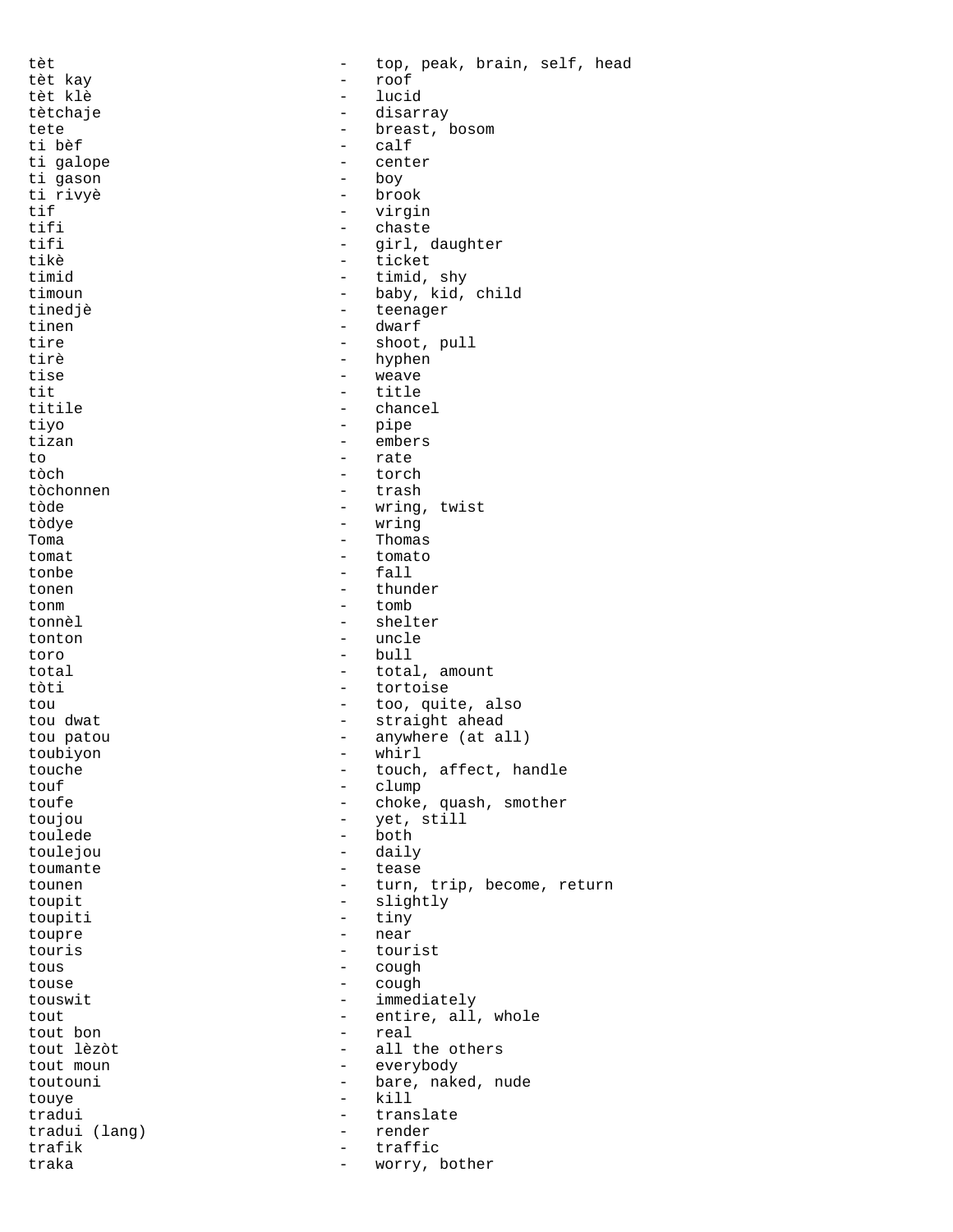trakase - worry tranble tranble (fredi) - tremble tranble (fredi) - shiver tranble (fredi) tranbleman tè  $\begin{array}{ccc} - & - & - \\ - & - & - \end{array}$ tranch - slice<br>tranche - chop tranche - chop trangle  $\qquad \qquad \qquad -$  smother, strangle trankil - quiet, placid tranpe - soak, quench, solution<br>transfè - transfer - transfer transfere  $\overline{t}$  transfere  $\overline{t}$  transfer transparan transpè  $-$  transportation trant - thirty trape - catch tras - trace trase  $-$  trace travay - task, job, labor, work travay di travayè - worker - cross trayi - betray trè - very tren  $-$  train trennen - lug, drag très  $-$  plait, tress, lock (of hair) tresayi - flinch trese - plait<br>trèt - traite - traite trèt  $-$  traitor trete - treat trete an zanmi tretman - cure trèz - thirteen trezò - treasure - court trignometri - trigonometry<br>trikote - knit trikote<br>trimen - toil tripotay - gossip tripote - finger tris - dreary, unhappy, sad trò - too barter tròke - barter tronpe - beguile, cheat trote  $\qquad \qquad -$  center trou - cavity troub - trouble trouble - upset, affect, trouble troup - flock trwazyèm - third tuiye - kill twa  $-$  three twa pye - yard (3 feet) twakay - roof twal  $\begin{array}{ccc} 1 & - & - & - \\ 0 & - & - & - \\ 0 & - & - & - \end{array}$  bathroom twalèt - bathroom - bathroom - bathroom - bathroom - bathroom - bathroom - bathroom - bathroom - bathroom - bathroom - bathroom - bathroom - bathroom - bathroom - bathroom - bathroom - bathroom - bathroom - bathroom - bath - exchange twompe - fool twou  $-$  ditch, hole twou nen - nostril tyèd - warm uit eight uni - bind va - will vach - cow vag  $-$  vague, lax, wave vakabon - vagabond, naughty, rogue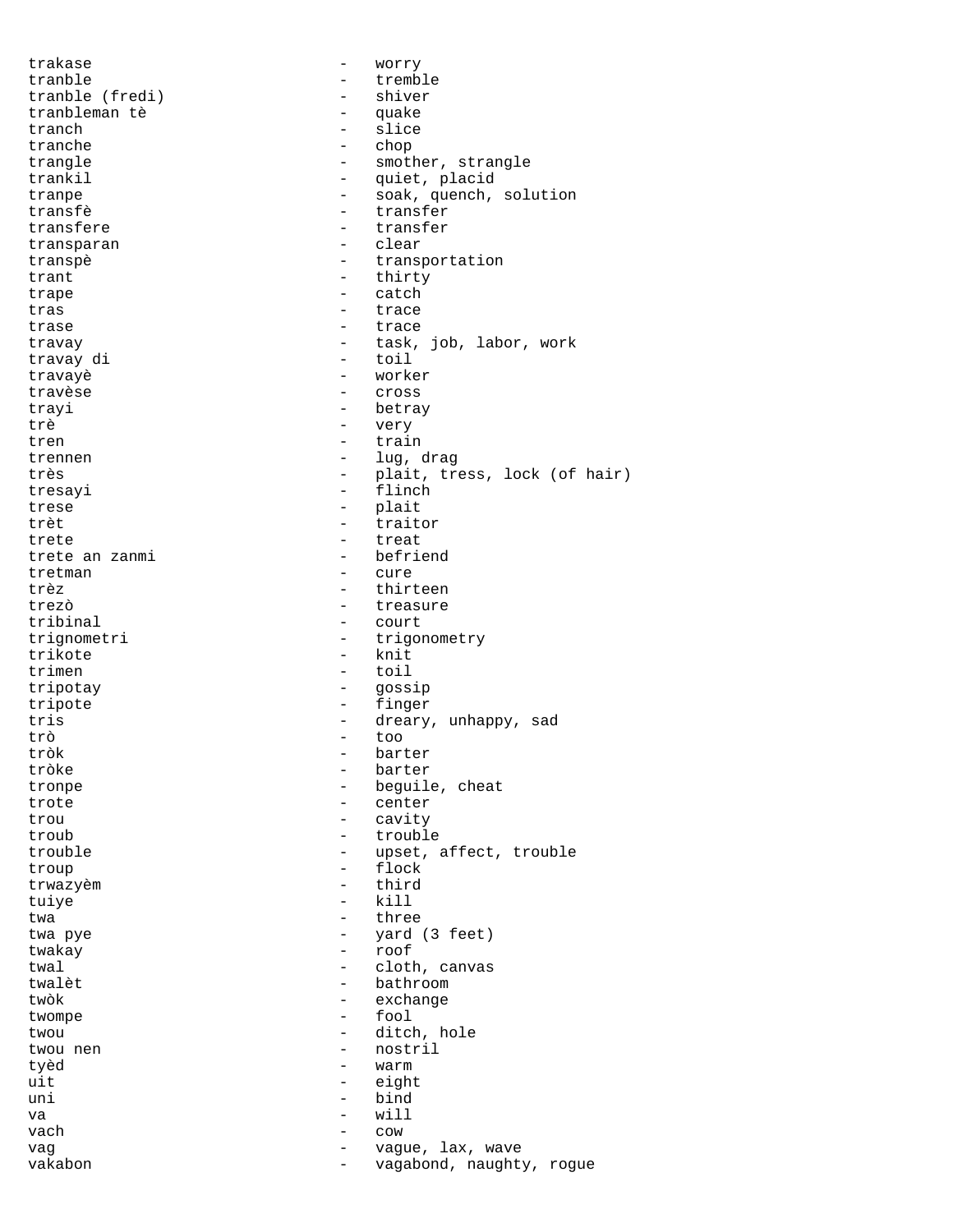vakans - vacation valab - valuable - valuable vale  $-$  swallow vale - gulp valè - value, worth valid - valid valiz  $\begin{array}{ccc} \texttt{value} & \texttt{value} \\ \texttt{value} & \texttt{value} \end{array}$ - valve valye  $\qquad \qquad -$  estimate van - wind, storm - Friday vaniy  $-$  vanilla vanje - avenge vann vann - vend, sell vansèyman  $-$  information vant  $-$  belly, stomach vante vante (the wind ...s) - boast, brag vante (the wind ...s) vante (the wind ...s) - blow<br>vantilate - fan vantilatè - fan vantouz - leech vanyan  $-$  valiant vapè - fume, vapor, steam varyasyon - variation<br>varye - varye varye - vary vast - vast - glass, toward, green, worm, verse vèf - widower vekse - vex vèmin - vermin ven - twenty venere - venerate vèni - varnish venk - vanquish, defeat<br>
verifye - vanquish, defeat<br>
- check, audit, pr verifye - check, audit, proof<br>verite - truth, fact - truth, fact vès d'annuncier de la cardigan de la cardigan de la cardigan de la cardigan de la cardigan de la cardigan de l vèsyon - version vèt  $-$  green vètikal - erect vèv - widow veye  $-$  wake, watch vi - life vid - empty vid - blank vide - flush, empty, discharge, pour<br>viktim - victim - victim viktim - victim - victory vil - city, town - village vin anvan 1990 - vin anvan 1990 - precede vinèg  $-$  vinegar vini  $\sim$  - come, become vire - turn, spin vis - vice visa - visa visle - corrupt<br>visve - corrupt - corrupt visye - greedy vit - fast, quick, quickly, rapid, glass vital - vital vitès  $-$  speed viv - live - alive, living<br>- target, aim vize  $-$  target, aim vizyon - vision vle - want, desire vle di - mean vlope  $\qquad \qquad -$  wrap, envelope vodou - voudou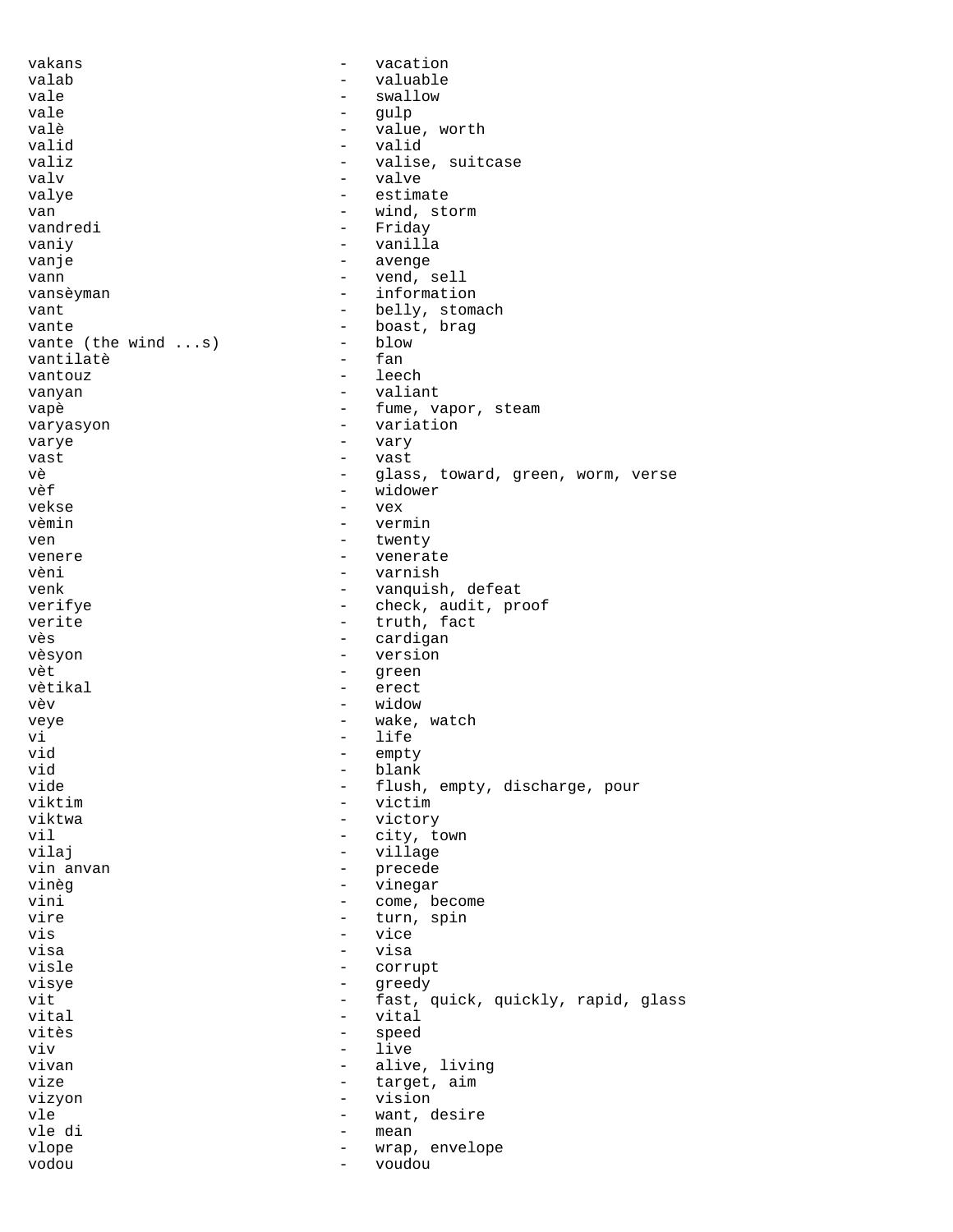vokabilè - vocabulary vòl (avyon) - flight - steering wheel volay - fowl vole - cheat, jump, steal, rob, fly<br>vòlè - cheat, jump, steal, rob, fly<br>rob, roque, crook, que vòlè - rob, robber, rogue, crook, greedy, steal, thief volim - volume - volunteer<br>- will volunte vomi - belch, puke, vomit voras - greedy voryen - buffoon, vagabond vòt  $-$  poll, vote vote - vote voye - throw, ejaculate, sling, cast, send, broadcast voye jete - flinger - flinger - flinger - flinger - flinger - flinger - flinger vre - true vrèman - really, truly<br>
v<sup>wa</sup> - voice vwa - voice<br>vwa - voice<br>sail - sail vwal - sail vwala - there it is - car vwayaj  $-$  travel, journey, trip, voyage vwayaje - travel vwazen  $-$  neighbor vyann - meat, flesh vyann bèf vyann kri - rare vye  $-$  old, aged, ancient vyèj - virgin<br>vyèv<sup>j</sup> - virgin<br>- sninst*i* vyèyfi - spinster<br>vyeyi - age vyeyi - age vyolasyon - violation vyole - rape, violate, ravish vyolèt - iolet, violet  $wa$  - king<br>waf - harbo waf  $\begin{array}{ccc} \text{waf} & - & \text{harbor, wharf} \\ \text{wè} & - & \text{witness. see} \end{array}$ - witness, see wèl  $-$  role wete - remove<br>wi - ves wi - yes wiski - whisky<br>wntelijans - wit - wit  $w_0$  which is not we will be  $\frac{1}{2}$  with  $\frac{1}{2}$   $\frac{1}{2}$   $\frac{1}{2}$   $\frac{1}{2}$   $\frac{1}{2}$   $\frac{1}{2}$   $\frac{1}{2}$   $\frac{1}{2}$   $\frac{1}{2}$   $\frac{1}{2}$   $\frac{1}{2}$   $\frac{1}{2}$   $\frac{1}{2}$   $\frac{1}{2}$   $\frac{1}{2}$   $\frac{1}{2}$   $\frac{1}{2}$   $\frac{1}{$ wo  $-$  high wont - - - - - disgrace wotè  $-$  height wou - hoe yè - yesterday yo - they yòd - iodine yon moun - somebody yon sèl fwa - once youn - one youn kat je nwwa - sunglasses - another<br>- avocado zaboka - avocado zam - weapon - lizard zangi - eel zanmi - chum, friend zannimo - animal zanno  $-$  earring Zantiy - Antilles zantray  $\qquad \qquad -$  gut, entrails<br>zariven  $\qquad \qquad -$  spider zariyen - spider zaviron - oar ze - caviar, egg - hay, grass